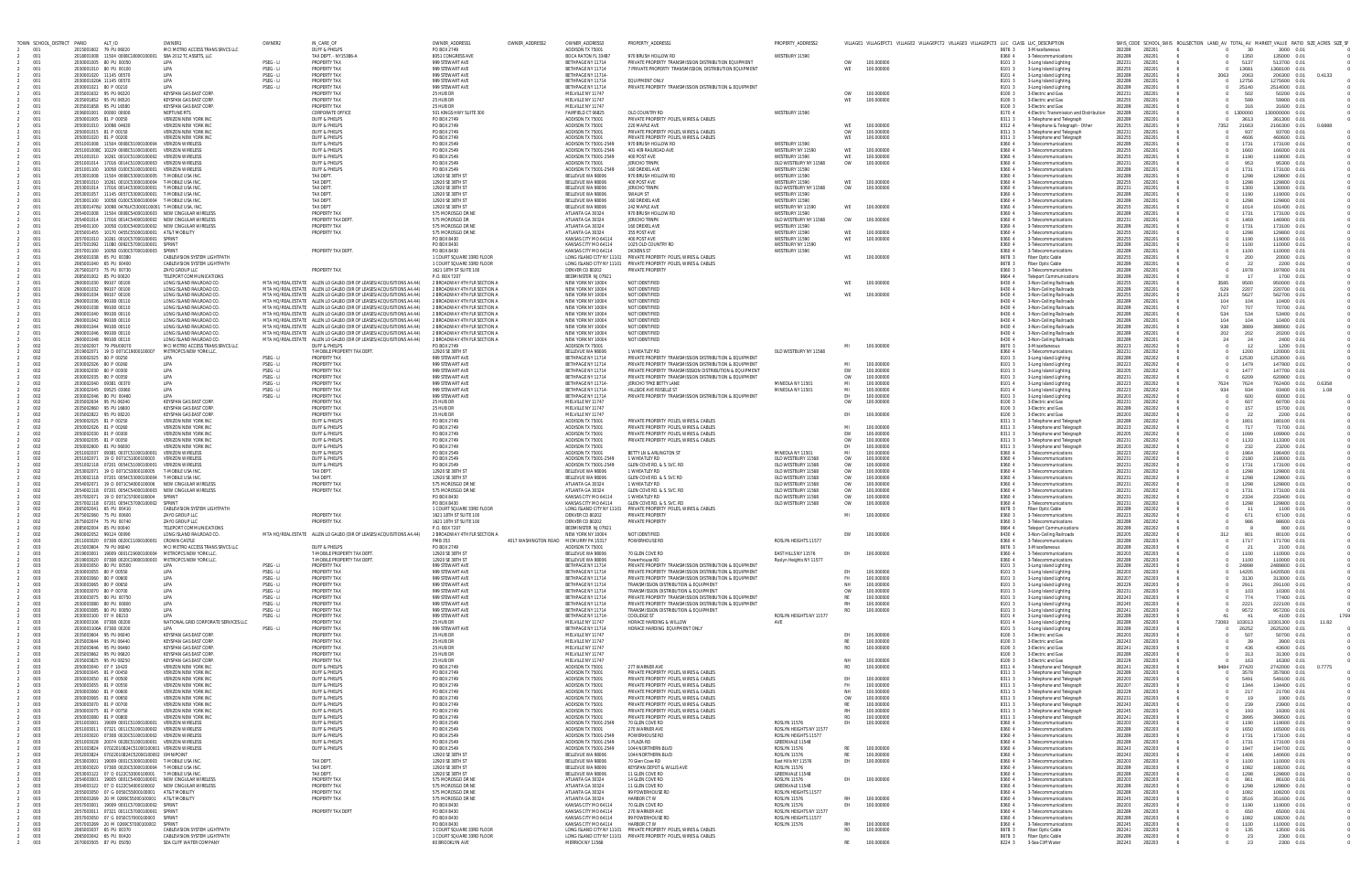| TOWN SCHOOL_DISTRICT PARID | ALT_ID                                                                                                                    | OWNER1                                                          | OWNER2                 | IN CARE OF                                                                                                                                                                                             | OWNER ADDRESS*                                                | OWNER_ADDRESS2 | OWNER_ADDRESS3                                 | PROPERTY ADDRESS1                                                                                                | PROPERTY_ADDRESS2                                          |                 | VILLAGE1 VILLAGEPCT1 VILLAGE2 VILLAGEPCT2 VILLAGE3 VILLAGEPCT3 LUC CLASS LUC_DESCRIPTION |                  |                                                            |                  |                  |              |                          |                             | SWIS_CODE SCHOOL_SWIS ROLLSECTION LAND_AV TOTAL_AV MARKET_VALUE RATIO SIZE_ACRES SIZE_SF |
|----------------------------|---------------------------------------------------------------------------------------------------------------------------|-----------------------------------------------------------------|------------------------|--------------------------------------------------------------------------------------------------------------------------------------------------------------------------------------------------------|---------------------------------------------------------------|----------------|------------------------------------------------|------------------------------------------------------------------------------------------------------------------|------------------------------------------------------------|-----------------|------------------------------------------------------------------------------------------|------------------|------------------------------------------------------------|------------------|------------------|--------------|--------------------------|-----------------------------|------------------------------------------------------------------------------------------|
| 2 003<br>003               | 2075003075 75 PU 00750<br>2085003008 85 PU 00080                                                                          | ZAYO GROUP LLC<br>TELEPORT COMMUNICATIONS                       |                        | <b>PROPERTY TAX</b>                                                                                                                                                                                    | 1621 18TH ST SUITE 100<br>P.O. BOX 7207                       |                | DENVER CO 80202<br><b>BEDMINSTER N107921</b>   | PRIVATE PROPERTY                                                                                                 |                                                            |                 |                                                                                          | 8360 3<br>8664 4 | 3-Telecommunications<br><b>Teleport Communications</b>     | 282289<br>282289 | 282203<br>282203 |              | 1959<br>$^{\circ}$<br>17 | 195900 0.01<br>1700 0.01    |                                                                                          |
| 003<br>003                 | 2095003010 20 M 02690<br>2900003064 99126 00070                                                                           | AT&T COMMUNICATIONS OF NY INTRASTATE<br>LONG ISLAND RAILROAD CC |                        | MTA HQ/REAL ESTATE ALLEN LO GALBO (DIR OF LEASES/ACQUISITIONS A4.44)                                                                                                                                   | 909 CHESTNUT ST RM 36-M-1<br>2 BROADWAY 4TH FLR SECTION A     |                | SAINT LOUIS MO 63101-<br>NEW YORK NY 10004     | HARBOUR CT W SHARES DRIVEWAY WITH 20 M 02950<br>NOT IDENTIFIED                                                   |                                                            |                 | 100.000000                                                                               | 8312 4<br>8430   | 4-Telephone & Telegraph - Other<br>3-Non-Ceiling Railroads | 282245<br>282289 | 282203<br>282203 | 16691<br>261 | 19342<br>2823            | 1934200 0.01<br>282300 0.01 | 3.91                                                                                     |
| 003                        | 2900003068 99126 00070                                                                                                    | LONG ISLAND RAILROAD CO<br>LONG ISLAND RAILROAD CO              |                        | MTA HO/REAL ESTATE ALLEN LO GALBO (DIR OF LEASES/ACQUISITIONS A4.44)                                                                                                                                   | 2 BROADWAY 4TH FLR SECTION A<br>2 BROADWAY 4TH FLR SECTION A  |                | NEW YORK NY 10004<br>NFW YORK NY 10004         | NOT IDENTIFIED<br>NOT IDENTIFIED                                                                                 |                                                            | RO.             | 100,000000                                                                               | 8430 4           | 3-Non-Ceiling Railroads                                    | 282289<br>282241 | 282203           | 1139<br>307  | 3764                     | 376400 0.01                 |                                                                                          |
| 003<br>003                 | 2900003070 99127 00070<br>2900003072 99127 0007B                                                                          | LONG ISLAND RAILROAD CO                                         |                        | MTA HO/REAL ESTATE ALLEN LO GALBO (DIR OF LEASES/ACQUISITIONS A4.44)<br>MTA HO/REAL ESTATE ALLEN LO GALBO (DIR OF LEASES/ACQUISITIONS A4.44)                                                           | 2 BROADWAY 4TH FLR SECTION A                                  |                | NEW YORK NY 10004                              |                                                                                                                  |                                                            |                 |                                                                                          | 8430 4<br>8430 4 | 3-Non-Ceiling Railroads<br>3-Non-Ceiling Railroads         | 282289           | 282203<br>282203 | 197          | 972<br>651               | 97200 0.01<br>65100 0.01    |                                                                                          |
| 003<br>003                 | 2900003073 99127 00070<br>2900003074 99127 00070                                                                          | LONG ISLAND RAILROAD CO.<br>LONG ISLAND RAILROAD CO             |                        | MTA HO/REAL ESTATE ALLEN LO GALBO (DIR OF LEASES/ACQUISITIONS A4.44)<br>MTA HO/REAL ESTATE ALLEN LO GALBO (DIR OF LEASES/ACQUISITIONS A4.44)                                                           | 2 BROADWAY 4TH FLR SECTION A<br>2 BROADWAY 4TH FLR SECTION A  |                | NEW YORK NY 10004<br>NEW YORK NY 10004         | NOT IDENTIFIED<br>NOT IDENTIFIED                                                                                 |                                                            | R <sub>O</sub>  | 100,000000                                                                               | 8430 4<br>8430 4 | 3-Non-Ceiling Railroads<br>3-Non-Ceiling Railroads         | 282289<br>282241 | 282203<br>282203 | 43<br>4098   | 43<br>12966              | 4300 0.01<br>1296600 0.01   |                                                                                          |
| 003                        | 2900003076 99127 00070                                                                                                    | LONG ISLAND RAILROAD CC                                         |                        | MTA HO/REAL ESTATE ALLEN LO GALBO (DIR OF LEASES/ACQUISITIONS A4.44)                                                                                                                                   | 2 BROADWAY 4TH FLR SECTION A                                  |                | NEW YORK NY 10004                              | NOT IDENTIFIED                                                                                                   |                                                            |                 |                                                                                          | 8430 4           | 3-Non-Ceiling Railroads                                    | 282289           | 282203           | 113          | 357                      | 35700 0.01                  |                                                                                          |
| 003<br>003                 | 2900003078 99127 00200<br>2900003080 99127 00200                                                                          | LONG ISLAND RAILROAD CO<br>LONG ISLAND RAILROAD CC              |                        | MTA HO/REAL ESTATE ALLEN LO GALBO (DIR OF LEASES/ACQUISITIONS A4.44)<br>MTA HO/REAL ESTATE ALLEN LO GALBO (DIR OF LEASES/ACQUISITIONS A4.44)                                                           | 2 BROADWAY 4TH FLR SECTION A<br>2 BROADWAY 4TH FLR SECTION A  |                | NEW YORK NY 10004<br>NEW YORK NY 10004         | NOT IDENTIFIED<br>NOT IDENTIFIED                                                                                 |                                                            |                 | 100.000000<br>100.000000                                                                 | 8430 4<br>8430 4 | 3-Non-Ceiling Railroads<br>3-Non-Ceiling Railroads         | 282245<br>282245 | 282203<br>282203 | 253<br>233   | 820<br>757               | 82000 0.01<br>75700 0.01    |                                                                                          |
| 003<br>004                 | 2900003082 99128 00200<br>2012004103  06053  1033C12000100001  SBA COMMUNICATIONS CORP.                                   | LONG ISLAND RAILROAD CC                                         |                        | MTA HO/REAL ESTATE ALLEN LO GALBO (DIR OF LEASES/ACQUISITIONS A4.44)<br><b>TAX DEPARTMENT</b>                                                                                                          | 2 BROADWAY 4TH FLR SECTION A<br>8051 CONGRESS AVE             |                | NEW YORK NY 10004<br>BOCA RATON FL 33487       | NOT IDENTIFIED<br>802 WEST SHORE RD                                                                              | PORT WASHINGTON 11050                                      |                 |                                                                                          | 8430 4<br>8360 4 | 3-Non-Ceiling Railroads<br>3-Telecommunications            | 282289<br>282289 | 282203<br>282204 | 846          | 3151<br>1228             | 315100 0.01<br>122800 0.01  |                                                                                          |
| 004                        | 2015004608 79 PU 06080                                                                                                    | MCI METRO ACCESS TRANS SRVCS LLC                                |                        | DUFF & PHELPS                                                                                                                                                                                          | PO BOX 2749                                                   |                | ADDISON TX 75001                               |                                                                                                                  |                                                            |                 |                                                                                          | 8676 3           | 3-Miscellaneous                                            | 282289           | 282204           |              | 59                       | 5900 0.01                   |                                                                                          |
| 004<br>004                 | 2019004017  04094  0017C19000100006  METROPCS NEW YORK LLC.<br>2019004219  05098  0219C19000100004  METROPCS NEW YORK LLC |                                                                 |                        | T-MOBILE PROPERTY TAX DEPT<br>T-MOBILE PROPERTY TAX DEPT                                                                                                                                               | 12920 SE 38TH ST<br>12920 SE 38TH ST                          |                | BELLEVUE WA 98006<br>BELLEVUE WA 98006         | 26 Tibbits LN<br>60 MAIN ST                                                                                      | Sands Point NY 11050<br>PORT WASHINGTON NY 11050           | SP              | 100.000000                                                                               | 8360 4<br>8360 4 | 3-Telecommunications<br>3-Telecommunications               | 282251<br>282289 | 282204<br>282204 |              | 1100<br>1100             | 110000 0.01<br>110000 0.01  |                                                                                          |
| 004<br>004                 | 2019004703  04 L  0703C19000100003  METROPCS NEW YORK LLC<br>2030004115 80 PU 01150                                       | LIPA                                                            | PSEG - LI              | T-MOBILE PROPERTY TAX DEPT<br>PROPERTY TAX                                                                                                                                                             | 12920 SE 38TH ST<br>999 STEWART AVE                           |                | BELLEVUE WA 98006<br>BETHPAGE NY 11714         | SINTSINK DR W<br>PRIVATE PROPERTY TRANSMISSION DISTRIBUTION & EQUIPMENT                                          | PORT WASHINGTON NY 11050                                   | MH              | 100,000000                                                                               | 8360 4<br>8101   | 3-Telecommunications                                       | 282221<br>282289 | 282204<br>282204 |              | 1100<br>73082            | 110000 0.01<br>7308200 0.01 |                                                                                          |
| 004                        | 2030004120 80 PU 01200                                                                                                    | LIPA                                                            | PSEG - LI              | PROPERTY TAX                                                                                                                                                                                           | 999 STEWART AVE                                               |                | BETHPAGE NY 11714                              | PRIVATE PROPERTY TRANSMISSION DISTRIBUTION & EQUIPMENT                                                           |                                                            |                 | 100,00000                                                                                | 8101             | 3-Long Island Lighting<br>3-Long Island Lighting           | 282201           | 282204           |              | 262                      | 26200 0.01                  |                                                                                          |
| 004<br>004                 | 2030004125 80 PU 01250<br>2030004130 80 PU 01300                                                                          | LIPA<br>LIPA                                                    | PSEG - LI<br>PSEG - LI | <b>PROPERTY TAX</b><br><b>PROPERTY TAX</b>                                                                                                                                                             | 999 STEWART AVE<br>999 STFWART AVE                            |                | BETHPAGE NY 11714<br>BETHPAGE NY 11714         | PRIVATE PROPERTY TRANSMISSION DISTRIBUTION & EQUIPMENT<br>PRIVATE PROPERTY TRANSMISSION DISTRIBUTION & FOUIPMENT |                                                            | - FH<br>MH      | 100,000000<br>100,000000                                                                 | 8101<br>8101     | 3-Long Island Lighting<br>3-Long Island Lighting           | 282207<br>282221 | 282204<br>282204 |              | 6667<br>-920             | 666700 0.01<br>92000 0.01   |                                                                                          |
| 004                        | 2030004135 80 PU 01350                                                                                                    | LIPA                                                            | PSEG - LI              | PROPERTY TAX                                                                                                                                                                                           | 999 STEWART AVE                                               |                | BETHPAGE NY 11714                              | PRIVATE PROPERTY TRANSMISSION DISTRIBUTION & EQUIPMENT                                                           |                                                            | PM              | 100.000000                                                                               | 8101 3           | 3-Long Island Lighting                                     | 282237           | 282204           |              | 220                      | 22000 0.01                  |                                                                                          |
| 004                        | 2030004140 80 P 01400<br>2030004145 80 PU 01450                                                                           | LIPA<br><b>IIPA</b>                                             | PSEG - LI<br>PSEG - LI | PROPERTY TAX<br><b>PROPERTY TAX</b>                                                                                                                                                                    | 999 STEWART AVE<br>999 STEWART AVE                            |                | BETHPAGE NY 11714<br>BETHPAGE NY 11714         | PRIVATE PROPERTY TRANSMISSION DISTRIBUTION & EQUIPMENT<br>PRIVATE PROPERTY TRANSMISSION DISTRIBUTION & EQUIPMENT |                                                            |                 | 100.000000<br>100,000000                                                                 | 8101<br>8101 3   | 3-Long Island Lighting<br>3-Long Island Lighting           | 282239<br>282251 | 282204<br>282204 |              | 1056<br>59911            | 105600 0.01<br>5991100 0.01 |                                                                                          |
| 00 <sub>1</sub><br>$00 -$  | 2030004150 05090 00090<br>2030004150A 05090 00090                                                                         | LIPA<br>LIPA                                                    | PSEG - LI<br>PSEG - LI | PROPERTY TAX<br><b>PROPERTY TAX</b>                                                                                                                                                                    | 999 STEWART AVE<br>999 STEWART AVE                            |                | BETHPAGE NY 11714-<br>BETHPAGE NY 11714        | <b>HAVEN AVE LIRR</b><br>HAVEN AVENUE LIRR EQUIPMENT ONLY                                                        |                                                            |                 |                                                                                          | 8101 4<br>8101   | 3-Long Island Lighting<br>3-Long Island Lighting           | 282289<br>282289 | 282204<br>282204 | 4749         | 4749<br>23346            | 474900 0.01<br>2334600 0.01 | 0.4546                                                                                   |
| 004                        | 2030004155 06049 00260                                                                                                    | LIPA                                                            | PSEG - LI              | <b>PROPERTY TAX</b>                                                                                                                                                                                    | 999 STEWART AVE                                               |                | BETHPAGE NY 11714-                             | LYNN RD & NEWBURY RD                                                                                             | PORT WASHINGTON NY 11050                                   |                 |                                                                                          | 8101 4           | 3-Long Island Lighting                                     | 282289           | 282204           | 891          | 891                      | 89100 0.01                  | 0.6251                                                                                   |
| നം<br>004                  | 2030004163 06053 10540<br>2030004163A 06053 10540                                                                         | LIPA<br>LIPA                                                    | PSEG - LI<br>PSEG - LI | PROPERTY TAX<br>PROPERTY TAX                                                                                                                                                                           | 999 STEWART AVE<br>999 STEWART AVE                            |                | BETHPAGE NY 11714-<br>BETHPAGE NY 11714        | WEST SHORE RD<br>BAR BEACH SUBSTATION EQUIPMENT ONLY                                                             | PORT WASHINGTON NY 11050                                   |                 |                                                                                          | 8101 4<br>8101 3 | 3-Long Island Lighting<br>3-Long Island Lighting           | 282289<br>282289 | 282204<br>282204 | 4715         | 4715<br>73490            | 471500 0.01<br>7349000 0.01 | 1.0186                                                                                   |
| 004                        | 2030004165 06053 09960                                                                                                    | LIPA<br>LIPA                                                    | PSEG - LI              | <b>PROPERTY TAX</b><br><b>PROPERTY TAX</b>                                                                                                                                                             | 999 STEWART AVE<br>999 STEWART AVE                            |                | BETHPAGE NY 11714-<br>BETHPAGE NY 11714-       | <b>WEST SHORE ROAD</b>                                                                                           |                                                            |                 |                                                                                          | 8101 4           | 3-Long Island Lighting                                     | 282289<br>282289 | 282204<br>282204 | 3746         | 3746                     | 374600 0.01                 | 5.26<br>7017                                                                             |
| 004                        | 2030004170 06063 00110<br>2030004175 06064 00230                                                                          | <b>IIPA</b>                                                     | PSEG - LI<br>PSEG-11   | <b>PROPERTY TAX</b>                                                                                                                                                                                    | 999 STEWART AVE                                               |                | <b>BFTHPAGF NY 11714-</b>                      | PORT WASHINGTON LOWELL RD<br>LOWELL RD & LYNN RD                                                                 | PORT WASHINGTON NY 11050                                   |                 |                                                                                          | 8101 4<br>8101 4 | 3-Long Island Lighting<br>3-Long Island Lighting           | 282289           | 282204           | 172<br>544   | 172<br>544               | 17200 0.01<br>54400 0.01    | 0.9292                                                                                   |
| 004<br>$00 -$              | 2030004180 06069 00150<br>2030004185 80169 00050                                                                          | LIPA<br>LIPA                                                    | PSEG - LI<br>PSEG - LI | PROPERTY TAX<br>PROPERTY TAX                                                                                                                                                                           | 999 STEWART AVE<br>999 STEWART AVE                            |                | BETHPAGE NY 11714-<br>BETHPAGE NY 11714        | NEWBURY RD<br>SHEET69ATLAS EQ.ONLY LOT5-211LILCO ON LI                                                           | PORT WASHINGTON NY 11050                                   |                 |                                                                                          | 8101 4<br>8101   | 3-Long Island Lighting<br>3-Long Island Lighting           | 282289<br>282289 | 282204<br>282204 | 460          | 460<br>3038              | 46000 0.01<br>303800 0.01   | 0.6951                                                                                   |
| 004                        | 2035004600 95 PU 06000                                                                                                    | <b>KEYSPAN GAS EAST CORP</b>                                    |                        | <b>PROPERTY TAX</b>                                                                                                                                                                                    | 25 HUB DR                                                     |                | MELVILLE NY 11747                              |                                                                                                                  |                                                            |                 | 100,000000                                                                               | 8100 3           | 3-Electric and Gas                                         | 282201           | 282204           |              |                          | 500 0.01                    |                                                                                          |
| 004<br>$00 -$              | 2035004606 95 PU 16060<br>2035004618 95 PU 06180                                                                          | KEYSPAN GAS EAST CORP.<br><b>KEYSPAN GAS EAST CORP</b>          |                        | <b>PROPERTY TAX</b><br>PROPERTY TAX                                                                                                                                                                    | 25 HUB DR<br>25 HUB DR                                        |                | MELVILLE NY 11747<br>MELVILLE NY 11747         |                                                                                                                  |                                                            | MH              | 100,000000<br>100.000000                                                                 | 8100 3<br>8100 3 | 3-Electric and Gas<br>3-Electric and Gas                   | 282207<br>282221 | 282204<br>282204 |              | 126                      | 600 0.01<br>12600 0.01      |                                                                                          |
| $00 -$<br>004              | 2035004642 95 PU 0642<br>2035004648 95 PU 06480                                                                           | <b>KEYSPAN GAS EAST CORE</b><br><b>KEYSPAN GAS EAST CORP</b>    |                        | PROPERTY TAX<br><b>PROPERTY TAX</b>                                                                                                                                                                    | 25 HUB DR<br>25 HUB DR                                        |                | MELVILLE NY 11747<br>MELVILLE NY 11747         |                                                                                                                  |                                                            | PN              | 100.000000<br>100.000000                                                                 | 8100 3<br>8100 3 | 3-Electric and Gas<br>3-Electric and Gas                   | 282239<br>282251 | 282204<br>282204 |              | 145<br>825               | 14500 0.01<br>82500 0.01    |                                                                                          |
| 004                        | 2035004664 95 PU 06640                                                                                                    | <b>KEYSPAN GAS EAST CORE</b>                                    |                        | <b>PROPERTY TAX</b>                                                                                                                                                                                    | 25 HUR DR                                                     |                | MFI VIII F NY 11747                            |                                                                                                                  |                                                            |                 |                                                                                          | 8100 3           | 3-Electric and Gas                                         | 282289           | 282204           |              | 918                      | 91800 0.01                  |                                                                                          |
| 004                        | 2050004090 05051 00590<br>2050004095 81 P 0095                                                                            | VERIZON NEW YORK INC<br><b>VERIZON NEW YORK IN</b>              |                        | <b>DUFF &amp; PHELPS</b><br>DUFF & PHELPS                                                                                                                                                              | PO BOX 2749<br>PO BOX 2749                                    |                | ADDISON TX 75001<br>ADDISON TX 7500            | 35 PROSPECT AVE<br>PRIVATE PROPERTY POLES, WIRES & CABLES                                                        |                                                            |                 | 100.000000                                                                               | 8311 4<br>8311   | 3-Telephone and Telegraph<br>3-Telephone and Telegraph     | 282289<br>282201 | 282204<br>282204 | 11806        | 23138<br>323             | 2313800 0.01<br>32300 0.01  |                                                                                          |
| 004                        | 2050004100 81 P 01000                                                                                                     | <b>VERIZON NEW YORK IN</b>                                      |                        | DUFF & PHELPS                                                                                                                                                                                          | PO BOX 2749                                                   |                | ADDISON TX 7500                                | PRIVATE PROPERTY POLES, WIRES & CABLES                                                                           |                                                            |                 | 100,000000                                                                               | 83113            | 3-Telephone and Telegraph                                  | 282207           | 282204           |              | 2445                     | 244500 0.01                 |                                                                                          |
| 004<br>$00 -$              | 2050004105 81 P 01050<br>2050004110 81 P 01100                                                                            | VERIZON NEW YORK INC<br>VERIZON NEW YORK INC                    |                        | <b>DUFF &amp; PHELPS</b><br><b>DUFF &amp; PHELPS</b>                                                                                                                                                   | PO BOX 2749<br>PO BOX 2749                                    |                | ADDISON TX 75001<br>ADDISON TX 75001           | PRIVATE PROPERTY POLES, WIRES & CABLES<br>PRIVATE PROPERTY POLES, WIRES & CABLES                                 |                                                            | MН<br><b>PM</b> | 100,000000<br>100.000000                                                                 | 8311 3<br>8311 3 | 3-Telephone and Telegraph<br>3-Telephone and Telegraph     | 282221<br>282237 | 282204<br>282204 |              | -300                     | 30000 0.01<br>5100 0.01     |                                                                                          |
| 004<br>004                 | 2050004115 81 P 01150<br>2050004120 81 P 01200                                                                            | VERIZON NEW YORK INC<br><b>VERIZON NEW YORK IN</b>              |                        | <b>DUFF &amp; PHELPS</b><br><b>DUFF &amp; PHELPS</b>                                                                                                                                                   | PO BOX 2749<br>PO BOX 2749                                    |                | ADDISON TX 75001<br>ADDISON TX 75001           | PRIVATE PROPERTY POLES, WIRES & CABLES<br>PRIVATE PROPERTY POLES, WIRES & CABLES                                 |                                                            | PN<br><b>SP</b> | 100.000000<br>100.000000                                                                 | 8311 3<br>8311 3 | 3-Telephone and Telegraph<br>3-Telephone and Telegraph     | 282239<br>282251 | 282204<br>282204 |              | 3686<br>3110             | 368600 0.01<br>311000 0.01  |                                                                                          |
| 004                        | 2050004125 81 P 01250                                                                                                     | VERIZON NEW YORK IN                                             |                        | <b>DUFF &amp; PHELPS</b>                                                                                                                                                                               | PO BOX 2749                                                   |                | ADDISON TX 75001                               | PRIVATE PROPERTY POLES, WIRES & CABLES                                                                           |                                                            |                 |                                                                                          | 8311             | 3-Telephone and Telegraph                                  | 282289           | 282204           |              | 10503                    | 1050300 0.01                |                                                                                          |
| 004<br>004                 | 2051004017  04094  0017C51000100002  VERIZON WIRELESS<br>2051004077  05147  0077C51000100002  VERIZON WIRELESS            |                                                                 |                        | <b>DUFF &amp; PHELPS</b><br><b>DUFF &amp; PHELPS</b>                                                                                                                                                   | PO BOX 2549<br>PO BOX 2549                                    |                | ADDISON TX 75001-2549<br>ADDISON TX 75001-2549 | ROUND HILL LN<br>500 PORT WASHINGTON BLVD                                                                        | PORT WASHINGTON 11050<br>PORT WASHINGTON 11050             | SP              | 100.000000                                                                               | 8360 4<br>8360   | 3-Telecommunications<br>3-Telecommunications               | 282251<br>282289 | 282204<br>282204 |              | 1731<br>1190             | 173100 0.01<br>119000 0.01  |                                                                                          |
| 004<br>004                 | 2051004103  06053  1033C51000100006  VERIZON WIRELES                                                                      | VERIZON WIRELES                                                 |                        | <b>DUFF &amp; PHELPS</b><br><b>DUFF &amp; PHELPS</b>                                                                                                                                                   | PO BOX 2549<br>PO BOX 2549                                    |                | ADDISON TX 75001-2549<br>ADDISON TX 75001-2549 | 802 WEST SHORE RD<br>10 THAYFR IN                                                                                | PORT WASHINGTON NY 11050<br>PORT WASHINGTON 11050          | SP              | 100,000000                                                                               | 8360 4<br>8360 4 | 3-Telecommunications<br>3-Telecommunications               | 282289<br>282251 | 282204<br>282204 |              | 1313<br>2005             | 131300 0.01<br>200500 0.01  |                                                                                          |
| 004                        | 2051004703  04 L 0703C51000100004                                                                                         | <b>VERIZON WIRELES</b>                                          |                        | <b>DUFF &amp; PHELPS</b>                                                                                                                                                                               | PO BOX 2549                                                   |                | ADDISON TX 75001-2549                          | SINTSINK DRW                                                                                                     | PORT WASHINGTON NY 11050                                   | MH              | 100,000000                                                                               | 8360 4           | 3-Telecommunications                                       | 282221           | 282204           |              | 1300                     | 130000 0.01                 |                                                                                          |
| $00 -$<br>004              | 2053004009  05090  0009C53000100001  T-MOBILE USA INC<br>2053004017  04094  0017C56000100003  T-MOBILE USA IN             |                                                                 |                        | TAX DEPT.<br>TAX DEPT.                                                                                                                                                                                 | 12920 SE 38TH ST<br>12920 SE 38TH ST                          |                | BELLEVUE WA 98006<br>BELLEVUE WA 98006         | <b>HAVEN AVE</b><br>ROUND HILL LN                                                                                | PORT WASHINGTON 11050<br>PORT WASHINGTON 11050             | SP              | 100,000000                                                                               | 8360 4<br>8360 4 | 3-Telecommunications<br>3-Telecommunications               | 282289<br>282251 | 282204<br>282204 |              | 166<br>1298              | 16600 0.01<br>129800 0.01   |                                                                                          |
| 004                        | 2053004040  05  B 0040C53000100001                                                                                        | T-MOBILE USA IN                                                 |                        | <b>TAX DFPT</b>                                                                                                                                                                                        | 12920 SE 38TH ST                                              |                | BELLEVUE WA 98006                              | 299 - 305 MAIN S                                                                                                 | PORT WASHINGTON NY 11050                                   | <b>BF</b>       | 100,000000                                                                               | 8360 4           | 3-Telecommunications                                       | 282201           | 282204           |              | 1300                     | 130000 0.01                 |                                                                                          |
| 004<br>004                 | 2053004091  05 K 0091C53000100001<br>2053004103  06053  1033C53000100002  T-MOBILE USA IN                                 | T-MOBILE USA INC                                                |                        | TAX DEPT.<br><b>TAX DEPT</b>                                                                                                                                                                           | 12920 SE 38TH ST<br>12920 SE 38TH ST                          |                | BELLEVUE WA 98006<br>BELLEVUE WA 98006         | 86 SOUTH RD<br><b>WEST SHORE RI</b>                                                                              | PORT WASHINGTON 11050<br>PORT WASHINGTON 1105              | <b>SP</b>       | 100.000000                                                                               | 8360 4<br>8360 4 | 3-Telecommunications<br>3-Telecommunications               | 282251<br>282289 | 282204<br>282204 |              | 1100<br>778              | 110000 0.01<br>77800 0.01   |                                                                                          |
| 004<br>004                 | 2053004146  04  B  0146C53000100002  T-MOBILE USA INC<br>2053004703  04 L  0703C53000100002  T-MOBILE USA IN              |                                                                 |                        | <b>TAX DEPT</b><br><b>TAX DFPT</b>                                                                                                                                                                     | 12920 SE 38TH ST<br>12920 SE 38TH ST                          |                | BELLEVUE WA 98006<br>BELLEVUE WA 98006         | 10 THAYER LN<br>SINTSINK DR W                                                                                    | PORT WASHINGTON NY 11050 SP<br>PORT WASHINGTON NY 11050 MH |                 | 100,000000<br>100,000000                                                                 | 8360 4<br>8360 4 | 3-Telecommunications<br>3-Telecommunications               | 282251<br>282221 | 282204<br>282204 |              | 550<br>1200              | 55000 0.01<br>120000 0.01   |                                                                                          |
| 004                        | 2054004017  04094  0017C54000100005  NEW CINGULAR WIRELESS                                                                |                                                                 |                        | PROPERTY TAX                                                                                                                                                                                           | 575 MOROSGO DR NE                                             |                | ATLANTA GA 30324                               | ROUND HILL LN                                                                                                    | PORT WASHINGTON 11050                                      | <b>SP</b>       | 100,000000                                                                               | 8360 4           | 3-Telecommunications                                       | 282251           | 282204           |              | 1298                     | 129800 0.01                 |                                                                                          |
| $00 -$<br>004              | 2054004091  05 K 0091C54000100001  NEW CINGULAR WIRELESS<br>2054004103  06053  1033C54000100004  NEW CINGULAR WIRELESS    |                                                                 |                        | PROPERTY TAX<br><b>PROPERTY TAX</b>                                                                                                                                                                    | 575 MOROSGO DR NE<br>575 MOROSGO DR NE                        |                | ATLANTA GA 30324<br>ATLANTA GA 30324           | 86 SOUTH RD<br>802 WEST SHORE RD                                                                                 | PORT WASHINGTON 11050<br>PORT WASHINGTON 11050             | SP              | 100.000000                                                                               | 8360 4<br>8360 4 | 3-Telecommunications<br>3-Telecommunications               | 282251<br>282289 | 282204<br>282204 |              | 1400<br>849              | 140000 0.01<br>84900 0.01   |                                                                                          |
| 004                        | 2054004146 04 B 0146C54000100004 NEW CINGULAR WIRELESS                                                                    |                                                                 |                        | PROPERTY TAX DEP                                                                                                                                                                                       | 575 MOROSGO DR                                                |                | ATLANTA GA 30324                               | 10 THAYFR IN                                                                                                     | PORT WASHINGTON NY 11050                                   | SP              | 100,000000                                                                               | 8360 4           | 3-Telecommunications                                       | 282251           | 282204           |              | 2980                     | 298000 0.01                 |                                                                                          |
| 004<br>004                 | 2054004219  05098  0219C54000100003  NEW CINGULAR WIRELESS<br>2057004017  04094  0017C57000100004  SPRINT                 |                                                                 |                        | <b>PROPERTY TAX</b>                                                                                                                                                                                    | 575 MOROSGO DR NE<br>PO BOX 8430                              |                | ATLANTA GA 30324<br>KANSAS CITY MO 6411        | 60 - 62 MAIN ST<br>ROUND HILL LN                                                                                 | PORT WASHINGTON 11050<br>PORT WASHINGTON 11050             | SP <sub>3</sub> | 100,000000                                                                               | 8360<br>8360 4   | 3-Telecommunications<br>3-Telecommunications               | 282289<br>282251 | 282204<br>282204 |              | 1298<br>1298             | 129800 0.01<br>129800 0.01  |                                                                                          |
| 004<br>004                 | 2057004103  06053  1033C57000100003  SPRINT<br>2057004146  04  B  0146C57000100003  SPRINT                                |                                                                 |                        |                                                                                                                                                                                                        | PO BOX 8430<br>PO BOX 8430                                    |                | KANSAS CITY MO 64114<br>KANSAS CITY MO 64114   | 802 WEST SHORE RD<br>10 THAYER LN                                                                                | PORT WASHINGTON 11050<br>PORT WASHINGTON 11050             | SP              | 100.000000                                                                               | 8360 4<br>8360 4 | 3-Telecommunications<br>3-Telecommunications               | 282289<br>282251 | 282204<br>282204 |              | -800<br>342              | 80000 0.01<br>34200 0.01    |                                                                                          |
| $00 -$                     | 2057004219  05098  0219C57000100002  SPRINT                                                                               |                                                                 |                        |                                                                                                                                                                                                        | PO BOX 8430                                                   |                | KANSAS CITY MO 64114                           | 60 - 62 MAIN ST                                                                                                  | PORT WASHINGTON 11050                                      |                 |                                                                                          | 8360 4           | 3-Telecommunications                                       | 282289           | 282204           |              | 1298                     | 129800 0.01                 |                                                                                          |
| 004<br>004                 | 2065004043 65 PU 00430<br>2075004076 75 PU 00760                                                                          | CABLEVISION SYSTEM LIGHTPATH<br><b>ZAYO GROUP LLC</b>           |                        | <b>PROPERTY TAX</b>                                                                                                                                                                                    | 1 COURT SQUARE 33RD FLOOR<br>1621 18TH ST SUITE 100           |                | DENVER CO 80202                                | LONG ISLAND CITY NY 11101 PRIVATE PROPERTY POLES, WIRES & CABLES<br>PRIVATE PROPERTY                             |                                                            |                 |                                                                                          | 8678 3<br>8360 3 | Fiber Optic Cable<br>3-Telecommunications                  | 282289<br>282289 | 282204<br>282204 |              | 65<br>5749               | 6500 0.01<br>574900 0.01    |                                                                                          |
| 004<br>00 <sub>1</sub>     | 2085004010 85 PU 10100<br>2099004703  04 L 0703C99000100001                                                               | TELEPORT COMMUNICATIONS<br>NASSAU TOWERS INC                    |                        |                                                                                                                                                                                                        | P.O. BOX 7207<br>99 WEST MAIN S                               |                | BEDMINSTER NJ 07921<br>EAST ISLIP NY 11730     | SINTSINK DRW                                                                                                     | PORT WASHINGTON NY 11050                                   | MH              | 100,00000                                                                                | 8664 4<br>8360 4 | <b>Teleport Communication</b><br>3-Telecommunications      | 282289<br>282221 | 282204<br>282204 |              | 49<br>1250               | 4900 0.01<br>125000 0.01    |                                                                                          |
| 004                        | 2900004110 99169 00050                                                                                                    | LONG ISLAND RAILROAD CC                                         |                        | MTA HO/REAL ESTATE ALLEN LO GALBO (DIR OF LEASES/ACQUISITIONS A4.44)                                                                                                                                   | 2 BROADWAY 4TH FLR SECTION /                                  |                | NEW YORK NY 10004                              | NOT IDENTIFIED                                                                                                   |                                                            | PM              | 100,000000                                                                               | 8430 4           | 3-Non-Ceiling Railroads                                    | 282237           | 282204           |              | - 78                     | 7800 0.01                   |                                                                                          |
| നം                         | 2900004116 99169 00050<br>2900004118 99170 00050                                                                          | LONG ISLAND RAILROAD CC<br>LONG ISLAND RAILROAD CO.             |                        | MTA HO/REAL ESTATE ALLEN LO GALBO (DIR OF LEASES/ACQUISITIONS A4.44) 2 BROADWAY 4TH FLR SECTION A<br>MTA HO/REAL ESTATE ALLEN LO GALBO (DIR OF LEASES/ACQUISITIONS A4.44) 2 BROADWAY 4TH FLR SECTION A |                                                               |                | NFW YORK NY 10004<br>NEW YORK NY 10004         | NOT IDENTIFIED<br>NOT IDENTIFIED                                                                                 |                                                            |                 |                                                                                          | 8430 4<br>8430 4 | 3-Non-Ceiling Railroads<br>3-Non-Ceiling Railroads         | 282289<br>282289 | 282204<br>282204 | 6539         | 13468<br>9383            | 1346800 0.01<br>938300 0.01 |                                                                                          |
| 004                        | 2900004120 99170 00050<br>015005610 79 PU 06100                                                                           | LONG ISLAND RAILROAD CO.<br>MCI METRO ACCESS TRANS SRVCS LI     |                        | MTA HO/REAL ESTATE ALLEN LO GALBO (DIR OF LEASES/ACQUISITIONS A4.44) 2 BROADWAY 4TH FLR SECTION A<br>DUFF & PHELPS                                                                                     | PO BOX 2749                                                   |                | NEW YORK NY 10004<br>ADDISON TX 7500           | NOT IDENTIFIED                                                                                                   |                                                            |                 |                                                                                          | 8430 4<br>8676   | 3-Non-Ceiling Railroads<br>3-Miscellaneou                  | 282289<br>282289 | 282204<br>28220  | 7587         | 15624                    | 1562400 0.01<br>3500        | 0.01                                                                                     |
| 005                        | 2019005034  09550  0034C19000100002  METROPCS NEW YORK LLC.                                                               |                                                                 |                        | T-MOBILE PROPERTY TAX DEPT                                                                                                                                                                             | 12920 SE 38TH ST                                              |                | BELLEVUE WA 98006                              | 260 DENTON AVF                                                                                                   | GARDEN CITY PARK NY 11040                                  |                 |                                                                                          | 8360 4           | 3-Telecommunications                                       | 282289           | 282205           |              | 1200                     | 120000 0.01                 |                                                                                          |
| 005<br>005                 | 2030005190 80 P 01900<br>2030005191 80 P 01910                                                                            | LIPA<br>LIPA                                                    | PSEG - LI<br>PSEG - LI | PROPERTY TAX<br>PROPERTY TAX                                                                                                                                                                           | 999 STEWART AVE<br>999 STEWART AVE                            |                | BETHPAGE NY 11714<br>BETHPAGE NY 11714         | PRIVATE PROPERTY TRANSMISSION DISTRIBUTION & EQUIPMENT<br>PRIVATE PROPERTY TRANSMISSION DISTRIBUTION & FOURPMENT |                                                            | <b>NP</b>       | 100.000000                                                                               | 8101 3<br>8101   | 3-Long Island Lighting<br>3-Long Island Lighting           | 282227<br>282289 | 282205<br>282205 |              | 722<br>41376             | 72200 0.01<br>4137600 0.01  |                                                                                          |
| 005                        | 2030005195 09235 00900<br>2030005195A 09235 00900                                                                         | LIPA                                                            | PSEG - LI              | <b>PROPERTY TAX</b><br>PROPERTY TAX                                                                                                                                                                    | 999 STEWART AVE<br>999 STEWART AVE                            |                | BETHPAGE NY 11714-<br>BETHPAGE NY 11714        | <b>SECOND STREET</b><br>SECOND STREET EQUIPMENT ONLY                                                             | <b>GARDEN CITY PARK</b>                                    |                 |                                                                                          | 8101 4           | 3-Long Island Lighting                                     | 282289<br>282289 | 282205<br>282205 | 2466         | 2466                     | 246600 0.01<br>844000 0.01  | 0.2982                                                                                   |
| 005<br>005                 | 2035005630 95 PU 16300                                                                                                    | LIPA<br><b>KEYSPAN GAS EAST CORP</b>                            | PSEG - LI              | PROPERTY TAX                                                                                                                                                                                           | 25 HUB DR                                                     |                | MELVILLE NY 11747                              |                                                                                                                  |                                                            |                 | 100.000000                                                                               | 8101 3<br>8100 3 | 3-Long Island Lighting<br>3-Electric and Gas               | 282227           | 282205           |              | 8440                     | 800 0.01                    |                                                                                          |
| 005<br>005                 | 2035005666 95 PU 0666<br>2050005130 81 P 01300                                                                            | KEYSPAN GAS EAST CORP.<br><b>VERIZON NEW YORK INC</b>           |                        | PROPERTY TAX<br><b>DUFF &amp; PHELPS</b>                                                                                                                                                               | 25 HUB DR<br>PO BOX 2749                                      |                | MELVILLE NY 11747<br>ADDISON TX 75001          | PRIVATE PROPERTY POLES, WIRES & CABLES                                                                           |                                                            |                 |                                                                                          | 8100 3<br>8311 3 | 3-Electric and Gas<br>3-Telephone and Telegraph            | 282289<br>282289 | 282205<br>282205 |              | 520<br>5946              | 52000 0.01<br>594600 0.01   |                                                                                          |
| 005                        | 2050005135 81 P 01350                                                                                                     | VERIZON NEW YORK INC                                            |                        | <b>DUFF &amp; PHELPS</b>                                                                                                                                                                               | PO BOX 2749                                                   |                | ADDISON TX 75001                               | PRIVATE PROPERTY POLES, WIRES & CABLES                                                                           |                                                            |                 | 100,000000                                                                               | 8311 3           | 3-Telephone and Telegraph                                  | 282227           | 282205           |              | 449                      | 44900 0.01                  |                                                                                          |
| 005<br>005                 | 2051005034  09550  0034C51000100003  VERIZON WIRELESS<br>2052005013  08189  0013C52000100001  OMNIPOINT                   |                                                                 |                        | <b>DUFF &amp; PHELPS</b>                                                                                                                                                                               | PO BOX 2549<br>12920 SE 38TH ST                               |                | ADDISON TX 75001<br>BELLEVUE WA 98006          | 260 DENTON AVE<br>13 - 22 EVERGREEN AVE                                                                          | GARDEN CITY PARK NY 11040<br>NEW HYDE PARK 11040           |                 |                                                                                          | 8360 4<br>8360 4 | 3-Telecommunications<br>3-Telecommunications               | 282289<br>282289 | 282205<br>282205 |              | 1700<br>1298             | 170000 0.01<br>129800 0.01  |                                                                                          |
| 005<br>005                 | 2052005046 08019 0046C52000100001 OMNIPOINT<br>2052005716U 08212 716UC52000100001 OMNIPOINT                               |                                                                 |                        |                                                                                                                                                                                                        | 12920 SE 38TH ST<br>12920 SE 38TH ST                          |                | BELLEVUE WA 98006<br>BELLEVUE WA 98006         | 901 LAKEVILLE RD<br>1575 HILLSIDE AVE                                                                            | NEW HYDE PARK 11040<br>NEW HYDE PARK 11040                 |                 |                                                                                          | 8360 4<br>8360 4 | 3-Telecommunications<br>3-Telecommunications               | 282289<br>282289 | 282205<br>282205 |              | 1190<br>1298             | 119000 0.01<br>129800 0.01  |                                                                                          |
| 005                        | 2053005304 33 K 0304C53000100001 T-MOBILE USA INC.                                                                        |                                                                 |                        | TAX DEPT.                                                                                                                                                                                              | 12920 SE 38TH ST                                              |                | BELLEVUE WA 98006                              | 75 NASSAU TERMINAL RD                                                                                            | NEW HYDE PARK NY 11040                                     |                 |                                                                                          | 8360 4           | 3-Telecommunications                                       | 282289           | 282205           |              | 1203                     | 120300 0.01                 |                                                                                          |
| 005<br>005                 | 2057005034  09550  0034C57000100001  SPRINT<br>2057005107J 08 B02107JC57000100001 SPRINT                                  |                                                                 |                        | PROPERTY TAX DEPT                                                                                                                                                                                      | PO BOX 8430<br>PO BOX 8430                                    |                | KANSAS CITY MO 64114<br>KANSAS CITY MO 64114   | 260 DENTON AVE<br>HILLSIDE AVE., & LAKEVILLE RD                                                                  | GARDEN CITY PARK NY 11040<br>NEW HYDE PARK 11040           |                 |                                                                                          | 8360 4<br>8360 4 | 3-Telecommunications<br>3-Telecommunications               | 282289<br>282289 | 282205<br>282205 |              | 1100<br>2334             | 110000 0.01<br>233400 0.01  |                                                                                          |
| 005<br>005                 | 2065005044 65 PU 00440<br>2067005040 67 PU 00400                                                                          | CABLEVISION SYSTEM LIGHTPATH<br>RELIANCE GLOBALCOM SERVICES     |                        |                                                                                                                                                                                                        | 1 COURT SQUARE 33RD FLOOR<br>55 IVAN ALLEN JR. BLVD SUITE 845 |                | ATLANTA GA 30308-3011                          | LONG ISLAND CITY NY 11101 PRIVATE PROPERTY POLES. WIRES & CABLES<br>PUBLIC STREETS & HWYS.                       |                                                            |                 | 100.000000                                                                               | 8678 3<br>8360 4 | Fiber Optic Cable<br>3-Telecommunications                  | 282289<br>282227 | 282205<br>282205 |              | - 38<br>119              | 3800 0.01<br>11900 0.01     |                                                                                          |
| 005                        | 2075005077 75 PU 00770                                                                                                    | ZAYO GROUP LLC                                                  |                        | PROPERTY TAX                                                                                                                                                                                           | 1621 18TH ST SUITE 100                                        |                | DENVER CO 80202                                | PRIVATE PROPERTY                                                                                                 |                                                            |                 |                                                                                          | 8360             | 3-Telecommunications                                       | 282289           | 282205           |              | 3255                     | 325500 0.01                 |                                                                                          |
| 005<br>005                 | 2085005014 85 PU 00140<br>2900005002 99103 00330                                                                          | TELEPORT COMMUNICATIONS<br>LONG ISLAND RAILROAD CO.             |                        | MTA HO/REAL ESTATE ALLEN LO GALBO (DIR OF LEASES/ACQUISITIONS A4.44)                                                                                                                                   | P.O. BOX 7207<br>2 BROADWAY 4TH FLR SECTION A                 |                | BEDMINSTER NJ 07921<br>NEW YORK NY 10004       | NOT IDENTIFIED                                                                                                   |                                                            |                 |                                                                                          | 8664 4<br>8430 4 | <b>Teleport Communications</b><br>3-Non-Ceiling Railroads  | 282289<br>282289 | 282205<br>282205 | 313          | -29<br>765               | 2900 0.01<br>76500 0.01     |                                                                                          |
| 005                        | 2900005004 99103 00330                                                                                                    | LONG ISLAND RAILROAD CO.                                        |                        | MTA HO/REAL ESTATE ALLEN LO GALBO (DIR OF LEASES/ACQUISITIONS A4.44)                                                                                                                                   | 2 BROADWAY 4TH FLR SECTION A                                  |                | NEW YORK NY 10004                              | NOT IDENTIFIED                                                                                                   |                                                            |                 |                                                                                          | 8430 4           | 3-Non-Ceiling Railroads                                    | 282289           | 282205           | -28          | -28                      | 2800 0.01                   |                                                                                          |
| 005<br>005                 | 2900005006 99103 00330<br>2900005008 99103 00330                                                                          | LONG ISLAND RAILROAD CC<br>LONG ISLAND RAILROAD CO              |                        | MTA HO/REAL ESTATE ALLEN LO GALBO (DIR OF LEASES/ACQUISITIONS A4.44)<br>MTA HO/REAL ESTATE ALLEN LO GALBO (DIR OF LEASES/ACQUISITIONS A4.44)                                                           | 2 BROADWAY 4TH FLR SECTION A<br>2 BROADWAY 4TH FLR SECTION A  |                | NEW YORK NY 10004<br>NEW YORK NY 10004         | NOT IDENTIFIED<br>NOT IDENTIFIED                                                                                 |                                                            |                 |                                                                                          | 8430 4<br>8430 4 | 3-Non-Ceiling Railroads<br>3-Non-Ceiling Railroads         | 282289<br>282289 | 282205<br>282205 | 35           | 34<br>-35                | 3400 0.01<br>3500 0.01      |                                                                                          |
| 006<br>006                 | 2015006614 79 PU 06140<br>2019006007 03005010007C19000100005 METROPCS NEW YORK LLC.                                       | MCLMETRO ACCESS TRANS SRVCS LLC.                                |                        | T-MOBILE PROPERTY TAX DEPT.                                                                                                                                                                            | PO BOX 2749<br>12920 SE 38TH ST                               |                | ADDISON TX 75001<br>BELLEVUE WA 98006          | 1845 NORTHERN BLVD                                                                                               | MANHASSET NY 11030                                         | MP              | 100.000000                                                                               | 8676 3<br>8360 4 | 3-Miscellaneous<br>3-Telecommunications                    | 282289<br>282225 | 282206<br>282206 |              | 45<br>1100               | 4500 0.01<br>110000 0.01    |                                                                                          |
| 006                        | 2019006013  02350  0013C19000100003  METROPCS NEW YORK LLC                                                                |                                                                 |                        | T-MOBILE PROPERTY TAX DEPT.                                                                                                                                                                            | 12920 SE 38TH ST                                              |                | BELLEVUE WA 98006                              | 100 EAST SHORE RD                                                                                                | MANHASSET NY 11030                                         | TH              | 100,000000                                                                               | 8360 4           | 3-Telecommunications                                       | 282253           | 282206           |              | 1100                     | 110000 0.01                 |                                                                                          |
| 006<br>006                 | 2021006013  02350  0013C21000100001  GREEN TOWERS GROUP LLO<br>2030006200 80 PU 02000                                     | LIPA                                                            | PSEG - LI              | PROPERTY TAX                                                                                                                                                                                           | 999 STEWART AVE                                               | P.O. BOX 5710  | BAY SHORE NY 11706<br>BETHPAGE NY 11714        | 100 EAST SHORE RD<br>PRIVATE PROPERTY TRANSMISSION DISTRIBUTION & EQUIPMENT                                      | MANHASSET NY 11030                                         | TH              | 100.000000                                                                               | 8360 4<br>8101 3 | 3-Telecommunications<br>3-Long Island Lighting             | 282253<br>282289 | 282206<br>282206 |              | 1350<br>55637            | 135000 0.01<br>5563700 0.01 |                                                                                          |
| 006                        | 2030006205 80 P 02050                                                                                                     | LIPA                                                            | PSEG - LI              | PROPERTY TAX<br><b>PROPERTY TAX</b>                                                                                                                                                                    | 999 STEWART AVE<br>999 STEWART AVE                            |                | BETHPAGE NY 11714<br>BETHPAGE NY 11714         | PRIVATE PROPERTY TRANSMISSION DISTRIBUTION & EQUIPMENT<br>PRIVATE PROPERTY TRANSMISSION DISTRIBUTION & EQUIPMENT |                                                            | <b>FH</b>       | 100.000000<br>100.000000                                                                 | 8101 3           | 3-Long Island Lighting                                     | 282207           | 282206           |              | 3876<br>689              | 387600 0.01<br>68900 0.01   |                                                                                          |
| 006<br>006                 | 2030006206 80 PU 02060<br>2030006210 80 PU 02100                                                                          | LIPA<br>LIPA                                                    | PSEG - LI<br>PSEG - LI | PROPERTY TAX                                                                                                                                                                                           | 999 STFWART AVE                                               |                | BETHPAGE NY 11714                              | PRIVATE PROPERTY TRANSMISSION DISTRIBUTION & EQUIPMENT                                                           |                                                            | MP              | 100,000000                                                                               | 8101 3<br>8101 3 | 3-Long Island Lighting<br>3-Long Island Lighting           | 282219<br>282225 | 282206<br>282206 |              | 1477                     | 147700 0.01                 |                                                                                          |
| 006<br>006                 | 2030006215 80 PU 02150<br>2030006220 80 PU 02200                                                                          | LIPA<br>LIPA                                                    | PSEG - LI<br>PSEG - LI | PROPERTY TAX<br>PROPERTY TAX                                                                                                                                                                           | 999 STEWART AVE<br>999 STEWART AVE                            |                | BETHPAGE NY 11714<br>BETHPAGE NY 11714         | PRIVATE PROPERTY TRANSMISSION DISTRIBUTION & EQUIPMENT<br>PRIVATE PROPERTY TRANSMISSION DISTRIBUTION & EQUIPMENT |                                                            | NH<br>PH        | 100.000000<br>100.000000                                                                 | 8101 3<br>8101   | 3-Long Island Lighting<br>3-Long Island Lighting           | 282229<br>282235 | 282206<br>282206 |              | 27424<br>295             | 2742400 0.01<br>29500 0.01  |                                                                                          |
| 006                        | 2030006225 80 PU 02250                                                                                                    | LIPA                                                            | PSEG - LI              | <b>PROPERTY TAX</b>                                                                                                                                                                                    | 999 STEWART AVE                                               |                | BETHPAGE NY 11714                              | PRIVATE PROPERTY TRANSMISSION DISTRIBUTION & EQUIPMENT                                                           |                                                            |                 | 100.000000                                                                               | 8101 3           | 3-Long Island Lighting                                     | 282233           | 282206           |              | 3353                     | 335300 0.01                 |                                                                                          |
| 006<br>006                 | 2030006230 80 P 02300<br>2030006235 03060 00110                                                                           | LIPA<br>LIPA                                                    | PSEG - LI<br>PSEG - LI | <b>PROPERTY TAX</b><br>PROPERTY TAX                                                                                                                                                                    | 999 STEWART AVE<br>999 STEWART AVE                            |                | BETHPAGE NY 11714<br>BETHPAGE NY 11714-        | PRIVATE PROPERTY TRANSMISSION DISTRIBUTION & EQUIPMENT<br>SHORE RD                                               |                                                            | <b>PM</b>       | 100.000000                                                                               | 8101<br>8101 4   | 3-Long Island Lighting<br>3-Long Island Lighting           | 282237<br>282289 | 282206<br>282206 | 1379         | 1220<br>1379             | 122000 0.01<br>137900 0.01  | 0.2984                                                                                   |
| 006<br>006                 | 2030006240 03162 08070<br>2030006240A 03162 08070                                                                         | LIPA<br>LIPA                                                    | PSEG - LI<br>PSEG - LI | <b>PROPERTY TAX</b><br><b>PROPERTY TAX</b>                                                                                                                                                             | 999 STEWART AVE<br>999 STEWART AVE                            |                | BETHPAGE NY 11714-<br>BETHPAGE NY 11714        | SEARINGTOWN RD<br>HARROW LANE & SEARINGTON EQUIPMENT ONLY                                                        | MANHASSET NY 11030                                         | NH<br>NΗ        | 100,000000<br>100,000000                                                                 | 8101 4<br>8101 3 | 3-Long Island Lighting<br>3-Long Island Lighting           | 282229<br>282229 | 282206<br>282206 | 2346         | 2346<br>10501            | 234600 0.01<br>1050100 0.01 | 2.47                                                                                     |
| 006                        | 2030006245 80167 00020                                                                                                    | <b>IIPA</b>                                                     | PSEG - LI              | PROPERTY TAX                                                                                                                                                                                           | 999 STEWART AVE                                               |                | BETHPAGE NY 11714                              | SHEET54LOT2-207EQ.ONLY SHEET54-60LOT3-20                                                                         |                                                            |                 |                                                                                          | 8101             | 3-Long Island Lighting                                     | 282289           | 282206           |              | - 80                     | 8000 0.01                   |                                                                                          |
| 006<br>006                 | 2030006246 80 P 02460<br>2030006810 80 PU 08100                                                                           | LIPA<br>LIPA                                                    | PSEG - LI<br>PSEG - LI | PROPERTY TAX<br><b>PROPERTY TAX</b>                                                                                                                                                                    | 999 STEWART AVE<br>999 STEWART AVE                            |                | BETHPAGE NY 11714<br>BETHPAGE NY 11714         | PRIVATE PROPERTY TRANSMISSION DISTRIBUTION & EQUIPMENT                                                           |                                                            |                 | 100.000000<br>100.000000                                                                 | 8101 3<br>8101   | 3-Long Island Lighting<br>3-Long Island Lighting           | 282253<br>282215 | 282206<br>282206 |              | 757<br>-29               | 75700 0.01<br>2900 0.01     |                                                                                          |
| 006                        | 2035006622 95 PU 06220<br>2035006624 95 PU 06240                                                                          | <b>KEYSPAN GAS EAST CORE</b><br>KEYSPAN GAS EAST CORP.          |                        | <b>PROPERTY TAX</b><br><b>PROPERTY TAX</b>                                                                                                                                                             | 25 HUB DR<br>25 HUB DR                                        |                | MELVILLE NY 11747<br>MELVILLE NY 11747         |                                                                                                                  |                                                            | MP              | 100,000000<br>100,000000                                                                 | 8100 3<br>8100 3 | 3-Electric and Gas                                         | 282225<br>282229 | 282206<br>282206 |              | - 131<br>1537            | 13100 0.01<br>153700 0.01   |                                                                                          |
| 006<br>006                 | 2035006638 95 PU 06380                                                                                                    | <b>KEYSPAN GAS EAST CORP</b>                                    |                        | PROPERTY TAX                                                                                                                                                                                           | 25 HUB DR                                                     |                | MELVILLE NY 11747                              |                                                                                                                  |                                                            |                 | 100.000000                                                                               | 8100 3           | 3-Electric and Gas<br>3-Electric and Gas                   | 282233           | 282206           |              | 162                      | 16200 0.01                  |                                                                                          |
| 006<br>006                 | 2035006640 95 PU 0640<br>2035006668 95 PU 06680                                                                           | <b>KEYSPAN GAS EAST CORP</b><br>KEYSPAN GAS EAST CORP.          |                        | <b>PROPERTY TAX</b><br><b>PROPERTY TAX</b>                                                                                                                                                             | 25 HUB DR<br>25 HUB DR                                        |                | MELVILLE NY 1174<br>MELVILLE NY 11747          |                                                                                                                  |                                                            | PM              | 100.000000                                                                               | 8100 3<br>8100 3 | 3-Electric and Gas<br>3-Electric and Gas                   | 282237<br>282289 | 282206<br>282206 |              | 12<br>699                | 1200 0.01<br>69900 0.01     |                                                                                          |
| 006                        | 2035006824 95 PU 08240                                                                                                    | <b>KEYSPAN GAS EAST CORP</b>                                    |                        | PROPERTY TAX                                                                                                                                                                                           | 25 HUB DR                                                     |                | MELVILLE NY 11747                              |                                                                                                                  |                                                            | KE              | 100.000000                                                                               | 8100 3           | 3-Electric and Gas                                         | 282215           | 282206           |              | 64                       | 6400 0.01                   |                                                                                          |

| CLASS<br>3                       | LUC_DESCRIPTION<br>3-Telecommunications                | SWIS_CODE<br>282289 | SCHOOL_SWIS<br>282203 | ROLLSECTION LAND_AV<br>6 | 0            | TOTAL_AV<br>1959 | MARKET_VALUE<br>195900 | 0.01         | RATIO SIZE_ACRES SIZE_SF | $\mathbf 0$                 |
|----------------------------------|--------------------------------------------------------|---------------------|-----------------------|--------------------------|--------------|------------------|------------------------|--------------|--------------------------|-----------------------------|
| 4                                | <b>Teleport Communications</b>                         | 282289              | 282203                | 6                        | 0            | 17               | 1700                   | 0.01         |                          | 0                           |
| 4                                | 4-Telephone & Telegraph - Other                        | 282245              | 282203                | 6                        | 16691        | 19342            | 1934200                | 0.01         | 3.91                     |                             |
| 4<br>4                           | 3-Non-Ceiling Railroads<br>3-Non-Ceiling Railroads     | 282289<br>282289    | 282203<br>282203      | 6<br>6                   | 261<br>1139  | 2823<br>3764     | 282300<br>376400       | 0.01<br>0.01 |                          | $\mathbf 0$<br>$\mathbf 0$  |
| $\overline{4}$                   | 3-Non-Ceiling Railroads                                | 282241              | 282203                | 6                        | 307          | 972              | 97200                  | 0.01         |                          | $\mathbf 0$                 |
| $\overline{4}$<br>4              | 3-Non-Ceiling Railroads<br>3-Non-Ceiling Railroads     | 282289<br>282289    | 282203<br>282203      | 6<br>6                   | 197<br>43    | 651<br>43        | 65100<br>4300          | 0.01<br>0.01 |                          | $\mathbf 0$<br>0            |
| 4                                | 3-Non-Ceiling Railroads                                | 282241              | 282203                | 6                        | 4098         | 12966            | 1296600                | 0.01         |                          | 0                           |
| 4                                | 3-Non-Ceiling Railroads                                | 282289              | 282203<br>282203      | 6                        | 113          | 357              | 35700                  | 0.01         |                          | $\mathbf 0$                 |
| 4<br>4                           | 3-Non-Ceiling Railroads<br>3-Non-Ceiling Railroads     | 282245<br>282245    | 282203                | 6<br>6                   | 253<br>233   | 820<br>757       | 82000<br>75700         | 0.01<br>0.01 |                          | $\mathbf 0$<br>0            |
| 4                                | 3-Non-Ceiling Railroads                                | 282289              | 282203                | 6                        | 846          | 3151             | 315100                 | 0.01         |                          | 0                           |
| $\overline{4}$<br>3              | 3-Telecommunications<br>3-Miscellaneous                | 282289<br>282289    | 282204<br>282204      | 6<br>6                   | 0<br>0       | 1228<br>59       | 122800<br>5900         | 0.01<br>0.01 |                          | $\mathbf{0}$<br>$\mathbf 0$ |
| 4                                | 3-Telecommunications                                   | 282251              | 282204                | 6                        | 0            | 1100             | 110000                 | 0.01         |                          | $\mathbf 0$                 |
| 4                                | 3-Telecommunications                                   | 282289              | 282204                | 6                        | 0            | 1100             | 110000                 | 0.01         |                          | $\mathbf 0$                 |
| 4<br>3                           | 3-Telecommunications<br>3-Long Island Lighting         | 282221<br>282289    | 282204<br>282204      | 6<br>6                   | 0<br>0       | 1100<br>73082    | 110000<br>7308200      | 0.01<br>0.01 |                          | $\mathbf 0$<br>$\mathbf 0$  |
| 3                                | 3-Long Island Lighting                                 | 282201              | 282204                | 6                        | 0            | 262              | 26200                  | 0.01         |                          | $\mathbf 0$                 |
| 3<br>3                           | 3-Long Island Lighting                                 | 282207<br>282221    | 282204<br>282204      | 6                        | 0<br>0       | 6667<br>920      | 666700                 | 0.01<br>0.01 |                          | $\mathbf 0$<br>$\mathbf 0$  |
| 3                                | 3-Long Island Lighting<br>3-Long Island Lighting       | 282237              | 282204                | 6<br>6                   | 0            | 220              | 92000<br>22000         | 0.01         |                          | $\mathbf 0$                 |
| 3                                | 3-Long Island Lighting                                 | 282239              | 282204                | 6                        | 0            | 1056             | 105600                 | 0.01         |                          | $\mathbf 0$                 |
| 3<br>4                           | 3-Long Island Lighting<br>3-Long Island Lighting       | 282251<br>282289    | 282204<br>282204      | 6<br>6                   | 0<br>4749    | 59911<br>4749    | 5991100<br>474900      | 0.01<br>0.01 | 0.4546                   | $\mathbf 0$                 |
| 3                                | 3-Long Island Lighting                                 | 282289              | 282204                | 6                        | 0            | 23346            | 2334600                | 0.01         |                          | 0                           |
| 4<br>$\overline{4}$              | 3-Long Island Lighting                                 | 282289              | 282204                | 6                        | 891          | 891              | 89100                  | 0.01         | 0.6251                   |                             |
| 3                                | 3-Long Island Lighting<br>3-Long Island Lighting       | 282289<br>282289    | 282204<br>282204      | 6<br>6                   | 4715<br>0    | 4715<br>73490    | 471500<br>7349000      | 0.01<br>0.01 | 1.0186                   | 0                           |
| 4                                | 3-Long Island Lighting                                 | 282289              | 282204                | 6                        | 3746         | 3746             | 374600                 | 0.01         | 5.26                     |                             |
| 4<br>4                           | 3-Long Island Lighting                                 | 282289<br>282289    | 282204<br>282204      | 6<br>6                   | 172<br>544   | 172<br>544       | 17200<br>54400         | 0.01<br>0.01 | 0.9292                   | 7017                        |
| 4                                | 3-Long Island Lighting<br>3-Long Island Lighting       | 282289              | 282204                | 6                        | 460          | 460              | 46000                  | 0.01         | 0.6951                   |                             |
| 3                                | 3-Long Island Lighting                                 | 282289              | 282204                | 6                        | 0            | 3038             | 303800                 | 0.01         |                          | $\mathbf 0$                 |
| 3<br>3                           | 3-Electric and Gas<br>3-Electric and Gas               | 282201<br>282207    | 282204<br>282204      | 6<br>6                   | 0<br>0       | 5<br>6           | 500<br>600             | 0.01<br>0.01 |                          | $\mathbf 0$<br>$\mathbf 0$  |
| 3                                | 3-Electric and Gas                                     | 282221              | 282204                | 6                        | 0            | 126              | 12600                  | 0.01         |                          | $\mathbf 0$                 |
| 3                                | 3-Electric and Gas                                     | 282239              | 282204                | 6                        | 0            | 145              | 14500                  | 0.01         |                          | $\mathbf 0$                 |
| 3<br>3                           | 3-Electric and Gas<br>3-Electric and Gas               | 282251<br>282289    | 282204<br>282204      | 6<br>6                   | 0<br>0       | 825<br>918       | 82500<br>91800         | 0.01<br>0.01 |                          | 0<br>0                      |
| 4                                | 3-Telephone and Telegraph                              | 282289              | 282204                | 6                        | 11806        | 23138            | 2313800                | 0.01         | 0.968                    |                             |
| 3<br>3                           | 3-Telephone and Telegraph<br>3-Telephone and Telegraph | 282201<br>282207    | 282204<br>282204      | 6<br>6                   | 0<br>0       | 323<br>2445      | 32300<br>244500        | 0.01<br>0.01 |                          | $\mathbf 0$<br>0            |
| 3                                | 3-Telephone and Telegraph                              | 282221              | 282204                | 6                        | 0            | 300              | 30000                  | 0.01         |                          | $\mathbf{0}$                |
| 3                                | 3-Telephone and Telegraph                              | 282237              | 282204                | 6                        | 0            | 51               | 5100                   | 0.01         |                          | $\mathbf 0$                 |
| 3<br>3                           | 3-Telephone and Telegraph<br>3-Telephone and Telegraph | 282239<br>282251    | 282204<br>282204      | 6<br>6                   | 0<br>0       | 3686<br>3110     | 368600<br>311000       | 0.01<br>0.01 |                          | $\mathbf 0$<br>0            |
| 3                                | 3-Telephone and Telegraph                              | 282289              | 282204                | 6                        | 0            | 10503            | 1050300                | 0.01         |                          | $\mathbf 0$                 |
| 4<br>4                           | 3-Telecommunications<br>3-Telecommunications           | 282251<br>282289    | 282204<br>282204      | 6<br>6                   | 0<br>0       | 1731<br>1190     | 173100<br>119000       | 0.01<br>0.01 |                          | $\mathbf 0$<br>$\mathbf 0$  |
| 4                                | 3-Telecommunications                                   | 282289              | 282204                | 6                        | 0            | 1313             | 131300                 | 0.01         |                          | $\mathbf 0$                 |
| $\overline{4}$                   | 3-Telecommunications                                   | 282251              | 282204                | 6                        | 0            | 2005             | 200500                 | 0.01         |                          | $\mathbf 0$                 |
| $\overline{4}$<br>4              | 3-Telecommunications<br>3-Telecommunications           | 282221<br>282289    | 282204<br>282204      | 6<br>6                   | 0<br>0       | 1300<br>166      | 130000<br>16600        | 0.01<br>0.01 |                          | $\mathbf 0$<br>0            |
| 4                                | 3-Telecommunications                                   | 282251              | 282204                | 6                        | 0            | 1298             | 129800                 | 0.01         |                          | 0                           |
| 4                                | 3-Telecommunications                                   | 282201              | 282204                | 6                        | 0            | 1300             | 130000                 | 0.01         |                          | $\mathbf 0$                 |
| 4<br>4                           | 3-Telecommunications<br>3-Telecommunications           | 282251<br>282289    | 282204<br>282204      | 6<br>6                   | 0<br>0       | 1100<br>778      | 110000<br>77800        | 0.01<br>0.01 |                          | $\mathbf 0$<br>0            |
| 4                                | 3-Telecommunications                                   | 282251              | 282204                | 6                        | 0            | 550              | 55000                  | 0.01         |                          | 0                           |
| $\overline{4}$<br>$\overline{4}$ | 3-Telecommunications<br>3-Telecommunications           | 282221<br>282251    | 282204<br>282204      | 6<br>6                   | 0<br>0       | 1200<br>1298     | 120000<br>129800       | 0.01<br>0.01 |                          | $\mathbf 0$<br>$\mathbf 0$  |
| 4                                | 3-Telecommunications                                   | 282251              | 282204                | 6                        | 0            | 1400             | 140000                 | 0.01         |                          | $\mathbf 0$                 |
| 4                                | 3-Telecommunications                                   | 282289              | 282204                | 6                        | 0            | 849              | 84900                  | 0.01         |                          | 0                           |
| 4<br>4                           | 3-Telecommunications<br>3-Telecommunications           | 282251<br>282289    | 282204<br>282204      | 6<br>6                   | 0<br>0       | 2980<br>1298     | 298000<br>129800       | 0.01<br>0.01 |                          | $\mathbf 0$<br>$\mathbf 0$  |
| 4                                | 3-Telecommunications                                   | 282251              | 282204                | 6                        | 0            | 1298             | 129800                 | 0.01         |                          | $\mathbf 0$                 |
| $\overline{4}$<br>$\overline{4}$ | 3-Telecommunications<br>3-Telecommunications           | 282289<br>282251    | 282204<br>282204      | 6<br>6                   | 0<br>0       | 800<br>342       | 80000<br>34200         | 0.01<br>0.01 |                          | $\mathbf 0$<br>$\mathbf 0$  |
| 4                                | 3-Telecommunications                                   | 282289              | 282204                | 6                        | 0            | 1298             | 129800                 | 0.01         |                          | 0                           |
| 3                                | Fiber Optic Cable                                      | 282289              | 282204                | 6                        | 0            | 65               | 6500                   | 0.01         |                          | 0                           |
| 3<br>4                           | 3-Telecommunications<br><b>Teleport Communications</b> | 282289<br>282289    | 282204<br>282204      | 6<br>6                   | 0<br>0       | 5749<br>49       | 574900<br>4900         | 0.01<br>0.01 |                          | $\mathbf 0$<br>$\mathbf 0$  |
| 4                                | 3-Telecommunications                                   | 282221              | 282204                | 6                        | 0            | 1250             | 125000                 | 0.01         |                          | 0                           |
| 4                                | 3-Non-Ceiling Railroads                                | 282237              | 282204                | 6                        | 27           | 78               | 7800                   | 0.01         |                          | 0                           |
| $\overline{4}$<br>$\overline{4}$ | 3-Non-Ceiling Railroads<br>3-Non-Ceiling Railroads     | 282289<br>282289    | 282204<br>282204      | 6<br>6                   | 6539<br>94   | 13468<br>9383    | 1346800<br>938300      | 0.01<br>0.01 |                          | $\mathbf 0$<br>$\mathbf 0$  |
| 4                                | 3-Non-Ceiling Railroads                                | 282289              | 282204                | 6                        | 7587         | 15624            | 1562400                | 0.01         |                          | 0                           |
| 3<br>4                           | 3-Miscellaneous<br>3-Telecommunications                | 282289<br>282289    | 282205<br>282205      | 6<br>6                   | 0<br>0       | 35<br>1200       | 3500<br>120000         | 0.01<br>0.01 |                          | $\mathbf 0$<br>$\mathbf 0$  |
| 3                                | 3-Long Island Lighting                                 | 282227              | 282205                | 6                        | 0            | 722              | 72200                  | 0.01         |                          | $\mathbf 0$                 |
| 3                                | 3-Long Island Lighting                                 | 282289              | 282205                | 6                        | 0            | 41376            | 4137600                | 0.01         |                          | 0                           |
| 4<br>3                           | 3-Long Island Lighting<br>3-Long Island Lighting       | 282289<br>282289    | 282205<br>282205      | 6<br>6                   | 2466<br>0    | 2466<br>8440     | 246600<br>844000       | 0.01<br>0.01 | 0.2982                   | $\mathbf 0$                 |
| 3                                | 3-Electric and Gas                                     | 282227              | 282205                | 6                        | 0            | 8                | 800                    | 0.01         |                          | $\mathbf 0$                 |
| 3<br>3                           | 3-Electric and Gas<br>3-Telephone and Telegraph        | 282289<br>282289    | 282205<br>282205      | 6<br>6                   | 0<br>0       | 520<br>5946      | 52000<br>594600        | 0.01<br>0.01 |                          | 0<br>0                      |
| 3                                | 3-Telephone and Telegraph                              | 282227              | 282205                | 6                        | 0            | 449              | 44900                  | 0.01         |                          | $\pmb{0}$                   |
| 4                                | 3-Telecommunications                                   | 282289              | 282205                | 6                        | 0            | 1700             | 170000                 | 0.01         |                          | $\mathbf 0$                 |
| 4<br>4                           | 3-Telecommunications<br>3-Telecommunications           | 282289<br>282289    | 282205<br>282205      | 6<br>6                   | 0<br>0       | 1298<br>1190     | 129800<br>119000       | 0.01<br>0.01 |                          | 0<br>0                      |
| $\overline{4}$                   | 3-Telecommunications                                   | 282289              | 282205                | 6                        | 0            | 1298             | 129800                 | 0.01         |                          | $\mathbf 0$                 |
| $\overline{4}$<br>4              | 3-Telecommunications                                   | 282289              | 282205<br>282205      | 6                        | 0<br>0       | 1203<br>1100     | 120300                 | 0.01<br>0.01 |                          | $\mathbf 0$                 |
| 4                                | 3-Telecommunications<br>3-Telecommunications           | 282289<br>282289    | 282205                | 6<br>6                   | 0            | 2334             | 110000<br>233400       | 0.01         |                          | 0<br>0                      |
| 3                                | Fiber Optic Cable                                      | 282289              | 282205                | 6                        | 0            | 38               | 3800                   | 0.01         |                          | $\mathbf 0$                 |
| 4                                | 3-Telecommunications                                   | 282227              | 282205                | 6                        | 0            | 119              | 11900                  | 0.01         |                          | $\mathbf 0$                 |
| 3<br>4                           | 3-Telecommunications<br><b>Teleport Communications</b> | 282289<br>282289    | 282205<br>282205      | 6<br>6                   | 0<br>0       | 3255<br>29       | 325500<br>2900         | 0.01<br>0.01 |                          | 0<br>0                      |
| $\overline{4}$                   | 3-Non-Ceiling Railroads                                | 282289              | 282205                | 6                        | 313          | 765              | 76500                  | 0.01         |                          | $\mathbf 0$                 |
| $\overline{4}$<br>4              | 3-Non-Ceiling Railroads                                | 282289<br>282289    | 282205<br>282205      | 6                        | 28<br>34     | 28<br>34         | 2800<br>3400           | 0.01<br>0.01 |                          | $\mathbf 0$<br>0            |
| 4                                | 3-Non-Ceiling Railroads<br>3-Non-Ceiling Railroads     | 282289              | 282205                | 6<br>6                   | 35           | 35               | 3500                   | 0.01         |                          | 0                           |
| 3                                | 3-Miscellaneous                                        | 282289              | 282206                | 6                        | $^{\circ}$   | 45               | 4500                   | 0.01         |                          | $\pmb{0}$                   |
| 4<br>4                           | 3-Telecommunications<br>3-Telecommunications           | 282225<br>282253    | 282206<br>282206      | 6<br>6                   | 0<br>0       | 1100<br>1100     | 110000<br>110000       | 0.01<br>0.01 |                          | $\mathbf 0$<br>0            |
| 4                                | 3-Telecommunications                                   | 282253              | 282206                | 6                        | 0            | 1350             | 135000                 | 0.01         |                          | 0                           |
| 3                                | 3-Long Island Lighting                                 | 282289              | 282206                | 6                        | 0            | 55637            | 5563700                | 0.01         |                          | $\mathbf 0$                 |
| 3<br>3                           | 3-Long Island Lighting<br>3-Long Island Lighting       | 282207<br>282219    | 282206<br>282206      | 6<br>6                   | 0<br>0       | 3876<br>689      | 387600<br>68900        | 0.01<br>0.01 |                          | 0<br>0                      |
| 3                                | 3-Long Island Lighting                                 | 282225              | 282206                | 6                        | 0            | 1477             | 147700                 | 0.01         |                          | $\mathbf 0$                 |
| 3<br>3                           | 3-Long Island Lighting                                 | 282229              | 282206<br>282206      | 6                        | 0<br>0       | 27424<br>295     | 2742400                | 0.01<br>0.01 |                          | $\mathbf 0$<br>0            |
| 3                                | 3-Long Island Lighting<br>3-Long Island Lighting       | 282235<br>282233    | 282206                | 6<br>6                   | 0            | 3353             | 29500<br>335300        | 0.01         |                          | 0                           |
| 3                                | 3-Long Island Lighting                                 | 282237              | 282206                | 6                        | 0            | 1220             | 122000                 | 0.01         |                          | $\mathbf 0$                 |
| 4<br>4                           | 3-Long Island Lighting<br>3-Long Island Lighting       | 282289<br>282229    | 282206<br>282206      | 6<br>6                   | 1379<br>2346 | 1379<br>2346     | 137900<br>234600       | 0.01<br>0.01 | 0.2984<br>2.47           |                             |
| 3                                | 3-Long Island Lighting                                 | 282229              | 282206                | 6                        | 0            | 10501            | 1050100                | 0.01         |                          | 0                           |
| 3                                | 3-Long Island Lighting                                 | 282289              | 282206                | 6                        | 0            | 80               | 8000                   | 0.01         |                          | $\pmb{0}$                   |
| 3<br>3                           | 3-Long Island Lighting<br>3-Long Island Lighting       | 282253<br>282215    | 282206<br>282206      | 6<br>6                   | 0<br>0       | 757<br>29        | 75700<br>2900          | 0.01<br>0.01 |                          | $\mathbf 0$<br>0            |
| 3                                | 3-Electric and Gas                                     | 282225              | 282206                | 6                        | 0            | 131              | 13100                  | 0.01         |                          | 0                           |
| 3<br>3                           | 3-Electric and Gas<br>3-Electric and Gas               | 282229<br>282233    | 282206<br>282206      | 6<br>6                   | 0<br>0       | 1537<br>162      | 153700<br>16200        | 0.01<br>0.01 |                          | $\mathbf 0$<br>$\mathbf 0$  |
| 3                                | 3-Electric and Gas                                     | 282237              | 282206                | 6                        | 0            | 12               | 1200                   | 0.01         |                          | $\mathbf 0$                 |
| 3                                | 3-Electric and Gas                                     | 282289              | 282206                | 6                        | 0            | 699              | 69900                  | 0.01         |                          | 0                           |
| 3                                | 3-Electric and Gas                                     | 282215              | 282206                | 6                        | 0            | 64               | 6400                   | 0.01         |                          | 0                           |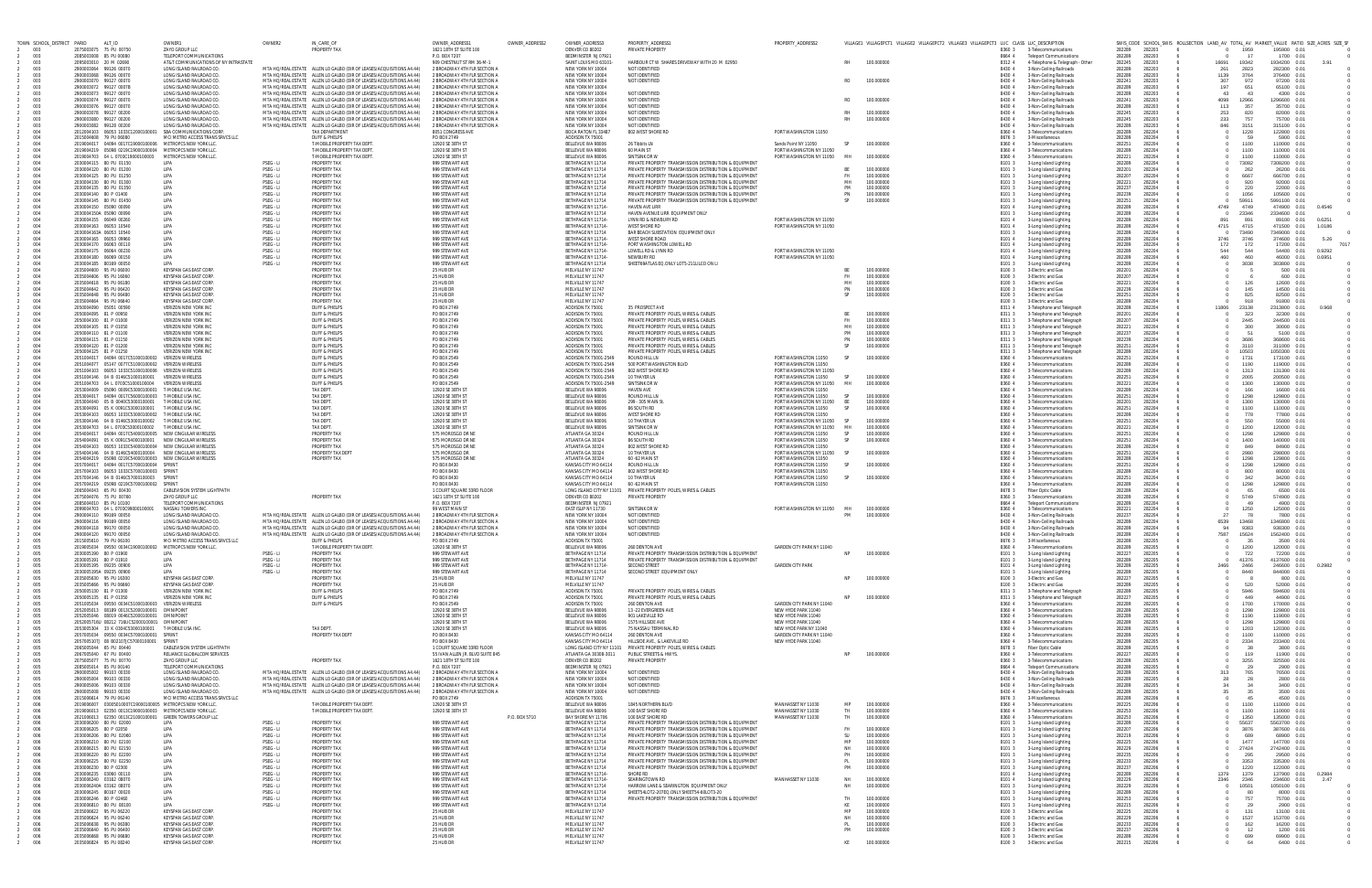|            | TOWN SCHOOL_DISTRICT PARID |                                                        | ALT_ID                                                                                                                  | OWNER1                                                       | OWNER2                 | IN_CARE_OF                                                                                                                                   | OWNER_ADDRESS1                                               | OWNER_ADDRESS2                        | OWNER_ADDRESS3                                 | PROPERTY_ADDRESS1                                                                                                 | PROPERTY_ADDRESS2                              |                  | VILLAGE1 VILLAGEPCT1 VILLAGE2 VILLAGEPCT2 VILLAGE3 VILLAGEPCT3 LUC CLASS LUC_DESCRIPTION |                  |                                                                  | SWIS_CODE SCHOOL_SWIS ROLLSECTION LAND_AV TOTAL_AV MARKET_VALUE RATIO SIZE_ACRES SIZE_SF |              |                |                              |        |
|------------|----------------------------|--------------------------------------------------------|-------------------------------------------------------------------------------------------------------------------------|--------------------------------------------------------------|------------------------|----------------------------------------------------------------------------------------------------------------------------------------------|--------------------------------------------------------------|---------------------------------------|------------------------------------------------|-------------------------------------------------------------------------------------------------------------------|------------------------------------------------|------------------|------------------------------------------------------------------------------------------|------------------|------------------------------------------------------------------|------------------------------------------------------------------------------------------|--------------|----------------|------------------------------|--------|
| 006<br>006 |                            | 2035006826 95 PU 08260<br>2050006140 03045 00050       |                                                                                                                         | KEYSPAN GAS FAST CORP<br>VERIZON NEW YORK INC                |                        | PROPERTY TA)<br><b>DUFF &amp; PHELPS</b>                                                                                                     | 25 HUB DR<br>PO BOX 2749                                     |                                       | MELVILLE NY 11747<br>ADDISON TX 75001          | 30 MYRTI F ST                                                                                                     |                                                | SU               | 100.000000                                                                               | 8100 3<br>83114  | 3-Electric and Gas<br>3-Telephone and Telegraph                  | 282206<br>282219<br>282289<br>282206                                                     | - 0<br>10500 | 39<br>38605    | 3900 0.01<br>3860500 0.01    |        |
| 006        |                            | 2050006145 81 P 01450                                  |                                                                                                                         | <b>VERIZON NEW YORK IN</b>                                   |                        | DUFF & PHELPS                                                                                                                                | PO BOX 2749                                                  |                                       | ADDISON TX 75001                               | PRIVATE PROPERTY POLES, WIRES & CABLES                                                                            |                                                | FH.              | 100,000000                                                                               | 8311 3           | 3-Telephone and Telegraph                                        | 282207<br>282206                                                                         |              | 1422           | 142200 0.01                  |        |
| 006<br>006 |                            | 2050006150 81 P 01500<br>2050006155 81 P 01550         |                                                                                                                         | VERIZON NEW YORK INC<br><b>VERIZON NEW YORK INC</b>          |                        | <b>DUFF &amp; PHELPS</b><br>DUFF & PHELPS                                                                                                    | PO BOX 2749<br><b>PO BOX 2749</b>                            |                                       | ADDISON TX 75001<br>ADDISON TX 75001           | PRIVATE PROPERTY POLES, WIRES & CABLES<br>PRIVATE PROPERTY POLES, WIRES & CABLES                                  |                                                | MP<br>NН         | 100,000000<br>100,000000                                                                 | 8311 3<br>8311 3 | 3-Telephone and Telegraph<br>3-Telephone and Telegraph           | 282225<br>282206<br>282229<br>282206                                                     |              | 1446<br>2046   | 144600 0.01<br>204600 0.01   |        |
| 006        |                            | 2050006160 81 P 01600                                  |                                                                                                                         | VERIZON NEW YORK INC                                         |                        | DUFF & PHELPS                                                                                                                                | PO BOX 2749                                                  |                                       | ADDISON TX 75001                               | PRIVATE PROPERTY POLES, WIRES & CABLES                                                                            |                                                | PH               | 100,000000                                                                               | 8311 3           | 3-Telephone and Telegraph                                        | 282235<br>282206                                                                         |              | 511            | 51100 0.01                   |        |
| 006<br>006 |                            | 2050006165 81 P 01650<br>2050006170 81 P 01700         |                                                                                                                         | <b>VERIZON NEW YORK IN</b><br><b>VERIZON NEW YORK INC</b>    |                        | DUFF & PHELPS<br><b>DUFF &amp; PHELPS</b>                                                                                                    | PO BOX 2749<br>PO BOX 2749                                   |                                       | ADDISON TX 75001<br>ADDISON TX 75001           | PRIVATE PROPERTY POLES, WIRES & CABLE<br>PRIVATE PROPERTY POLES, WIRES & CABLE                                    |                                                | <b>PM</b>        | 100,000000<br>100,000000                                                                 | 8311 3<br>83113  | 3-Telephone and Telegraph<br>3-Telephone and Telegraph           | 282233<br>282206<br>282237<br>282206                                                     |              | 1956<br>281    | 195600 0.01<br>28100 0.01    |        |
| 006        |                            | 2050006171 81 P 01710                                  |                                                                                                                         | <b>VERIZON NEW YORK INC</b>                                  |                        | DUFF & PHELPS                                                                                                                                | PO BOX 2749                                                  |                                       | ADDISON TX 75001                               | PRIVATE PROPERTY POLES, WIRES & CABLE:                                                                            |                                                | SU.              | 100,000000                                                                               | 8311 3           | 3-Telephone and Telegraph                                        | 282206<br>282219                                                                         |              | 210            | 21000 0.01                   |        |
| 006<br>006 |                            | 2050006175 81 P 01750<br>2050006602 81 PU 06020        |                                                                                                                         | VERIZON NEW YORK INC<br>VERIZON NEW YORK INC                 |                        | DUFF & PHELPS<br><b>DUFF &amp; PHELPS</b>                                                                                                    | PO BOX 2749<br>PO BOX 2749                                   |                                       | ADDISON TX 75001<br>ADDISON TX 75001           | PRIVATE PROPERTY POLES, WIRES & CABLES                                                                            |                                                |                  | 100,000000                                                                               | 8311 3<br>8311 3 | 3-Telephone and Telegraph<br>3-Telephone and Telegraph           | 282289<br>282206<br>282253<br>282206                                                     |              | 7996<br>195    | 799600 0.01<br>19500 0.01    |        |
| 006        |                            | 2050006604 81 PU 06040                                 |                                                                                                                         | <b>VERIZON NEW YORK IN</b>                                   |                        | <b>DUFF &amp; PHELPS</b>                                                                                                                     | PO BOX 2749                                                  |                                       | ADDISON TX 75001                               |                                                                                                                   |                                                | KF               | 100,000000                                                                               | 8311 3           | 3-Telephone and Telegraph                                        | 282215<br>282206                                                                         |              | 55             | 5500 0.01                    |        |
| 006<br>006 |                            |                                                        | 2051006003 02166 0003C51000100001 VERIZON WIRELESS<br>2051006007  03005010007C51000100001  VERIZON WIRELESS             |                                                              |                        | DUFF & PHELPS<br>DUFF & PHELPS                                                                                                               | PO BOX 2549<br>PO BOX 2549                                   |                                       | ADDISON TX 75001-2549<br>ADDISON TX 75001-2549 | 833 NORTHERN BLVD<br>1845 NORTHERN BLVD                                                                           | GREAT NECK 11021<br>MANHASSET 11030            | TH.<br>MP        | 100.000000<br>100,000000                                                                 | 8360 4<br>8360 4 | 3-Telecommunications<br>3-Telecommunications                     | 282253<br>282206<br>282225<br>282206                                                     |              | 1515<br>1298   | 151500 0.01<br>129800 0.01   |        |
| 006        |                            |                                                        | 2051006013  02350  0013C51000100004  VERIZON WIRELESS                                                                   |                                                              |                        | DUFF & PHELPS                                                                                                                                | PO BOX 2549                                                  |                                       | ADDISON TX 75001                               | 100 EAST SHORE RD                                                                                                 | MANHASSET NY 11030                             | TH               | 100,000000                                                                               | 8360 4           | 3-Telecommunications                                             | 282253<br>282206                                                                         |              | 934            | 93400 0.01                   |        |
| 006        |                            |                                                        | 2053006003 03079 0003C53000100002 T-MOBILE USA INC<br>2053006004 02347 0004C53000100001 TJMORILE USA INC                |                                                              |                        | TAX DEPT.                                                                                                                                    | 12920 SE 38TH S                                              |                                       | BELLEVUE WA 98006                              | 200 - 220 PLANDOME RD<br>1010 NORTHERN BLVD                                                                       | MANHASSET NY 11030<br>GREAT NECK NY 11020      |                  |                                                                                          | 8360 4           | 3-Telecommunications                                             | 282289<br>282206<br>282206                                                               |              | 1200<br>1300   | 120000 0.01<br>130000 0.01   |        |
| 006<br>006 |                            |                                                        | 2053006007 03005010007C53000100004 T-MOBILE USA INC.                                                                    |                                                              |                        | <b>TAX DEPT</b><br>TAX DEPT.                                                                                                                 | 12920 SE 38TH ST<br>12920 SE 38TH ST                         |                                       | BELLEVUE WA 98006<br>BELLEVUE WA 98006         | 1845 NORTHERN BLVD                                                                                                | MANHASSET 11030                                | MP               | 100.000000                                                                               | 8360 4<br>8360 4 | 3-Telecommunications<br>3-Telecommunications                     | 282289<br>282225<br>282206                                                               |              | 1406           | 140600 0.01                  |        |
| 006        |                            |                                                        | 2053006807 03162 0807C53000100001 T-MOBILE USA INC.                                                                     |                                                              |                        | TAX DEPT.                                                                                                                                    | 12920 SE 38TH ST                                             |                                       | BELLEVUE WA 98006                              | SEARINGTOWN RD                                                                                                    | <b>ROSLYN 11576</b>                            | <b>NH</b>        | 100,000000                                                                               | 8360 4           | 3-Telecommunications                                             | 282229<br>282206                                                                         |              | 1315           | 131500 0.01                  |        |
| 006<br>006 |                            |                                                        | 2054006007 03005010007C54000100003 NFW CINGULAR WIRELES<br>2054006013 02350 0013C54000100002 NEW CINGULAR WIRELES       |                                                              |                        | PROPERTY TAX<br>PROPERTY TA)                                                                                                                 | 575 MOROSGO DR NI<br>575 MOROSGO DR NI                       |                                       | ATLANTA GA 30324<br>ATLANTA GA 30324           | 1845 NORTHERN BLVD<br>100 EAST SHORE RD                                                                           | MANHASSET 11030<br>MANHASSET NY 11030          | MP<br>TH         | 100,000000<br>100.000000                                                                 | 8360 4<br>8360 4 | 3-Telecommunications<br>3-Telecommunications                     | 282225<br>282206<br>282253<br>282206                                                     |              | 1298<br>1300   | 129800 0.01<br>130000 0.01   |        |
| 006        |                            |                                                        | 2055006009  03044  0009C55000100001  AT&T MOBILIT                                                                       |                                                              |                        | PROPERTY TAX                                                                                                                                 | 575 MOROSGO DR NE                                            |                                       | ATLANTA GA 30324                               | 13 Myrtle ST                                                                                                      | Manhasset NY 11030                             |                  |                                                                                          | 8360 4           | 3-Telecommunications                                             | 282289<br>282206                                                                         |              | 1200           | 120000 0.01                  |        |
| 006<br>006 |                            |                                                        | 2057006003 03079 0003C57000100001 SPRINT<br>2057006807 03162 0807C57000100002 SPRINT                                    |                                                              |                        | PROPERTY TAX                                                                                                                                 | PO BOX 8430<br>PO BOX 8430                                   |                                       | KANSAS CITY MO 64114<br>KANSAS CITY MO 64114   | 200 - 220 PLANDOME RD<br>SEARINGTOWN RD                                                                           | MANHASSET NY 11030<br>ROSLYN 11576             | NH               | 100.000000                                                                               | 8360<br>8360 4   | 3-Telecommunications<br>3-Telecommunications                     | 282289<br>282206<br>282229<br>282206                                                     |              | 436<br>402     | 43600 0.01<br>40200 0.01     |        |
| 006        |                            | 2065006045 65 PU 00450                                 |                                                                                                                         | CABLEVISION SYSTEM LIGHTPATH                                 |                        |                                                                                                                                              | 1 COURT SQUARE 33RD FLOOR                                    |                                       |                                                | LONG ISLAND CITY NY 11101 PRIVATE PROPERTY POLES. WIRES & CABLES                                                  |                                                |                  |                                                                                          | 8678 3           | Fiber Optic Cable                                                | 282289<br>282206                                                                         |              | -50            | 5000 0.01                    |        |
| 006<br>006 |                            | 2075006078 75 PU 00780<br>2085006016 85 PU 10160       |                                                                                                                         | <b>ZAYO GROUP LLC</b><br><b>TELEPORT COMMUNICATIONS</b>      |                        | PROPERTY TAX                                                                                                                                 | 1621 18TH ST SUITE 100<br>P.O. BOX 7207                      |                                       | <b>DENVER CO 80202</b><br>BEDMINSTER NJ 07921  | PRIVATE PROPERT                                                                                                   |                                                |                  |                                                                                          | 8360 3<br>8664   | 3-Telecommunications<br><b>Teleport Communications</b>           | 282289<br>282206<br>282289<br>282206                                                     |              | 4377<br>-37    | 437700 0.01<br>3700 0.01     |        |
| 006        |                            | 2085006601 85 PU 06010                                 |                                                                                                                         | TELEPORT COMMUNICATIONS                                      |                        |                                                                                                                                              | P.O. BOX 7207                                                |                                       | BEDMINSTER NJ 07921                            | PRIVATE PROPERTY                                                                                                  |                                                | SU.              | 100.000000                                                                               | 8664 4           | <b>Teleport Communications</b>                                   | 282219<br>282206                                                                         |              | 71             | 7100 0.01                    |        |
| 006<br>006 |                            | 2900006092 99167 00020<br>2900006094 99167 00020       |                                                                                                                         | LONG ISLAND RAILROAD CO.<br>LONG ISLAND RAILROAD CO          |                        | MTA HO/REAL ESTATE ALLEN LO GALBO (DIR OF LEASES/ACQUISITIONS A4.44)<br>MTA HQ/REAL ESTATE ALLEN LO GALBO (DIR OF LEASES/ACQUISITIONS A4.44) | 2 BROADWAY 4TH FLR SECTION A<br>2 BROADWAY 4TH FLR SECTION A |                                       | NEW YORK NY 10004<br>NEW YORK NY 10004         | NOT IDENTIFIED<br>NOT IDENTIFIED                                                                                  |                                                |                  | 100.000000                                                                               | 8430 4<br>8430 4 | 3-Non-Ceiling Railroads<br>3-Non-Ceiling Railroads               | 282289<br>282206<br>282253<br>282206                                                     | 305<br>563   | 615<br>9399    | 61500 0.01<br>939900 0.01    |        |
| 006        |                            | 2900006100 99167 00030                                 |                                                                                                                         | LONG ISLAND RAILROAD CO.                                     |                        | MTA HO/REAL ESTATE ALLEN LO GALBO (DIR OF LEASES/ACQUISITIONS A4.44)                                                                         | 2 BROADWAY 4TH FLR SECTION A                                 |                                       | NEW YORK NY 10004                              | NOT IDENTIFIED                                                                                                    |                                                |                  |                                                                                          | 8430 4           | 3-Non-Ceiling Railroads                                          | 282289<br>282206                                                                         | 9189         | 18541          | 1854100 0.01                 |        |
| 006<br>006 |                            | 2900006102 99168 00030<br>2900006104 99168 00030       |                                                                                                                         | LONG ISLAND RAILROAD CO<br>LONG ISLAND RAILROAD CO.          |                        | MTA HO/REAL ESTATE ALLEN LO GALBO (DIR OF LEASES/ACQUISITIONS A4.44)<br>MTA HO/REAL ESTATE ALLEN LO GALBO (DIR OF LEASES/ACQUISITIONS A4.44) | 2 BROADWAY 4TH FLR SECTION A<br>2 BROADWAY 4TH FLR SECTION A |                                       | NEW YORK NY 10004<br>NEW YORK NY 10004         | NOT IDENTIFIED<br>NOT IDENTIFIED                                                                                  |                                                | PI               | 100.000000                                                                               | 8430 4<br>8430 4 | 3-Non-Ceiling Railroads<br>3-Non-Ceiling Railroads               | 282206<br>282289<br>282233<br>282206                                                     | 9570<br>1278 | 19311<br>3029  | 1931100 0.01<br>302900 0.01  |        |
| 006        |                            | 2900006106 99168 00030                                 |                                                                                                                         | LONG ISLAND RAILROAD CO                                      |                        | MTA HQ/REAL ESTATE ALLEN LO GALBO (DIR OF LEASES/ACQUISITIONS A4.44)                                                                         | 2 BROADWAY 4TH FLR SECTION A                                 |                                       | NEW YORK NY 10004                              | NOT IDENTIFIED                                                                                                    |                                                |                  | 100,000000                                                                               | 8430 4           | 3-Non-Ceiling Railroads                                          | 282233<br>282206                                                                         | 67           | 67             | 6700 0.01                    |        |
| 006<br>006 |                            | 2900006108 99169 00050<br>2900006112 - 99169 00050     |                                                                                                                         | LONG ISLAND RAILROAD CO<br>LONG ISLAND RAILROAD CO           |                        | MTA HO/REAL ESTATE ALLEN LO GALBO (DIR OF LEASES/ACQUISITIONS A4.44)<br>MTA HO/REAL ESTATE ALLEN LO GALBO (DIR OF LEASES/ACQUISITIONS A4.44) | 2 BROADWAY 4TH FLR SECTION A<br>2 BROADWAY 4TH FLR SECTION 4 |                                       | NEW YORK NY 10004<br>NEW YORK NY 10004         | NOT IDENTIFIED<br>NOT IDENTIFIED                                                                                  |                                                | <b>PM</b>        | 100.000000                                                                               | 8430 4<br>8430 4 | 3-Non-Ceiling Railroads<br>3-Non-Ceiling Railroads               | 282237<br>282206<br>282289<br>282206                                                     | 354<br>28    | 1002<br>-58    | 100200 0.01<br>5800 0.01     |        |
| 006        |                            | 2900006114 99169 00050                                 |                                                                                                                         | LONG ISLAND RAILROAD CO.                                     |                        | MTA HO/REAL ESTATE ALLEN LO GALBO (DIR OF LEASES/ACQUISITIONS A4.44)                                                                         | 2 BROADWAY 4TH FLR SECTION A                                 |                                       | NEW YORK NY 10004                              | NOT IDENTIFIED                                                                                                    |                                                | PI               | 100.000000                                                                               | 8430 4           | 3-Non-Ceiling Railroads                                          | 282233<br>282206                                                                         | 460          | 1161           | 116100 0.01                  |        |
| 007<br>007 |                            | 2015007001 79 PU 00010                                 | 2013007169A 08 A 169AC13000100001                                                                                       | <b>GLOBAL SIGNAL INTERNATIONAL</b><br>MCI COMMUNICATION:     |                        |                                                                                                                                              | <b>PMB 331</b><br>PO BOX 2749                                | 4017 WASHINGTON ROAD MCMURRY PA 15317 | ADDISON TX 75001                               | LIE SOUTH SERVICE RE                                                                                              | NEW HYDE PARK 11040                            | GP               | 100,000000<br>100.000000                                                                 | 8360             | 3-Telecommunications<br>3-Miscellaneous                          | 282229<br>282207<br>282213<br>282207                                                     |              | 1550<br>117    | 155000 0.01<br>11700 0.01    |        |
| 007        |                            | 2015007616 79 PU 06160                                 |                                                                                                                         | MCLMETRO ACCESS TRANS SRVCS LLC                              |                        | DUFF & PHELPS<br>DUFF & PHELPS                                                                                                               | PO BOX 2749                                                  |                                       | ADDISON TX 75001                               |                                                                                                                   |                                                |                  |                                                                                          | 8676 3<br>86763  | 3-Miscellaneous                                                  | 282207<br>282289                                                                         |              | -56            | 5600 0.01                    |        |
| 007        |                            |                                                        | 2019007160  02143  0160C19000100001  METROPCS NEW YORK LL                                                               |                                                              |                        | T-MOBILE PROPERTY TAX DEPT                                                                                                                   | 12920 SE 38TH ST                                             |                                       | BELLEVUE WA 98006                              | 611 NORTHERN BLVD                                                                                                 | GREAT NECK NY 11021                            | TH.              | 100.000000                                                                               | 8360 4           | 3-Telecommunications                                             | 282207<br>282253                                                                         |              | 1200           | 120000 0.01                  |        |
| 007<br>007 |                            | 2030007250 80 P 02500                                  |                                                                                                                         | <b>I IPA</b>                                                 | PSEG - LI              | T-MOBILE PROPERTY TAX DEPT.<br><b>PROPERTY TAX</b>                                                                                           | 12920 SE 38TH ST<br>999 STEWART AVE                          |                                       | BELLEVUE WA 98006<br>BETHPAGE NY 11714         | 600 COMMUNITY DR<br>PRIVATE PROPERTY TRANSMISSION DISTRIBUTION & EQUIPMENT                                        | NORTH HILLS NY                                 | <b>NH</b>        | 100,000000                                                                               | 8360 4<br>8101 3 | 3-Telecommunications<br>3-Long Island Lighting                   | 282229<br>282207<br>282289<br>282207                                                     |              | 1200<br>68892  | 120000 0.01<br>6889200 0.01  |        |
| 007        |                            | 2030007260 80 P 02600                                  |                                                                                                                         | <b>I IPA</b>                                                 | PSEG - LI              | PROPERTY TA)                                                                                                                                 | 999 STFWART AVF                                              |                                       | BETHPAGE NY 11714                              | PRIVATE PROPERTY TRANSMISSION DISTRIBUTION & EQUIPMENT                                                            |                                                | GF               | 100,000000                                                                               | 8101 3           | 3-Long Island Lighting                                           | 282207<br>282211                                                                         |              | 7701           | 770100 0.01                  |        |
| 007<br>007 |                            | 2030007265 80 P 02650<br>2030007270 80 P 02700         |                                                                                                                         | LIPA<br>LIPA                                                 | PSEG - LI<br>PSEG - LI | PROPERTY TAX<br>PROPERTY TAX                                                                                                                 | 999 STEWART AVE<br>999 STEWART AVE                           |                                       | BETHPAGE NY 11714<br>BETHPAGE NY 11714         | PRIVATE PROPERTY TRANSMISSSION DISTRIBUTION & EQUIPMENT<br>PRIVATE PROPERTY TRANSMISSION DISTRIBUTION & EQUIPMENT |                                                | GN<br>KE         | 100,000000<br>100,000000                                                                 | 8101 3<br>8101 3 | 3-Long Island Lighting<br>3-Long Island Lighting                 | 282209<br>282207<br>282215<br>282207                                                     |              | 12190<br>423   | 1219000 0.01<br>42300 0.01   |        |
| 007        |                            | 2030007275 80 P 02750                                  |                                                                                                                         | LIPA                                                         | PSEG - LI              | PROPERTY TAX                                                                                                                                 | 999 STEWART AVE                                              |                                       | BETHPAGE NY 11714                              | PRIVATE PROPERTY TRANSMISSION DISTRIBUTION & EQUIPMENT                                                            |                                                | KP               | 100,000000                                                                               | 8101 3           | 3-Long Island Lighting                                           | 282217<br>282207                                                                         |              | 15734          | 1573400 0.01                 |        |
| 007<br>007 |                            | 2030007280 80 P 02800<br>2030007285 80 PU 02850        |                                                                                                                         | <b>I IPA</b><br>LIPA                                         | PSEG - LI<br>PSEG - LI | PROPERTY TAX<br>PROPERTY TAX                                                                                                                 | 999 STFWART AVF<br>999 STEWART AVE                           |                                       | BETHPAGE NY 11714<br>BETHPAGE NY 11714         | PRIVATE PROPERTY TRANSMISSION DISTRIBUTION & FOURPMENT<br>PRIVATE PROPERTY TRANSMISSION DISTRIBUTION & EQUIPMENT  |                                                | GP               | 100,000000<br>100,000000                                                                 | 8101 3<br>8101 3 | 3-Long Island Lighting<br>3-Long Island Lighting                 | 282207<br>282213<br>282207<br>282229                                                     |              | 8466<br>10395  | 846600 0.01<br>1039500 0.01  |        |
| 007        |                            | 2030007290 80 P 02900                                  |                                                                                                                         | LIPA                                                         | PSEG - LI              | PROPERTY TAX                                                                                                                                 | 999 STEWART AVE                                              |                                       | BETHPAGE NY 11714                              | PRIVATE PROPERTY TRANSMISSION DISTRIBUTION & EQUIPMENT                                                            |                                                |                  | 100,000000                                                                               | 8101 3           | 3-Long Island Lighting                                           | 282247<br>282207                                                                         |              | 1013           | 101300 0.01                  |        |
| 007<br>007 |                            | 2030007295 80 P 02950<br>2030007300 80 P 03000         |                                                                                                                         | <b>I IPA</b><br><b>I IPA</b>                                 | PSEG - LI<br>PSEG - LI | <b>PROPERTY TAX</b><br>PROPERTY TA)                                                                                                          | 999 STEWART AVE<br>999 STFWART AVF                           |                                       | BETHPAGE NY 11714<br>BETHPAGE NY 11714         | PRIVATE PROPERTY TRANSMISSION DISTRIBUTION & EQUIPMENT<br>PRIVATE PROPERTY TRANSMISSION DISTRIBUTION & EQUIPMENT  |                                                | <b>SR</b><br>-SU | 100,000000<br>100,000000                                                                 | 8101 3<br>8101 3 | 3-Long Island Lighting<br>3-Long Island Lighting                 | 282249<br>282207<br>282207<br>282219                                                     |              | 2618<br>26663  | 261800 0.01<br>2666300 0.01  |        |
| 007        |                            | 2030007305 80 P 03050                                  |                                                                                                                         | LIPA                                                         | PSEG - LI              | PROPERTY TAX                                                                                                                                 | 999 STEWART AVE                                              |                                       | BETHPAGE NY 11714                              | PRIVATE PROPERTY TRANSMISSION DISTRIBUTION & EQUIPMENT                                                            |                                                | <b>TH</b>        | 100.000000                                                                               | 8101 3           | 3-Long Island Lighting                                           | 282253<br>282207                                                                         |              | 2803           | 280300 0.01                  |        |
| 007<br>007 |                            | 2030007310 01148 00550<br>2030007310A 01148 00550      |                                                                                                                         | LIPA<br>LIPA                                                 | PSEG - LI<br>PSEG - LI | PROPERTY TAX<br>PROPERTY TAX                                                                                                                 | 999 STEWART AVE<br>999 STEWART AVE                           |                                       | BETHPAGE NY 11714-<br>BETHPAGE NY 11714        | <b>REDBROOK RD</b><br>EQUIPMENT ONLY                                                                              | GREAT NECK NY 11024                            | KP<br>KP         | 100,000000<br>100,000000                                                                 | 8101 4<br>8101 3 | 3-Long Island Lighting<br>3-Long Island Lighting                 | 282217<br>282207<br>282217<br>282207                                                     | 508          | 508<br>2326    | 50800 0.01<br>232600 0.01    | 0.3845 |
| 007        |                            | 2030007315 02105 00010                                 |                                                                                                                         | <b>I IPA</b>                                                 | PSEG - LI              | PROPERTY TA)                                                                                                                                 | 999 STFWART AVE                                              |                                       | BETHPAGE NY 11714-                             | SHOREWARD DRIVE TENTH ST                                                                                          |                                                | GP               | 100,000000                                                                               | 8101 4           | 3-Long Island Lighting                                           | 282207<br>282213                                                                         | 1071         | 1071           | 107100 0.01                  | 9828   |
| 007<br>007 |                            | 2030007315A 02105 00010<br>2030007320 02207 00290      |                                                                                                                         | LIPA<br>LIPA                                                 | PSEG - LI<br>PSEG - LI | PROPERTY TAX<br>PROPERTY TAX                                                                                                                 | 999 STEWART AVE<br>999 STEWART AVE                           |                                       | BETHPAGE NY 11714<br>BETHPAGE NY 11714-        | SHOREWOOD DRIVE EQUIPMENT ONLY<br>SHOREWARD & GILCHREST DR                                                        |                                                | GP<br>TH.        | 100,000000<br>100,000000                                                                 | 8101 3<br>8101 4 | 3-Long Island Lighting                                           | 282207<br>282213<br>282253<br>282207                                                     |              | 1745<br>9712   | 174500 0.01<br>971200 0.01   | 1.0359 |
| 007        |                            | 2030007320A 02207 00290                                |                                                                                                                         | <b>I IPA</b>                                                 | PSEG - LI              | PROPERTY TAX                                                                                                                                 | 999 STEWART AVE                                              |                                       | BETHPAGE NY 11714                              | SHOREWOOD DRIVE EQUIPMENT ONLY                                                                                    | GREAT NECK NY 11021                            | TH.              | 100,000000                                                                               | 8101 3           | 3-Long Island Lighting<br>3-Long Island Lighting                 | 282253<br>282207                                                                         | 9712         | 39562          | 3956200 0.01                 |        |
| 007        |                            | 2030007325 02257 03450                                 |                                                                                                                         | <b>I IPA</b>                                                 | PSEG - LI              | PROPERTY TA)                                                                                                                                 | 999 STFWART AVF                                              |                                       | BETHPAGE NY 11714-                             | SUSOUFHANNA & MIDDLENECK RD                                                                                       | GREAT NECK NY 11021                            | TH               | 100.000000                                                                               | 8101 4           | 3-Long Island Lighting                                           | 282253<br>282207                                                                         | 1626         | 1626           | 162600 0.01                  | 0.274  |
| 007<br>007 |                            | 2030007330 08 A 0053C<br>2030007335 08 B180300H        |                                                                                                                         | LIPA<br>LIPA                                                 | PSEG - LI<br>PSEG - LI | PROPERTY TAX<br>PROPERTY TAX                                                                                                                 | 999 STEWART AVE<br>999 STEWART AVE                           |                                       | BETHPAGE NY 11714-<br>BETHPAGE NY 11714        | NEW HYDE PARK RD<br>EQUIP. ONLY LAND ON SPERRY CORP                                                               | NEW HYDE PARK NY 11040                         |                  |                                                                                          | 8101 4<br>8101 3 | 3-Long Island Lighting<br>3-Long Island Lighting                 | 282289<br>282207<br>282289<br>282207                                                     | 1709         | 1709<br>53719  | 170900 0.01<br>5371900 0.01  | 1.77   |
| 007        |                            | 2030007340 08 B1803140                                 |                                                                                                                         | LIPA                                                         | PSEG - LI              | PROPERTY TAX                                                                                                                                 | 999 STEWART AVE                                              |                                       | BETHPAGE NY 11714-                             | <b>MARCUS AVE</b>                                                                                                 |                                                |                  |                                                                                          | 8101 4           | 3-Long Island Lighting                                           | 282289<br>282207                                                                         | 5399         | 5399           | 539900 0.01                  | 0.6317 |
| 007<br>007 |                            | 2030007340A 08 B1803140<br>2030007343 08 B1803360      |                                                                                                                         | <b>I IPA</b><br><b>I IPA</b>                                 | PSEG - LI<br>PSEG - LI | PROPERTY TAX<br>PROPERTY TAX                                                                                                                 | 999 STFWART AVF<br>999 STEWART AVE                           |                                       | BETHPAGE NY 11714<br>BETHPAGE NY 11714-        | MARCUS AVE EQUIPMENT ONLY<br>MARCUS AVENUE                                                                        |                                                |                  |                                                                                          | 8101 3<br>8101 4 | 3-Long Island Lighting<br>3-Long Island Lighting                 | 282207<br>282289<br>282207<br>282289                                                     | 20383        | 40000<br>20383 | 4000000 0.01<br>2038300 0.01 | 3.18   |
| 007        |                            | 2030007343A 08 B1803360                                |                                                                                                                         | <b>IIPA</b>                                                  | PSEG - LI              | PROPERTY TAX                                                                                                                                 | 999 STEWART AVE                                              |                                       | BETHPAGE NY 11714                              | MARCUS AVE EQUIPMENT ONLY                                                                                         |                                                |                  |                                                                                          | 8101 3           | 3-Long Island Lighting                                           | 282289<br>282207                                                                         |              | 131426         | 13142600 0.01                |        |
| 007<br>007 |                            | 2035007344A 08 B1803140<br>2035007610 95 PU 06100      |                                                                                                                         | KEYSPAN GAS FAST CORP<br>KEYSPAN GAS EAST CORP               |                        | PROPERTY TA)<br>PROPERTY TAX                                                                                                                 | 25 HUB DR<br>25 HUB DR                                       |                                       | MELVILLE NY 11747<br>MELVILLE NY 11747         | LAKEVILLE RD                                                                                                      | NEW HYDE PARK NY 11042                         | <b>GF</b>        | 100.000000                                                                               | 8100 3<br>8100 3 | 3-Electric and Gas<br>3-Electric and Gas                         | 282289<br>282207<br>282211<br>282207                                                     |              | 9000<br>571    | 900000 0.01<br>57100 0.01    |        |
| 007        |                            | 2035007612 95 PU 06120                                 |                                                                                                                         | KEYSPAN GAS FAST COR                                         |                        | PROPERTY TAX                                                                                                                                 | 25 HUB DR                                                    |                                       | MELVILLE NY 11747                              |                                                                                                                   |                                                |                  | 100,000000                                                                               | 8100 3           | 3-Electric and Ga:                                               | 282213<br>282207                                                                         |              | 283            | 28300 0.01                   |        |
| 007<br>007 |                            | 2035007614 95 PU 06140<br>2035007616 95 PU 06160       |                                                                                                                         | <b>KEYSPAN GAS EAST CORI</b><br><b>KEYSPAN GAS EAST CORI</b> |                        | PROPERTY TAX<br>PROPERTY TA)                                                                                                                 | 25 HUB DR<br>25 HUB DR                                       |                                       | MELVILLE NY 11747<br>MELVILLE NY 11747         |                                                                                                                   |                                                | KF<br><b>KP</b>  | 100,000000<br>100,000000                                                                 | 8100 3<br>8100 3 | 3-Electric and Ga:<br>3-Electric and Gas                         | 282215<br>282207<br>282217<br>282207                                                     |              | 894<br>1147    | 89400 0.01<br>114700 0.01    |        |
| 007        |                            | 2035007626 95 PU 06260                                 |                                                                                                                         | KEYSPAN GAS EAST CORP                                        |                        | PROPERTY TAX                                                                                                                                 | 25 HUB DR                                                    |                                       | MELVILLE NY 11747                              |                                                                                                                   |                                                |                  | 100.000000                                                                               | 8100 3           | 3-Electric and Gas                                               | 282207<br>282229                                                                         |              | 583            | 58300 0.01                   |        |
| 007<br>007 |                            | 2035007650 95 PU 06500<br>2035007670 95 PU 06700       |                                                                                                                         | KEYSPAN GAS FAST COR<br>KEYSPAN GAS EAST CORP                |                        | PROPERTY TAX<br>PROPERTY TAX                                                                                                                 | 25 HUB DR<br>25 HUB DR                                       |                                       | MELVILLE NY 11747<br>MELVILLE NY 11747         |                                                                                                                   |                                                | <b>SU</b>        | 100,000000                                                                               | 8100 3<br>8100 3 | 3-Electric and Gas<br>3-Electric and Gas                         | 282219<br>282207<br>282289<br>282207                                                     |              | 1523<br>866    | 152300 0.01<br>86600 0.01    |        |
| 007        |                            | 2035007823 95 PU 08230                                 |                                                                                                                         | KEYSPAN GAS FAST CORI                                        |                        | PROPERTY TA)                                                                                                                                 | 25 HUB DR                                                    |                                       | MELVILLE NY 11747                              |                                                                                                                   |                                                | GN               | 100,000000                                                                               | 8100 3           | 3-Electric and Gas                                               | 282209<br>282207                                                                         |              | -43            | 4300 0.01                    |        |
| 007        |                            | 2050007180 02032 00050<br>2050007185 81 P 01850        |                                                                                                                         | VERIZON NEW YORK INC<br><b>VERIZON NEW YORK INC</b>          |                        | DUFF & PHELP!<br><b>DUFF &amp; PHELP</b>                                                                                                     | PO BOX 2749<br><b>PO BOX 274</b>                             |                                       | ADDISON TX 75001<br>ADDISON TX 75001           | 9 BARSTOW RD<br>PRIVATE PROPERTY POLES, WIRES & CABLES                                                            |                                                | GP<br>GE         | 100,000000<br>100,000000                                                                 | 8311 4<br>8311 3 | 3-Telephone and Telegraph<br>3-Telephone and Telegraph           | 282213<br>282207<br>282211<br>282207                                                     | 11852        | 41478<br>2504  | 4147800 0.01<br>250400 0.01  |        |
| 007        |                            | 2050007190 81 P 01900                                  |                                                                                                                         | <b>VERIZON NEW YORK INC</b>                                  |                        | <b>DUFF &amp; PHELPS</b>                                                                                                                     | PO BOX 2749                                                  |                                       | ADDISON TX 75001                               | PRIVATE PROPERTY POLES, WIRES & CABLES                                                                            |                                                | GP               | 100.000000                                                                               | 83113            | 3-Telephone and Telegraph                                        | 282213<br>282207                                                                         |              | 7543           | 754300 0.01                  |        |
| 007        |                            | 2050007195 81 P 01950<br>2050007200 81 P 02000         |                                                                                                                         | VERIZON NEW YORK IN<br><b>VERIZON NEW YORK INC</b>           |                        | <b>DUFF &amp; PHELPS</b><br><b>DUFF &amp; PHELPS</b>                                                                                         | PO ROX 2749<br>PO BOX 2749                                   |                                       | ADDISON TX 75001<br>ADDISON TX 75001           | PRIVATE PROPERTY POLES WIRES & CARLES<br>PRIVATE PROPERTY POLES, WIRES & CABLES                                   |                                                | KF               | 100,000000<br>100,000000                                                                 | 83113<br>8311 3  | 3-Telephone and Telegraph<br>3-Telephone and Telegraph           | 282207<br>282209<br>282207<br>282215                                                     |              | 816            | 468700 0.01<br>81600 0.01    |        |
| 007        |                            | 2050007205 81 P 02050                                  |                                                                                                                         | <b>VERIZON NEW YORK IN</b>                                   |                        | <b>DUFF &amp; PHELPS</b>                                                                                                                     | PO BOX 2749                                                  |                                       | ADDISON TX 75001                               | PRIVATE PROPERTY POLES, WIRES & CABLE                                                                             |                                                | KP               | 100,000000                                                                               | 8311 3           | 3-Telephone and Telegraph                                        | 282217<br>282207                                                                         |              | 5127           | 512700 0.01                  |        |
| 007<br>007 |                            | 2050007210 81 P 02100<br>2050007215 81 P 02150         |                                                                                                                         | VERIZON NEW YORK INC<br><b>VERIZON NEW YORK INC</b>          |                        | <b>DUFF &amp; PHELPS</b><br><b>DUFF &amp; PHELPS</b>                                                                                         | PO BOX 2749<br>PO BOX 2749                                   |                                       | ADDISON TX 75001<br>ADDISON TX 75001           | PRIVATE PROPERTY POLES, WIRES & CABLES<br>PRIVATE PROPERTY POLES, WIRES & CABLE:                                  |                                                | NH<br>RG.        | 100.000000<br>100.000000                                                                 | 8311 3<br>8311 3 | 3-Telephone and Telegraph                                        | 282229<br>282207<br>282247<br>282207                                                     |              | 775<br>958     | 77500 0.01<br>95800 0.01     |        |
| 007        |                            | 2050007220 81 P 02200                                  |                                                                                                                         | VERIZON NEW YORK INC                                         |                        | <b>DUFF &amp; PHELPS</b>                                                                                                                     | PO BOX 2749                                                  |                                       | ADDISON TX 75001                               | PRIVATE PROPERTY POLES, WIRES & CABLES                                                                            |                                                | <b>SR</b>        | 100.000000                                                                               | 8311 3           | 3-Telephone and Telegraph<br>3-Telephone and Telegraph           | 282207<br>282249                                                                         |              | 2284           | 228400 0.01                  |        |
| 007<br>007 |                            | 2050007225 81 P 02250<br>2050007230 81 P 02300         |                                                                                                                         | <b>VERIZON NEW YORK IN</b><br><b>VERIZON NEW YORK INC</b>    |                        | DUFF & PHELP!                                                                                                                                | PO BOX 2749                                                  |                                       | ADDISON TX 75001<br>ADDISON TX 75001           | PRIVATE PROPERTY POLES, WIRES & CABLE                                                                             |                                                | <b>SU</b><br>TH  | 100,000000                                                                               | 8311 3<br>83113  | 3-Telephone and Telegraph                                        | 282219<br>282207<br>282207                                                               |              | 8112           | 811200 0.01                  |        |
| 007        |                            | 2050007235 81 P 02350                                  |                                                                                                                         | VERIZON NEW YORK IN                                          |                        | <b>DUFF &amp; PHELPS</b><br><b>DUFF &amp; PHELPS</b>                                                                                         | PO BOX 2749<br>PO BOX 2749                                   |                                       | ADDISON TX 75001                               | PRIVATE PROPERTY POLES, WIRES & CABLES<br>PRIVATE PROPERTY POLES, WIRES & CABLES                                  |                                                |                  | 100.000000                                                                               | 8311 3           | 3-Telephone and Telegraph<br>3-Telephone and Telegraph           | 282253<br>282207<br>282289                                                               |              | 723<br>9901    | 72300 0.01<br>990100 0.01    |        |
| 007<br>007 |                            |                                                        | 2051007008  08217  0008C51000100002  VERIZON WIRELESS<br>2051007015  02376  0015C51000100002  T-MOBILE USA INC.         |                                                              |                        | <b>DUFF &amp; PHELPS</b><br>TAX DEPT.                                                                                                        | PO BOX 2549<br>12920 SE 38TH S                               |                                       | ADDISON TX 75001<br>BELLEVUE WA 98006          | 2035 LAKEVILLE RD<br>98 CUTTER MILL RD                                                                            | NEW HYDE PARK 11040<br>GREAT NECK NY 11021     | GP               | 100.000000                                                                               | 8360 4<br>8360 4 | 3-Telecommunications<br>3-Telecommunications                     | 282207<br>282289<br>282213<br>282207                                                     |              | 2051<br>1432   | 205100 0.01<br>143200 0.01   |        |
| 007        |                            |                                                        | 2051007018  01091  0018C51000100004  VERIZON WIRELESS                                                                   |                                                              |                        | <b>DUFF &amp; PHELPS</b>                                                                                                                     | PO BOX 2549                                                  |                                       | ADDISON TX 75001-2549                          | 13 WEYBRIDGE RD                                                                                                   | GREAT NECK 11021                               | GN               | 100.000000                                                                               | 8360 4           | 3-Telecommunications                                             | 282209<br>282207                                                                         |              | 1731           | 173100 0.01                  |        |
| 007<br>007 |                            |                                                        | 20510071108 03 E 1108C51000100001 VERIZON WIRELESS<br>2051007169A 08 A 169AC51000100004                                 | <b>VERIZON WIRELESS</b>                                      |                        | <b>DUFF &amp; PHELPS</b><br><b>DUFF &amp; PHELPS</b>                                                                                         | P.O. BOX 2549<br>PO BOX 2549                                 |                                       | ADDISON TX 75001<br>ADDISON TX 75001-2549      | 300 COMMUNITY DR<br>LIE SOUTH SERVICE RD                                                                          | MANHASSET NY 11030<br>NEW HYDE PARK 11040      | NH               | 100.000000                                                                               | 8360 4<br>8360 4 | 3-Telecommunications<br>3-Telecommunications                     | 282229<br>282207<br>282229<br>282207                                                     |              | 1567<br>2091   | 156700 0.01<br>209100 0.01   |        |
| 007        |                            |                                                        | 2051007170    08    G    0170C51000100003    VERIZON WIRELESS                                                           |                                                              |                        | DUFF & PHELPS                                                                                                                                | PO BOX 2549                                                  |                                       | ADDISON TX 75001-2549                          | 2200 MARCUS AVE                                                                                                   | NEW HYDE PARK 11042                            |                  |                                                                                          | 8360 4           | 3-Telecommunications                                             | 282289<br>282207                                                                         |              | 3000           | 300000 0.01                  |        |
| 007<br>007 |                            |                                                        | 2051007222U 02195 222UC51000100002 VERIZON WIRELESS<br>2051007265 02050 0265C51000100002 VERIZON WIRELESS               |                                                              |                        | <b>DUFF &amp; PHELPS</b><br>DUF & PHELPS                                                                                                     | PO BOX 2549<br>PO BOX 2549                                   |                                       | ADDISON TX 75001-2549<br>ADDISON TX 75001-2549 | 12 BOND ST<br>107 NORTHERN BLVD                                                                                   | GREAT NECK 11021<br>GREAT NECK 11021           | GP               | 100.000000                                                                               | 8360 4<br>8360 4 | 3-Telecommunications<br>3-Telecommunications                     | 282213<br>282207<br>282289<br>282207                                                     |              | 1190<br>1298   | 119000 0.01<br>129800 0.01   |        |
| 007        |                            |                                                        | 2051007390 02140 0390C51000100004 VERIZON WIRELESS                                                                      |                                                              |                        | <b>DUFF &amp; PHELPS</b>                                                                                                                     | PO BOX 2549                                                  |                                       | ADDISON TX 75001                               | 5 SUMMER ST                                                                                                       | MANHASSET NY 11030                             | TH               | 100.000000                                                                               | 8360 4           | 3-Telecommunications                                             | 282253<br>282207                                                                         |              | 1555           | 155500 0.01                  |        |
| 007<br>007 |                            |                                                        | 2051007776 08 A 0776C51000100001 VERIZON WIRELESS                                                                       |                                                              |                        | DUFF & PHELPS                                                                                                                                | PO BOX 2549                                                  |                                       | ADDISON TX 75001-2549<br>BELLEVUE WA 98006     | 3333 NEW HYDE PK & SOUTH SVC. RD                                                                                  | NFW HYDF PARK 11040                            | NH               | 100,000000                                                                               | 8360 4<br>8360 4 | 3-Telecommunications                                             | 282229<br>282207<br>282289<br>282207                                                     |              | 1190<br>1298   | 119000 0.01                  |        |
| 007        |                            |                                                        | 2052007008  08217  0008C52000100003  OMNIPOINT<br>2052007241  01054  0241C52000100001  OMNIPOINT                        |                                                              |                        |                                                                                                                                              | 12920 SE 38TH ST<br>12920 SE 38TH ST                         |                                       | BELLEVUE WA 98006                              | 2035 LAKEVILLE RD<br>435 - 437 MIDDLE NECK RD                                                                     | NEW HYDE PARK 11040<br>GREAT NECK 11021        | GN               | 100,000000                                                                               | 8360 4           | 3-Telecommunications<br>3-Telecommunications                     | 282209<br>282207                                                                         |              | 1298           | 129800 0.01<br>129800 0.01   |        |
| 007        |                            |                                                        | 2053007015 02376 0015C53000100001 T-MOBILE USA INC                                                                      |                                                              |                        | TAX DEPT.                                                                                                                                    | 12920 SE 38TH ST                                             |                                       | BELLEVUE WA 98006                              | 98 CUTTER MILL RD                                                                                                 | GREAT NECK NY 11021                            | GP               | 100.000000                                                                               | 8360 4           | 3-Telecommunications                                             | 282213<br>282207                                                                         |              | 1300           | 130000 0.01                  |        |
| 007<br>007 |                            |                                                        | 2053007018  01091  0018C53000100003  T-MOBILE USA INC<br>2053007030 02358 0030C53000100001 T-MOBILE USA INC.            |                                                              |                        | <b>TAX DEPT</b><br>TAX DEPT.                                                                                                                 | 12920 SE 38TH ST<br>12920 SE 38TH ST                         |                                       | BELLEVUE WA 98006<br>BELLEVUE WA 98006         | 13 WEYBRIDGE RD<br>30 LAKEVILLE RD                                                                                | GREAT NECK 11021<br>GREAT NECK 11020           | GN<br><b>SU</b>  | 100,000000<br>100.000000                                                                 | 8360 4<br>8360 4 | 3-Telecommunications<br>3-Telecommunications                     | 282209<br>282207<br>282219<br>282207                                                     |              | 1298<br>1190   | 129800 0.01<br>119000 0.01   |        |
| 007        |                            |                                                        | 2053007169A 08 A 169AC53000100005 T-MOBILE USA INC                                                                      |                                                              |                        | TAX DEPT.                                                                                                                                    | 12920 SE 38TH ST                                             |                                       | BELLEVUE WA 98006                              | LIE SOUTH SERVICE RD                                                                                              | NEW HYDE PARK 11040                            | NH               | 100.000000                                                                               | 8360 4           | 3-Telecommunications                                             | 282207<br>282229                                                                         |              | 1298           | 129800 0.01                  |        |
| 007<br>007 |                            |                                                        | 2053007170 08 G 0170C53000100001 T-MOBILE USA INC<br>2053007185 03 E 0185C53000100001 T-MOBILE USA INC                  |                                                              |                        | TAX DEPARTMENT<br><b>TAX DEPT</b>                                                                                                            | 12920 SE 38TH ST<br>12920 SE 38TH ST                         |                                       | BELLEVUE WA 98006<br>BELLEVUE WA 98006         | 2200 MARCUS AVE<br>600 COMMUNITY DR                                                                               | NEW HYDE PARK NY 11042<br>NORTH HILLS NY       |                  | 100,000000                                                                               | 8360 4<br>8360 4 | 3-Telecommunications<br>3-Telecommunications                     | 282207<br>282289<br>282229<br>282207                                                     |              | 1068<br>1300   | 106800 0.01<br>130000 0.01   |        |
| 007        |                            |                                                        | 2053007222U 02195 222UC53000100003 T-MOBILE USA INC.                                                                    |                                                              |                        | TAX DEPT.                                                                                                                                    | 12920 SE 38TH ST                                             |                                       | BELLEVUE WA 98006                              | 12 BOND ST                                                                                                        | GREAT NECK 11021                               | GP               | 100.000000                                                                               | 8360 4           | 3-Telecommunications                                             | 282213<br>282207                                                                         |              | 1298           | 129800 0.01                  |        |
| 007<br>007 |                            |                                                        | 2053007265  02050  0265C53000100003  T-MOBILE USA INC<br>2053007336   08   B180336C53000100002   T-MOBILE USA INC       |                                                              |                        | <b>TAX DFPT</b><br><b>TAX DEPT</b>                                                                                                           | 12920 SE 38TH ST<br>12920 SE 38TH ST                         |                                       | BELLEVUE WA 98006<br>BELLEVUE WA 98006         | 107 NORTHERN BLVD<br>MARCUS AVE                                                                                   | GREAT NECK 11021<br>NEW HYDE PARK 11040        |                  |                                                                                          | 8360 4<br>8360 4 | 3-Telecommunications<br>3-Telecommunications                     | 282207<br>282289<br>282289<br>282207                                                     |              | 1298<br>1298   | 129800 0.01<br>129800 0.01   |        |
| 007        |                            |                                                        | 2053007390  02140  0390C53000100002  T-MOBILE USA INC.                                                                  |                                                              |                        | TAX DEPT.                                                                                                                                    | 12920 SE 38TH ST                                             |                                       | BELLEVUE WA 98006                              | 5 SUMMER ST                                                                                                       | GREAT NECK NY 11021                            | TH.              | 100.000000                                                                               | 8360 4           | 3-Telecommunications                                             | 282253<br>282207                                                                         |              | 1298           | 129800 0.01                  |        |
| 007<br>007 |                            |                                                        | 2054007018  01091  0018C54000100001  NEW CINGULAR WIRELES<br>2054007169A 08 A 169AC54000100006 NEW CINGULAR WIRELESS    |                                                              |                        | PROPERTY TAX<br>PROPERTY TAX                                                                                                                 | 575 MOROSGO DR NE<br>575 MOROSGO DR NE                       |                                       | ATLANTA GA 30324<br>ATLANTA GA 30324           | 13 WEYBRIDGE RD<br>LIE SOUTH SERVICE RD                                                                           | GREAT NECK 11021<br>NEW HYDE PARK 11040        | GN<br><b>NH</b>  | 100.000000<br>100.000000                                                                 | 8360 4<br>8360 4 | 3-Telecommunications<br>3-Telecommunications                     | 282209<br>282207<br>282229<br>282207                                                     |              | 1731<br>1731   | 173100 0.01<br>173100 0.01   |        |
| 007        |                            |                                                        | 2054007170  08  G  0170C54000100002  NEW CINGULAR WIRELES                                                               |                                                              |                        | PROPERTY TAX                                                                                                                                 | 575 MOROSGO DR NE                                            |                                       | ATLANTA GA 30324                               | 2200 MARCUS AVE                                                                                                   | NEW HYDE PARK 11042                            |                  |                                                                                          | 8360 4           | 3-Telecommunications                                             | 282289<br>282207                                                                         |              | 1190           | 119000 0.01                  |        |
| 007<br>007 |                            |                                                        | 2054007204  02051  0204C54000100001  NEW CINGULAR WIRELESS<br>2054007390  02140  0390C54000100003  NEW CINGULAR WIRELES |                                                              |                        | PROPERTY TAX<br>PROPERTY TA)                                                                                                                 | 575 MOROSGO DR NE<br>575 MOROSGO DR NE                       |                                       | ATLANTA GA 30324<br>ATLANTA GA 30324           | 55 NORTHERN BLVD<br>5 SUMMER ST                                                                                   | GREAT NECK 11021<br><b>GREAT NECK NY 11021</b> | TH.              | 100.000000                                                                               | 8360 4<br>8360 4 | 3-Telecommunications<br>3-Telecommunications                     | 282289<br>282207<br>282253<br>282207                                                     |              | 720<br>1200    | 72000 0.01<br>120000 0.01    |        |
| 007        |                            |                                                        | 2055007008  08217  0008C55000100001  AT&T MOBILITY                                                                      |                                                              |                        | PROPERTY TAX                                                                                                                                 | 575 MOROSGO DR NE                                            |                                       | ATLANTA GA 30324                               | 2035 LAKEVILLE RD                                                                                                 | NEW HYDE PARK 11040                            |                  |                                                                                          | 8360 4           | 3-Telecommunications                                             | 282289<br>282207                                                                         |              | 1190           | 119000 0.01                  |        |
| 007<br>007 |                            |                                                        | 2055007039 02376 0039C55000100001 AT&T MOBILITY<br>2057007018  01091  0018C57000100002  SPRINT                          |                                                              |                        | PROPERTY TAX                                                                                                                                 | 575 MOROSGO DR NE<br>PO BOX 8430                             |                                       | ATLANTA GA 30324<br>KANSAS CITY MO 64114       | 111 GREAT NECK RD<br>13 WEYBRIDGE RD                                                                              | GREAT NECK 11021<br>GREAT NECK 11021           | GP<br>GN         | 100,000000<br>100.000000                                                                 | 8360 4<br>8360 4 | 3-Telecommunications<br>3-Telecommunications                     | 282213<br>282207<br>282209<br>282207                                                     |              | 1298<br>1298   | 129800 0.01<br>129800 0.01   |        |
| 007        |                            |                                                        | 2057007169A 08 A 169AC57000100003 SPRIN                                                                                 |                                                              |                        |                                                                                                                                              | PO BOX 8430                                                  |                                       | KANSAS CITY MO 64114                           | LIE SOUTH SERVICE RD                                                                                              | NEW HYDE PARK 11040                            | NH               | 100.000000                                                                               | 8360 4           | 3-Telecommunications                                             | 282207<br>282229                                                                         |              | 1298           | 129800 0.01                  |        |
| 007<br>007 |                            |                                                        | 2057007222U 02195 222UC57000100004 SPRINT<br>2057007336 08 B180336C57000100001 SPRINT                                   |                                                              |                        |                                                                                                                                              | PO BOX 8430<br>PO BOX 8430                                   |                                       | KANSAS CITY MO 64114<br>KANSAS CITY MO 64114   | 12 BOND ST<br>LAKEVILLE RD & UNION TPKE                                                                           | GREAT NECK 11021<br>NEW HYDE PARK 11040        | GP               | 100.000000                                                                               | 8360 4<br>8360 4 | 3-Telecommunications<br>3-Telecommunications                     | 282207<br>282213<br>282289<br>282207                                                     |              | 1298<br>2675   | 129800 0.01<br>267500 0.01   |        |
| 007        |                            |                                                        | 2057007390  02140  0390C57000100001  SPRINT                                                                             |                                                              |                        |                                                                                                                                              | PO BOX 8430                                                  |                                       | KANSAS CITY MO 64114                           | 5 SUMMER ST                                                                                                       | GREAT NECK NY 11021                            | TH               | 100.000000                                                                               | 8360 4           | 3-Telecommunications                                             | 282253<br>282207                                                                         |              | 1298           | 129800 0.01                  |        |
| 007<br>007 |                            | 2065007046   65   PU   00460<br>2075007068 75 PU 00680 |                                                                                                                         | CABLEVISION SYSTEM LIGHTPATH<br><b>ZAYO GROUP LLC</b>        |                        | PROPERTY TAX                                                                                                                                 | 1 COURT SQUARE 33RD FLOOR<br>1621 18TH ST SUITE 100          |                                       | LONG ISLAND CITY NY 11101<br>DENVER CO 80202   | PRIVATE PROPERTY POLES, WIRES & CABLES<br><b>PRIVATE PROPERTY</b>                                                 |                                                | SU.              | 100.000000                                                                               | 8678 3<br>8360 3 | Fiber Optic Cable<br>3-Telecommunications                        | 282289<br>282207<br>282219<br>282207                                                     |              | 61<br>125      | 6100 0.01<br>12500 0.01      |        |
| 007        |                            | 2075007079 75 PU 00790                                 |                                                                                                                         | ZAYO GROUP LLO                                               |                        | PROPERTY TAX                                                                                                                                 | 1621 18TH ST SUITE 100                                       |                                       | <b>DENVER CO 80202</b>                         | PRIVATE PROPERT                                                                                                   |                                                |                  |                                                                                          | 8360 3           | 3-Telecommunications                                             | 282289<br>282207                                                                         |              | 5420           | 542000 0.01                  |        |
| 007<br>007 |                            | 2085007020 85 PU 10200<br>2085007605 85 PU 06050       |                                                                                                                         | TELEPORT COMMUNICATIONS<br>TELEPORT COMMUNICATIONS           |                        |                                                                                                                                              | P.O. BOX 7207<br>P.O. BOX 7207                               |                                       | BEDMINSTER NJ 07921<br>BEDMINSTER NJ 07921     | PRIVATE PROPERTY                                                                                                  |                                                | SU               | 100.000000                                                                               | 8664 4<br>8664 4 | <b>Teleport Communications</b><br><b>Teleport Communications</b> | 282289<br>282207<br>282207<br>282219                                                     |              | -46<br>2742    | 4600 0.01<br>274200 0.01     |        |
| 007        |                            | 2900007084 99166 00020                                 |                                                                                                                         | LONG ISLAND RAILROAD CO.                                     |                        | MTA HQ/REAL ESTATE ALLEN LO GALBO (DIR OF LEASES/ACQUISITIONS A4.44)                                                                         | 2 BROADWAY 4TH FLR SECTION A                                 |                                       | NEW YORK NY 10004                              | NOT IDENTIFIED                                                                                                    |                                                |                  |                                                                                          | 8430 4           | 3-Non-Ceiling Railroads                                          | 282207<br>282289                                                                         | 6137         | 16280          | 1628000 0.01                 |        |
|            |                            |                                                        |                                                                                                                         |                                                              |                        |                                                                                                                                              |                                                              |                                       |                                                |                                                                                                                   |                                                |                  |                                                                                          |                  |                                                                  |                                                                                          |              |                |                              |        |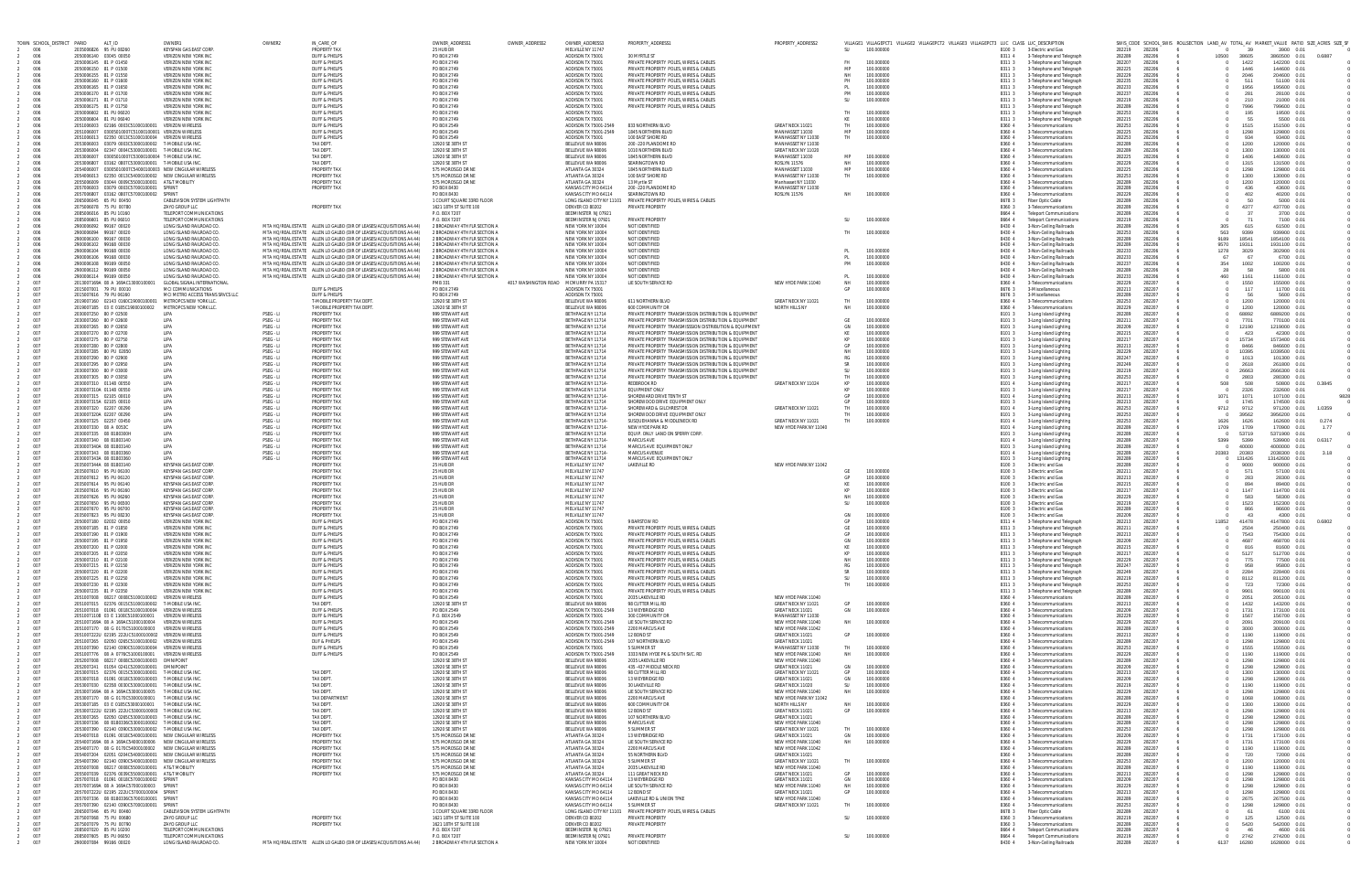| TOWN SCHOOL_DISTRICT PARID |                                                   | ALT_ID                                                                                                               | OWNER1                                                        | OWNER2                 | IN_CARE_OF                                                                                                                                                                                             | <b>OWNER ADDRESS</b>                                         | OWNER_ADDRESS2                        | OWNER_ADDRESS3                                 | PROPERTY_ADDRESS1                                                                                                | PROPERTY_ADDRESS2                                 |                 | VILLAGE1 VILLAGEPCT1 VILLAGE2 VILLAGEPCT2 VILLAGE3 VILLAGEPCT3 LUC CLASS LUC_DESCRIPTION |                  |                                                        |                  |                  | SWIS_CODE SCHOOL_SWIS ROLLSECTION LAND_AV TOTAL_AV MARKET_VALUE RATIO SIZE_ACRES SIZE_SF |                |                              |                |
|----------------------------|---------------------------------------------------|----------------------------------------------------------------------------------------------------------------------|---------------------------------------------------------------|------------------------|--------------------------------------------------------------------------------------------------------------------------------------------------------------------------------------------------------|--------------------------------------------------------------|---------------------------------------|------------------------------------------------|------------------------------------------------------------------------------------------------------------------|---------------------------------------------------|-----------------|------------------------------------------------------------------------------------------|------------------|--------------------------------------------------------|------------------|------------------|------------------------------------------------------------------------------------------|----------------|------------------------------|----------------|
| 007<br>007                 | 2900007086 99166 00020<br>2900007088 99166 00020  |                                                                                                                      | LONG ISLAND RAILROAD CO.<br>LONG ISLAND RAILROAD CO           |                        | MTA HO/REAL ESTATE ALLEN LO GALBO (DIR OF LEASES/ACQUISITIONS A4.44)<br>MTA HO/REAL ESTATE ALLEN LO GALBO (DIR OF LEASES/ACQUISITIONS A4.44)                                                           | 2 BROADWAY 4TH FLR SECTION<br>2 BROADWAY 4TH FLR SECTION A   |                                       | NEW YORK NY 10004<br>NFW YORK NY 10004         | NOT IDENTIFIED<br>NOT IDENTIFIED                                                                                 |                                                   | GP<br>GP        | 100,000000<br>100,000000                                                                 | 84304<br>8430 4  | 3-Non-Ceiling Railroads<br>3-Non-Ceiling Railroads     | 282213<br>282213 | 282207<br>282207 | 2546<br>7548                                                                             | 5109<br>15149  | 510900 0.01<br>1514900 0.01  |                |
| 007                        | 2900007090 99167 00020                            |                                                                                                                      | LONG ISLAND RAILROAD CO.                                      |                        | MTA HO/REAL ESTATE ALLEN LO GALBO (DIR OF LEASES/ACQUISITIONS A4.44)                                                                                                                                   | 2 BROADWAY 4TH FLR SECTION                                   |                                       | NEW YORK NY 10004                              | NOT IDENTIFIED                                                                                                   |                                                   | TH.             | 100.000000                                                                               | 8430 4           | 3-Non-Ceiling Railroads                                | 282253           | 282207           | 3118                                                                                     | 12081          | 1208100 0.01                 |                |
| 007<br>007                 | 2900007096 99167 00020<br>2900007098 99167 0002E  |                                                                                                                      | LONG ISLAND RAILROAD CO<br>LONG ISLAND RAILROAD CO            |                        | MTA HO/REAL ESTATE ALLEN LO GALBO (DIR OF LEASES/ACQUISITIONS A4.44)<br>MTA HO/REAL ESTATE ALLEN LO GALBO (DIR OF LEASES/ACQUISITIONS A4.44)                                                           | 2 BROADWAY 4TH FLR SECTION<br>2 BROADWAY 4TH FLR SECTION A   |                                       | NEW YORK NY 10004<br>NEW YORK NY 10004         | NOT IDENTIFIED                                                                                                   |                                                   | GP<br>GP        | 100,000000<br>100,000000                                                                 | 8430 4<br>8430 4 | 3-Non-Ceiling Railroads<br>3-Non-Ceiling Railroads     | 282213<br>282213 | 282207<br>282207 | 4706<br>2406                                                                             | 9446<br>2406   | 944600 0.01<br>240600 0.01   |                |
| 009                        |                                                   |                                                                                                                      | 2013009214 08351 0214C13000100001 GLOBAL SIGNAL INTERNATIONAL |                        |                                                                                                                                                                                                        | <b>PMR 331</b>                                               | 4017 WASHINGTON ROAD MCMURRY PA 15317 |                                                | 1 SHELTER ROCK RD                                                                                                | MANHASSET NY 11030                                | NH              | 100,000000                                                                               | 8360 4           | 3-Telecommunication:                                   | 282229           | 282209           |                                                                                          | 1731           | 173100 0.01                  |                |
| 009                        | 2015009005 79 PU 00050                            |                                                                                                                      | MCI METRO ACCESS TRANS SRVCS LLC                              |                        | DUFF & PHELPS                                                                                                                                                                                          | PO BOX 2749                                                  |                                       | ADDISON TX 75001                               |                                                                                                                  |                                                   |                 |                                                                                          | 8670 3           | 3-Miscellaneous                                        | 282289           | 282209           |                                                                                          |                | 5900 0.01                    |                |
| 009<br>009                 |                                                   | 2019009048  09641  0048C19000100004  METROPCS NEW YORK LL<br>2019009214 08351 0214C19000100006 METROPCS NEW YORK LL  |                                                               |                        | T-MOBILE PROPERTY TAX DEPT<br>T-MOBILE PROPERTY TAX DEPT                                                                                                                                               | 12920 SE 38TH ST<br>12920 SE 38TH ST                         |                                       | BELLEVUE WA 98006<br>BELLEVUE WA 98006         | Herricks RD<br>1 SHELTER ROCK RD                                                                                 | New Hyde Park NY 11040<br>NORTH HILLS NY 11030    | NH              | 100,000000                                                                               | 8360 4<br>8360 4 | 3-Telecommunication<br>3-Telecommunications            | 282289<br>282229 | 282209<br>282209 |                                                                                          | 1400<br>1100   | 140000 0.01<br>110000 0.01   |                |
| 009                        |                                                   |                                                                                                                      |                                                               |                        | T-MOBILE PROPERTY TAX DEPT                                                                                                                                                                             | 12920 SE 38TH ST                                             |                                       | BELLEVUE WA 98006                              | NO. SERVICE RD                                                                                                   | NORTH HILLS NY                                    | NH              | 100,000000                                                                               | 8360 4           | 3-Telecommunications                                   | 282229           | 282209           |                                                                                          | 1100           | 110000 0.01                  |                |
| 009<br>009                 | 2030009345 80 P 03450<br>2030009350 80 P 03500    |                                                                                                                      | LIPA<br>LIPA                                                  | PSEG - LI<br>PSEG - LI | PROPERTY TAX<br>PROPERTY TAX                                                                                                                                                                           | 999 STEWART AVE<br>999 STEWART AVE                           |                                       | BETHPAGE NY 11714<br>BETHPAGE NY 11714         | PRIVATE PROPERTY TRANSMISSION DISTRIBUTION & EQUIPMENT<br>PRIVATE PROPERTY TRANSMISSION DISTRIBUTION & EQUIPMENT |                                                   | <b>NH</b>       | 100,000000                                                                               | 8101 3<br>8101   | 3-Long Island Lighting<br>3-Long Island Lighting       | 282289<br>282229 | 282209<br>282209 |                                                                                          | 57974<br>31859 | 5797400 0.01<br>3185900 0.01 |                |
| 009                        | 2030009355 80 P 03550                             |                                                                                                                      | LIPA                                                          | PSEG - LI              | PROPERTY TAX                                                                                                                                                                                           | 999 STEWART AVE                                              |                                       | BETHPAGE NY 11714                              | PRIVATE PROPERTY TRANSMISSION DISTRIBUTION & EQUIPMENT                                                           |                                                   | WP              | 100,000000                                                                               | 8101 3           | 3-Long Island Lighting                                 | 282257           | 282209           |                                                                                          | 660            | 66000 0.01                   |                |
| 009                        | 2030009360 03162 08230                            |                                                                                                                      | I IPA                                                         | PSEG - LI              | PROPERTY TAX                                                                                                                                                                                           | 999 STFWART AVE                                              |                                       | BETHPAGE NY 11714-                             | SFARINGTOWN RD                                                                                                   | NORTH HILLS NY 11030                              | NH              | 100.000000                                                                               | 81014            | 3-Long Island Lighting                                 | 282229           | 282209           | 1263                                                                                     | 1263           | 126300 0.01                  | 1.9            |
| 009<br>009                 | 2030009365 08 A 0053B<br>2030009370 08351 02160   |                                                                                                                      | LIPA<br>LIPA                                                  | PSEG - LI<br>PSEG - LI | PROPERTY TAX<br>PROPERTY TAX                                                                                                                                                                           | 999 STEWART AVE<br>999 STEWART AVE                           |                                       | BETHPAGE NY 11714-<br>BETHPAGE NY 11714        | OLD COURTHOUSE RD                                                                                                | NORTH HILLS NY 11576                              | <b>NH</b>       | 100,000000                                                                               | 8101 4<br>8101 4 | 3-Long Island Lighting<br>3-Long Island Lighting       | 282289<br>282229 | 282209<br>282209 | 1578<br>5462                                                                             | 1578<br>5462   | 157800 0.01<br>546200 0.01   | 0.8999<br>2.38 |
| 009                        | 2030009375 08351 02170                            |                                                                                                                      | LIPA                                                          | PSEG - LI              | PROPERTY TAX                                                                                                                                                                                           | 999 STEWART AVE                                              |                                       | BETHPAGE NY 11714                              |                                                                                                                  |                                                   | NH              | 100,000000                                                                               | 8101 4           | 3-Long Island Lighting                                 | 282229           | 282209           | 7205                                                                                     | 7205           | 720500 0.01                  | 8.43           |
| 009<br>009                 | 2030009380 09651 00420<br>2030009380A 09651 00420 |                                                                                                                      | <b>I IPA</b><br><b>I IPA</b>                                  | PSEG - LI<br>PSEG - LI | PROPERTY TAX<br>PROPERTY TAX                                                                                                                                                                           | 999 STFWART AVE<br>999 STEWART AVE                           |                                       | <b>BETHPAGE NY 11714</b><br>BETHPAGE NY 11714  | <b>REAR OF CARRIAGE ROAD</b><br>REAR OF CARRIAGE ROAD EQUIPMENT ONLY                                             | AND SHELTER ROCK                                  |                 |                                                                                          | 8101 4<br>8101 3 | 3-Long Island Lighting                                 | 282289<br>282289 | 282209<br>282209 | 8725                                                                                     | 8725<br>45238  | 872500 0.01<br>4523800 0.01  | 4.9            |
| 009                        | 2035009628 95 PU 06280                            |                                                                                                                      | KEYSPAN GAS EAST CORP                                         |                        | PROPERTY TAX                                                                                                                                                                                           | 25 HUB DR                                                    |                                       | MELVILLE NY 11747                              |                                                                                                                  |                                                   | <b>NH</b>       | 100,000000                                                                               | 8100             | 3-Long Island Lighting<br>3-Electric and Gas           | 282229           | 282209           |                                                                                          | 1785           | 178500 0.01                  |                |
| 009                        | 2035009672 95 PU 06720                            |                                                                                                                      | <b>KEYSPAN GAS EAST CORE</b>                                  |                        | PROPERTY TAX                                                                                                                                                                                           | 25 HUB DR                                                    |                                       | MELVILLE NY 11747                              |                                                                                                                  |                                                   |                 |                                                                                          | 8100 3           | 3-Electric and Gas                                     | 282289           | 282209           |                                                                                          | 729            | 72900 0.01                   |                |
| 009<br>009                 | 2035009827 95 PU 08270<br>2050009240 81 P 02400   |                                                                                                                      | <b>KEYSPAN GAS EAST CORE</b><br>VERIZON NEW YORK INC          |                        | PROPERTY TAX<br>DUFF & PHELPS                                                                                                                                                                          | 25 HUB DR<br>PO BOX 2749                                     |                                       | MELVILLE NY 11747<br>ADDISON TX 75001          | PRIVATE PROPERTY POLES, WIRES & CABLES                                                                           |                                                   |                 | 100,000000<br>100.000000                                                                 | 8100 3<br>8311 3 | 3-Electric and Gas<br>3-Telephone and Telegraph        | 282257<br>282229 | 282209<br>282209 |                                                                                          | - 18<br>2377   | 1800 0.01<br>237700 0.01     |                |
| 009                        | 2050009245 81 P 02450                             |                                                                                                                      | VERIZON NEW YORK INC                                          |                        | DUFF & PHELPS                                                                                                                                                                                          | PO BOX 2749                                                  |                                       | ADDISON TX 75001                               | PRIVATE PROPERTY POLES, WIRES & CABLES                                                                           |                                                   |                 | 100,000000                                                                               | 8311 3           | 3-Telephone and Telegraph                              | 282257           | 282209           |                                                                                          | 505            | 50500 0.01                   |                |
| 009                        | 2050009250 81 P 02500                             |                                                                                                                      | VERIZON NEW YORK INC                                          |                        | DUFF & PHELP!                                                                                                                                                                                          | PO BOX 2749                                                  |                                       | ADDISON TX 75001                               | PRIVATE PROPERTY POLES, WIRES & CABLE:                                                                           |                                                   |                 |                                                                                          | 8311 3           | 3-Telephone and Telegraph                              | 282289           | 282209           |                                                                                          | 8332           | 833200 0.01                  |                |
| 009<br>009                 |                                                   | 2051009048  09641  0048C51000100001  VERIZON WIRELESS<br>2051009242 07 E 0242C51000100002                            | <b>VERIZON WIRELESS</b>                                       |                        | DUFF & PHELPS<br>DUFF & PHELPS                                                                                                                                                                         | PO BOX 2549<br>PO BOX 2549                                   |                                       | ADDISON TX 75001-2549<br>ADDISON TX 75001-2549 | <b>HERRICKS RD</b><br>POWERHOUSE RD                                                                              | NEW HYDE PARK 11040<br>ROSLYN HEIGHTS 11577       | <b>NH</b>       | 100,000000                                                                               | 8360 4<br>8360   | 3-Telecommunications<br>3-Telecommunication            | 282289<br>282229 | 282209<br>282209 |                                                                                          | 1731<br>1731   | 173100 0.01<br>173100 0.01   |                |
| 009                        |                                                   | 2052009048  09641  0048C52000100003  OMNIPOINT                                                                       |                                                               |                        |                                                                                                                                                                                                        | 12920 SE 38TH S                                              |                                       | BELLEVUE WA 98006                              | HERRICKS & SEARINGTOWN RD                                                                                        | NEW HYDE PARK 11040                               |                 |                                                                                          | 8360 4           | 3-Telecommunication                                    | 282289           | 282209           |                                                                                          | 1515           | 151500 0.01                  |                |
| 009<br>009                 |                                                   | 2053009214  08351  0214C53000100005  T-MOBILE USA IN<br>2053009242 07 E 0242C53000100004 T-MOBILE USA INC            |                                                               |                        | <b>TAX DFPT</b><br>TAX DEPT.                                                                                                                                                                           | 12920 SE 38TH ST<br>12920 SE 38TH ST                         |                                       | BELLEVUE WA 98006<br>BELLEVUE WA 98006         | 1 SHELTER ROCK RD<br>NORTH SERVICE RD                                                                            | NORTH HILLS NY 11030<br>NORTH HILLS NY            | NH<br><b>NH</b> | 100,000000<br>100.000000                                                                 | 8360 4<br>8360 4 | 3-Telecommunications<br>3-Telecommunications           | 282229<br>282229 | 282209<br>282209 |                                                                                          | 1200<br>1200   | 120000 0.01<br>120000 0.01   |                |
| 009                        |                                                   | 2053009246 07076 0246C53000100001 T-MOBILE USA INC                                                                   |                                                               |                        | <b>TAX DEPT.</b>                                                                                                                                                                                       | 12920 SE 38TH ST                                             |                                       | BELLEVUE WA 98006                              | 1125 WILLIS AVE                                                                                                  | ALBERTSON NY 11507                                |                 |                                                                                          | 8360 4           | 3-Telecommunication                                    | 282289           | 282209           |                                                                                          | 856            | 85600 0.01                   |                |
| 009                        |                                                   | 2054009214  08351  0214C54000100003  NEW CINGULAR WIRELESS                                                           |                                                               |                        | PROPERTY TAX                                                                                                                                                                                           | 575 MOROSGO DR NE                                            |                                       | ATLANTA GA 30324                               | 1 SHELTER ROCK RD                                                                                                | MANHASSET NY 11030                                | <b>NH</b>       | 100.000000                                                                               | 8360 4           | 3-Telecommunications                                   | 282229           | 282209           |                                                                                          | 1298           | 129800 0.01                  |                |
| 009<br>009                 |                                                   | 2055009048  09641  0048C55000100002  AT&T MOBILITY<br>2055009242 07 E 0242C55000100003 AT&T MOBILITY                 |                                                               |                        | PROPERTY TAX<br><b>PROPERTY TAX</b>                                                                                                                                                                    | 575 MOROSGO DR NI<br>575 MOROSGO DR NE                       |                                       | ATLANTA GA 30324<br>ATLANTA GA 30324           | <b>HERRICKS RD</b><br>NO. SERVICE RD                                                                             | NEW HYDE PARK 11040<br>NORTH HILLS NY             | <b>NH</b>       | 100.000000                                                                               | 8360 4<br>8360 4 | 3-Telecommunications<br>3-Telecommunication            | 282289<br>282229 | 282209<br>282209 |                                                                                          | 1731<br>1200   | 173100 0.01<br>120000 0.01   |                |
| 009                        |                                                   | 2057009214  08351  0214C57000100002  SPRINT                                                                          |                                                               |                        |                                                                                                                                                                                                        | PO BOX 8430                                                  |                                       | KANSAS CITY MO 64114                           | 1 SHELTER ROCK RD                                                                                                | MANHASSET 11030                                   | <b>NH</b>       | 100,000000                                                                               | 8360             | 3-Telecommunication                                    | 282229           | 282209           |                                                                                          | 1298           | 129800 0.01                  |                |
| 009                        | 2065009047 65 PU 00470                            |                                                                                                                      | <b>CABLEVISION SYSTEM LIGHTPATH</b>                           |                        |                                                                                                                                                                                                        | 1 COURT SOUARE 33RD ELOOR                                    |                                       | LONG ISLAND CITY NY 11101                      | PRIVATE PROPERTY POLES, WIRES & CABLES                                                                           |                                                   |                 |                                                                                          | 8678 3           | Fiber Optic Cable                                      | 282289           | 282209<br>282209 |                                                                                          | 52             | 5200 0.01                    |                |
| 009<br>009                 | 2075009080 75 PU 00800<br>2085009022 85 PU 00220  |                                                                                                                      | ZAYO GROUP LLC<br>TELEPORT COMMUNICATIONS                     |                        | PROPERTY TAX                                                                                                                                                                                           | 1621 18TH ST SUITE 100<br>P.O. BOX 7207                      |                                       | DENVER CO 80202<br>BEDMINSTER NJ 07921         | PRIVATE PROPERTY                                                                                                 |                                                   |                 |                                                                                          | 8360 3<br>8664 4 | 3-Telecommunication<br><b>Teleport Communications</b>  | 282289<br>282289 | 282209           |                                                                                          | 4561           | 456100 0.01<br>3900 0.01     |                |
| 010                        | 2015010010 79 PU 00100                            |                                                                                                                      | MCI METRO ACCESS TRANS SRVCS LLC                              |                        | DUFF & PHELPS                                                                                                                                                                                          | PO BOX 2749                                                  |                                       | ADDISON TX 75001                               |                                                                                                                  |                                                   | MI              | 100.000000                                                                               | 8670 3           | 3-Miscellaneous                                        | 282223           | 282210           |                                                                                          | 132            | 13200 0.01                   |                |
| 010                        |                                                   | 2019010052 09430 0052C19000100003 METROPCS NEW YORK LLC<br>2019010145  09192  0145C19000100003  METROPCS NEW YORK LL |                                                               |                        | <b>T-MORILE PROPERTY TAX DEPT</b><br>T-MOBILE PROPERTY TAX DEPT                                                                                                                                        | 12920 SE 38TH S<br>12920 SE 38TH S                           |                                       | BELLEVUE WA 98006<br>BELLEVUE WA 98006         | 170 OLD COUNTRY RD<br>580 WILLIS AVE                                                                             | MINEOLA NY 1150<br>MINFOLA NY 1159                | MI<br>WP        | 100,000000<br>100,000000                                                                 | 8360 4<br>8360 4 | 3-Telecommunications                                   | 282223<br>282257 | 282210<br>282210 |                                                                                          | 1200<br>1200   | 120000 0.01<br>120000 0.01   |                |
| 010<br>010                 |                                                   | 2019010253  09451  0253C19000100006  METROPCS NEW YORK LLO                                                           |                                                               |                        | T-MOBILE PROPERTY TAX DEPT                                                                                                                                                                             | 12920 SE 38TH ST                                             |                                       | BELLEVUE WA 98006                              | 266 MAPLE PL                                                                                                     | MINEOLA 11501                                     | MI              | 100.000000                                                                               | 8360 4           | 3-Telecommunications<br>3-Telecommunication:           | 282223           | 282210           |                                                                                          | 1100           | 110000 0.01                  |                |
| 010                        | 2030010385 80 P 03850                             |                                                                                                                      | LIPA                                                          | PSEG - LI              | PROPERTY TAX                                                                                                                                                                                           | 999 STEWART AVE                                              |                                       | BETHPAGE NY 11714                              | PRIVATE PROPERTY TRANSMISSION DISTRIBUTION & EQUIPMENT                                                           |                                                   |                 |                                                                                          | 8101             | 3-Long Island Lighting                                 | 282289           | 282210           |                                                                                          | 14342          | 1434200 0.01                 |                |
| 010                        | 2030010387 80 PU 03870<br>2030010390 80 P 03900   |                                                                                                                      | LIPA                                                          | PSEG - LI              | PROPERTY TAX<br>PROPERTY TAX                                                                                                                                                                           | 999 STEWART AVE<br>999 STFWART AVE                           |                                       | BETHPAGE NY 11714<br><b>BETHPAGE NY 11714</b>  | PRIVATE PROPERTY TRANSMISSION. DISTRIBUTION & FOURMENT<br>PRIVATE PROPERTY TRANSMISSION DISTRIBUTION & FOURMENT  |                                                   | GC              | 100,000000<br>100,000000                                                                 | 8101 3           | 3-Long Island Lighting                                 | 282261           | 282210<br>282210 |                                                                                          | 1426           | 142600 0.01                  |                |
| 010<br>010                 | 2030010395 80 P 03950                             |                                                                                                                      | LIPA<br>LIPA                                                  | PSEG - LI<br>PSEG - LI | PROPERTY TAX                                                                                                                                                                                           | 999 STEWART AVE                                              |                                       | BETHPAGE NY 11714                              | PRIVATE PROPERTY TRANSMISSION DISTRIBUTION & EQUIPMENT                                                           |                                                   | MI<br>WP        | 100.000000                                                                               | 8101<br>8101 3   | 3-Long Island Lighting<br>3-Long Island Lighting       | 282223<br>282257 | 282210           |                                                                                          | 16389<br>910   | 1638900 0.01<br>91000 0.01   |                |
| 010                        | 2030010405 09104 00630                            |                                                                                                                      | LIPA                                                          | PSEG - LI              | PROPERTY TAX                                                                                                                                                                                           | 999 STEWART AVE                                              |                                       | BETHPAGE NY 11714-                             | ALBERTSON AVE & LIRR                                                                                             |                                                   |                 |                                                                                          | 8101 4           | 3-Long Island Lighting                                 | 282289           | 282210           | 2237                                                                                     | 2237           | 223700 0.01                  | 0.3269         |
| 010<br>010                 | 2030010440 33158 03910                            |                                                                                                                      | LIPA<br><b>I IPA</b>                                          | PSEG - LI<br>PSEG - LI | PROPERTY TAX<br>PROPERTY TAX                                                                                                                                                                           | 999 STEWART AVE<br>999 STFWART AVF                           |                                       | BETHPAGE NY 11714-<br>BETHPAGE NY 11714        | ATLANTIC & THORENS AVE<br>EQUIPMENT ONLY                                                                         | GARDEN CITY PARK NY 11040                         |                 |                                                                                          | 8101 4           | 3-Long Island Lighting                                 | 282289<br>282289 | 282210<br>282210 | 1363                                                                                     | 1363<br>14688  | 136300 0.01<br>1468800 0.01  | 10000          |
| 010                        | 2030010440A 33158 03910<br>2035010656 95 PU 06560 |                                                                                                                      | KEYSPAN GAS EAST CORP                                         |                        | PROPERTY TAX                                                                                                                                                                                           | 25 HUB DR                                                    |                                       | MELVILLE NY 11747                              |                                                                                                                  |                                                   |                 | 100.000000                                                                               | 8101 3<br>8100 3 | 3-Long Island Lighting<br>3-Electric and Gas           | 282257           | 282210           |                                                                                          | - 27           | 2700 0.01                    |                |
| 010                        | 2035010674 95 PU 06740                            |                                                                                                                      | <b>KEYSPAN GAS EAST CORE</b>                                  |                        | PROPERTY TAX                                                                                                                                                                                           | 25 HUB DR                                                    |                                       | MELVILLE NY 11747                              |                                                                                                                  |                                                   |                 |                                                                                          | 8100             | 3-Electric and Gas                                     | 282289           | 282210           |                                                                                          | 180            | 18000 0.01                   |                |
| 010                        | 2050010255 81 P 02550                             |                                                                                                                      | <b>VERIZON NEW YORK INC</b>                                   |                        | DUFF & PHELP!                                                                                                                                                                                          | PO BOX 2749<br>PO BOX 2749                                   |                                       | ADDISON TX 75001                               | PRIVATE PROPERTY POLES, WIRES & CABLE:                                                                           |                                                   |                 |                                                                                          | 8311 3           | 3-Telephone and Telegraph                              | 282289           | 282210           |                                                                                          | 2061           | 206100 0.01                  |                |
| 010<br>010                 | 2050010260 81 P 02600<br>2050010265 81 P 02650    |                                                                                                                      | VERIZON NEW YORK INC<br>VERIZON NEW YORK INC                  |                        | DUFF & PHELPS<br>DUFF & PHELPS                                                                                                                                                                         | PO BOX 2749                                                  |                                       | ADDISON TX 75001<br>ADDISON TX 75001           | PRIVATE PROPERTY POLES, WIRES & CABLES<br>PRIVATE PROPERTY POLES, WIRES & CABLES                                 |                                                   | GC.             | 100,000000<br>100.000000                                                                 | 83113<br>8311 3  | 3-Telephone and Telegraph<br>3-Telephone and Telegraph | 282261<br>282223 | 282210<br>282210 |                                                                                          | 1804<br>7941   | 180400 0.01<br>794100 0.01   |                |
| 010                        | 2050010270 81 P 02700                             |                                                                                                                      | <b>VERIZON NEW YORK INC</b>                                   |                        | DUFF & PHELPS                                                                                                                                                                                          | PO BOX 2749                                                  |                                       | ADDISON TX 75001                               | PRIVATE PROPERTY POLES, WIRES & CABLES                                                                           |                                                   |                 | 100,000000                                                                               | 8311 3           | 3-Telephone and Telegraph                              | 282257           | 282210           |                                                                                          | 695            | 69500 0.01                   |                |
| 010                        | 2050010275 09129 02170                            |                                                                                                                      | <b>VERIZON NEW YORK INC</b>                                   |                        | DUFF & PHELPS                                                                                                                                                                                          | PO BOX 2749                                                  |                                       | ADDISON TX 75001                               | 167 FRONT STREET                                                                                                 | MINEOLA NY 11501                                  | MI              | 100,000000                                                                               | 8311 4           | 3-Telephone and Telegraph                              | 282223           | 282210           | 1810                                                                                     | 1810           | 181000 0.01                  | 8875           |
| 010<br>010                 | 2050010280 09129 02200<br>2050010285 09129 02310  |                                                                                                                      | VERIZON NEW YORK INC<br>VERIZON NEW YORK INC                  |                        | DUFF & PHELP!<br>DUFF & PHELPS                                                                                                                                                                         | PO BOX 2749<br>PO BOX 2749                                   |                                       | ADDISON TX 75001<br>ADDISON TX 75001           | 60 MAIN ST<br><b>WILLIS AVE</b>                                                                                  | MINEOLA NY 11501<br>MINEOLA NY 11501              | MI<br>MI        | 100,000000<br>100,000000                                                                 | 83114<br>8311 4  | 3-Telephone and Telegraph<br>3-Telephone and Telegraph | 282223<br>282223 | 282210<br>282210 | 5541<br>1045                                                                             | 31309<br>1045  | 3130900 0.01<br>104500 0.01  | 0.5653<br>4857 |
| 010                        | 2050010290 09129 02320                            |                                                                                                                      | VERIZON NEW YORK INC                                          |                        | DUFF & PHELPS                                                                                                                                                                                          | PO BOX 2749                                                  |                                       | ADDISON TX 75001                               | 147 FRONT STREET                                                                                                 | MINEOLA NY 1150°                                  | MI              | 100,000000                                                                               | 8311 4           | 3-Telephone and Telegraph                              | 282223           | 282210           | 1090                                                                                     | 1090           | 109000 0.01                  | 5622           |
| 010                        |                                                   | 2051010001 33160 0001C51000100001 VERIZON WIRELESS                                                                   |                                                               |                        | <b>DUFF &amp; PHELPS</b>                                                                                                                                                                               | PO BOX 2549                                                  |                                       | ADDISON TX 75001                               | 2400 JERICHO TPKE                                                                                                | GARDEN CITY PARK NY 11040                         |                 |                                                                                          | 8360 4           | 3-Telecommunications                                   | 282289           | 282210           |                                                                                          | 2340           | 234000 0.01                  |                |
| 010<br>010                 |                                                   | 2051010142  09192  0142C51000100001  VERIZON WIRELESS<br>2051010253  09451  0253C51000100004  VERIZON WIRELESS       |                                                               |                        | <b>DUFF &amp; PHELPS</b><br><b>DUFF &amp; PHELPS</b>                                                                                                                                                   | PO BOX 2549<br>PO BOX 2549                                   |                                       | ADDISON TX 75001-2549<br>ADDISON TX 75001      | 580 WILLIS AVE<br>266 MAPLE PL                                                                                   | MINFOLA 11501<br>MINEOLA NY 11501                 | WP<br>MI        | 100,000000<br>100.000000                                                                 | 8360 4<br>8360 4 | 3-Telecommunications<br>3-Telecommunications           | 282257<br>282223 | 282210<br>282210 |                                                                                          | 2468<br>1305   | 246800 0.01<br>130500 0.01   |                |
| 010                        |                                                   | 2051010425 33167 0425C51000100002 VERIZON WIRELESS                                                                   |                                                               |                        | DUFF & PHELPS                                                                                                                                                                                          | PO BOX 2549                                                  |                                       | ADDISON TX 75001                               | 250 FULTON AVE                                                                                                   | GARDEN CITY PARK NY 11040                         |                 |                                                                                          | 8360 4           | 3-Telecommunication                                    | 282289           | 282210           |                                                                                          | 1883           | 188300 0.01                  |                |
| 010                        |                                                   | 2053010052  09430  0052C53000100002  T-MOBILE USA INC.                                                               |                                                               |                        | <b>TAX DEPT.</b>                                                                                                                                                                                       | 12920 SE 38TH S                                              |                                       | BELLEVUE WA 98006                              | 170 OLD COUNTRY RD                                                                                               | MINEOLA NY 11501                                  | MI              | 100.000000                                                                               | 8360 4           | 3-Telecommunications                                   | 282223           | 282210           |                                                                                          | 1300           | 130000 0.01                  |                |
| 010<br>010                 |                                                   | 2053010253  09451  0253C53000100003  T-MOBILE USA INC<br>2053010425 33167 0425C53000100001 T-MOBILE USA INC          |                                                               |                        | <b>TAX DFPT</b><br><b>TAX DEPT.</b>                                                                                                                                                                    | 12920 SF 38TH S<br>12920 SE 38TH S                           |                                       | BELLEVUE WA 98006<br>BELLEVUE WA 98006         | 266 MAPI F PI<br>250 FULTON AVE                                                                                  | MINFOLA 11501<br><b>GARDEN CITY PARK NY 11040</b> | MI              | 100.000000                                                                               | 8360 4<br>8360 4 | 3-Telecommunications<br>3-Telecommunication            | 282223<br>282289 | 282210<br>282210 |                                                                                          | 1298<br>1318   | 129800 0.01<br>131800 0.01   |                |
| 010                        |                                                   | 2054010145  09192  0145C54000100004  NEW CINGULAR WIRELES                                                            |                                                               |                        | PROPERTY TAX                                                                                                                                                                                           | 575 MOROSGO DR NE                                            |                                       | ATLANTA GA 30324                               | 580 WILLIS AVE                                                                                                   | MINEOLA 11501                                     |                 | 100,000000                                                                               | 8360 4           | 3-Telecommunications                                   | 282257           | 282210           |                                                                                          | 1200           | 120000 0.01                  |                |
| 010                        |                                                   | 2054010425 33167 0425C54000100003 NEW CINGULAR WIRELESS                                                              |                                                               |                        | PROPERTY TAX DEE                                                                                                                                                                                       | 575 MOROSGO DR                                               |                                       | ATLANTA GA 30324                               | 250 FULTON AVE                                                                                                   | GARDEN CITY PARK NY 11040                         |                 |                                                                                          | 8360 4           | 3-Telecommunications                                   | 282289           | 282210           |                                                                                          | 2597           | 259700 0.01                  |                |
| 010<br>010                 |                                                   | 2055010253  09451  0253C55000100002  AT&T MOBILITY<br>2057010004  09350  0004C57000100001  SPRINT                    |                                                               |                        | PROPERTY TAX<br>PROPERTY TAX                                                                                                                                                                           | 575 MOROSGO DR NE<br>PO BOX 8430                             |                                       | ATLANTA GA 30324<br>KANSAS CITY MO 64114       | 266 MAPLE PL<br>114 OLD COUNTRY RD                                                                               | MINEOLA 11501<br>MINEOLA NY 1150                  | MI<br>MI        | 100.000000<br>100,000000                                                                 | 8360 4<br>8360 4 | 3-Telecommunications<br>3-Telecommunication            | 282223<br>282223 | 282210<br>282210 |                                                                                          | 1298<br>1143   | 129800 0.01<br>114300 0.01   |                |
| 010                        |                                                   | 2057010253  09451  0253C57000100005  SPRINT                                                                          |                                                               |                        |                                                                                                                                                                                                        | PO BOX 8430                                                  |                                       | KANSAS CITY MO 64114                           | 266 MAPLE PL                                                                                                     | MINEOLA 11501                                     | MI              | 100.000000                                                                               | 8360 4           | 3-Telecommunications                                   | 282223           | 282210           |                                                                                          | 1298           | 129800 0.01                  |                |
| 010                        | 2065010048 65 PU 00480                            |                                                                                                                      | CABLEVISION SYSTEM LIGHTPATH                                  |                        |                                                                                                                                                                                                        | 1 COURT SQUARE 33RD FLOOR                                    |                                       | LONG ISLAND CITY NY 11101                      | PRIVATE PROPERTY POLES, WIRES & CABLES                                                                           |                                                   |                 |                                                                                          | 86783            | Fiber Optic Cable                                      | 282289           | 282210           |                                                                                          | - 13           | 1300 0.01                    |                |
| 010<br>010                 | 2075010061 75 PU 00610<br>2075010081 75 PU 00810  |                                                                                                                      | ZAYO GROUP LLC<br>ZAYO GROUP LL                               |                        | PROPERTY TAX<br>PROPERTY TAX                                                                                                                                                                           | 1621 18TH ST SUITE 100<br>1621 18TH ST SUITE 100             |                                       | DENVER CO 80202<br>DENVER CO 80202             | PRIVATE PROPERTY<br>PRIVATE PROPERT                                                                              |                                                   |                 | 100.000000                                                                               | 8360 3<br>8360   | 3-Telecommunications<br>3-Telecommunication            | 282223<br>282289 | 282210<br>282210 |                                                                                          | 7432<br>1128   | 743200 0.01<br>112800 0.01   |                |
| 010                        | 2085010024 85 PU 00240                            |                                                                                                                      | <b>TELEPORT COMMUNICATIONS</b>                                |                        |                                                                                                                                                                                                        | P.O. BOX 7207                                                |                                       | BEDMINSTER NJ 07921                            |                                                                                                                  |                                                   |                 |                                                                                          | 8664 4           | <b>Teleport Communication</b>                          | 282289           | 282210           |                                                                                          | 10             | 1000 0.01                    |                |
| 010                        | 2900010010 99104 00090                            |                                                                                                                      | LONG ISLAND RAILROAD CO.                                      |                        | MTA HQ/REAL ESTATE ALLEN LO GALBO (DIR OF LEASES/ACQUISITIONS A4.44)                                                                                                                                   | 2 BROADWAY 4TH FLR SECTION                                   |                                       | NFW YORK NY 10004                              | NOT IDENTIFIED                                                                                                   |                                                   | MI              | 100,000000                                                                               | 8430 4           | 3-Non-Ceiling Railroads                                | 282223           | 282210           | 3128                                                                                     | 16378          | 1637800 0.01                 |                |
| 010<br>010                 | 2900010012 99104 00090<br>2900010014 99104 00330  |                                                                                                                      | LONG ISLAND RAILROAD CO.<br>LONG ISLAND RAILROAD CO.          |                        | MTA HO/REAL ESTATE ALLEN LO GALBO (DIR OF LEASES/ACQUISITIONS A4.44) 2 BROADWAY 4TH FLR SECTION A<br>MTA HO/REAL ESTATE ALLEN LO GALBO (DIR OF LEASES/ACQUISITIONS A4.44) 2 BROADWAY 4TH FLR SECTION A |                                                              |                                       | NEW YORK NY 10004<br>NEW YORK NY 10004         | NOT IDENTIFIED<br>NOT IDENTIFIED                                                                                 |                                                   | MI              | 100.000000                                                                               | 8430 4<br>8430 4 | 3-Non-Ceiling Railroads<br>3-Non-Ceiling Railroads     | 282223<br>282289 | 282210<br>282210 | 338<br>497                                                                               | 338<br>3314    | 33800 0.01<br>331400 0.01    |                |
| 010                        | 2900010016 99105 00090                            |                                                                                                                      | LONG ISLAND RAILROAD CO.                                      |                        | MTA HO/REAL ESTATE ALLEN LO GALBO (DIR OF LEASES/ACQUISITIONS A4.44) 2 BROADWAY 4TH FLR SECTION A                                                                                                      |                                                              |                                       | NEW YORK NY 10004                              | NOT IDENTIFIED                                                                                                   |                                                   | MI              | 100.000000                                                                               | 8430 4           | 3-Non-Ceiling Railroads                                | 282223           | 282210           | 483                                                                                      | 2532           | 253200 0.01                  |                |
|                            | 2900010018 99105 00090                            |                                                                                                                      | LONG ISLAND RAILROAD CO.                                      |                        | MTA HO/REAL ESTATE ALLEN LO GALBO (DIR OF LEASES/ACOUJISITIONS A 4.44)                                                                                                                                 | 2 BROADWAY 4TH FLR SECTION A<br>2 BROADWAY 4TH FLR SECTION   |                                       | NFW YORK NY 10004                              | NOT IDENTIFIED                                                                                                   |                                                   | MI<br>MI        | 100,000000                                                                               | 8430 4           | 3-Non-Ceiling Railroads                                | 282223           | 282210           | 543                                                                                      | 2844           | 284400 0.01                  |                |
| 010<br>010                 | 2900010020 99105 00090<br>2900010050 99124 00090  |                                                                                                                      | LONG ISLAND RAILROAD CO.<br>LONG ISLAND RAILROAD CO           |                        | MTA HO/REAL ESTATE ALLEN LO GALBO (DIR OF LEASES/ACQUISITIONS A4.44)<br>MTA HO/REAL ESTATE ALLEN LO GALBO (DIR OF LEASES/ACQUISITIONS A4.44)                                                           | 2 BROADWAY 4TH FLR SECTION                                   |                                       | NEW YORK NY 10004<br>NEW YORK NY 10004         | NOT IDENTIFIED<br>NOT IDENTIFIED                                                                                 |                                                   | MI              | 100.000000<br>100,000000                                                                 | 8430 4<br>8430 4 | 3-Non-Ceiling Railroads<br>3-Non-Ceiling Railroads     | 282223<br>282223 | 282210<br>282210 | 1814<br>257                                                                              | 9501<br>763    | 950100 0.01<br>76300 0.01    |                |
| 010                        | 2900010054 99124 00090                            |                                                                                                                      | LONG ISLAND RAILROAD CO                                       |                        | MTA HO/REAL ESTATE ALLEN LO GALBO (DIR OF LEASES/ACQUISITIONS A4.44)                                                                                                                                   | 2 BROADWAY 4TH FLR SECTION A                                 |                                       | NEW YORK NY 10004                              | NOT IDENTIFIED                                                                                                   |                                                   | MI              | 100.000000                                                                               | 8430 4           | 3-Non-Ceiling Railroads                                | 282223           | 282210           | 2332                                                                                     | 6922           | 692200 0.01                  |                |
| 010<br>010                 | 2900010056 99124 00090<br>2900010058 99124 00090  |                                                                                                                      | LONG ISLAND RAILROAD CO<br>LONG ISLAND RAILROAD CO.           |                        | MTA HO/REAL ESTATE ALLEN LO GALBO (DIR OF LEASES/ACQUISITIONS A4.44)<br>MTA HO/REAL ESTATE ALLEN LO GALBO (DIR OF LEASES/ACQUISITIONS A4.44)                                                           | 2 BROADWAY 4TH FLR SECTION A<br>2 BROADWAY 4TH FLR SECTION A |                                       | NEW YORK NY 10004<br>NEW YORK NY 10004         | NOT IDENTIFIED<br>NOT IDENTIFIED                                                                                 |                                                   |                 | 100.000000                                                                               | 8430 4<br>8430 4 | 3-Non-Ceiling Railroads<br>3-Non-Ceiling Railroads     | 282289<br>282257 | 282210<br>282210 | 364<br>123                                                                               | 1300<br>438    | 130000 0.01<br>43800 0.01    |                |
| 010                        | 2900010060 99124 00090                            |                                                                                                                      | LONG ISLAND RAILROAD CO.                                      |                        | MTA HO/REAL ESTATE ALLEN LO GALBO (DIR OF LEASES/ACQUISITIONS A4.44)                                                                                                                                   | 2 BROADWAY 4TH FLR SECTION A                                 |                                       | NEW YORK NY 10004                              | NOT IDENTIFIED                                                                                                   |                                                   | MI              | 100,000000                                                                               | 8430 4           | 3-Non-Ceiling Railroads                                | 282223           | 282210           | 1425                                                                                     | 4230           | 423000 0.01                  |                |
| 010                        | 2900010062 99125 00090                            |                                                                                                                      | LONG ISLAND RAILROAD CO.                                      |                        | MTA HO/REAL ESTATE ALLEN LO GALBO (DIR OF LEASES/ACQUISITIONS A4.44)                                                                                                                                   | 2 BROADWAY 4TH FLR SECTION A                                 |                                       | NEW YORK NY 10004                              | NOT IDENTIFIED                                                                                                   |                                                   |                 |                                                                                          | 8430 4           | 3-Non-Ceiling Railroads                                | 282289           | 282210           | 1557                                                                                     | 5560           | 556000 0.01                  |                |
| 010<br>011                 | 2900010066 99126 00070<br>2015011015 79 P9U00150  |                                                                                                                      | LONG ISLAND RAILROAD CO.<br>MCI METRO ACCESS TRANS SRVCS LLC  |                        | MTA HO/REAL ESTATE ALLEN LO GALBO (DIR OF LEASES/ACQUISITIONS A4.44)<br>DUFF & PHELPS                                                                                                                  | 2 BROADWAY 4TH FLR SECTION A<br>PO BOX 2749                  |                                       | NEW YORK NY 10004<br>ADDISON TX 75001          | NOT IDENTIFIED                                                                                                   |                                                   | MI              | 100.000000                                                                               | 8430 4<br>8670 3 | 3-Non-Ceiling Railroads<br>3-Miscellaneous             | 282289<br>282223 | 282210<br>282211 | 811                                                                                      | 4827<br>- 5    | 482700 0.01<br>500 0.01      |                |
| 011                        | 2015011620 79 PU 06200                            |                                                                                                                      | MCLMETRO ACCESS TRANS SRVCS LLC                               |                        | DUFF & PHELPS                                                                                                                                                                                          | PO BOX 2749                                                  |                                       | ADDISON TX 75001                               |                                                                                                                  |                                                   |                 |                                                                                          | 8676 3           | 3-Miscellaneous                                        | 282289           | 282211           |                                                                                          | 21             | 2100 0.01                    |                |
| 011                        |                                                   | 2019011021  10032  0021C19000100006  METROPCS NEW YORK LLC.                                                          |                                                               |                        | T-MOBILE PROPERTY TAX DEPT                                                                                                                                                                             | 12920 SE 38TH ST                                             |                                       | BELLEVUE WA 98006                              | 578 MINEOLA AVE<br>PRIVATE PROPERTY TRANSMISSION DISTRIBUTION & FOURMENT                                         | CARLE PLACE NY 11501                              |                 |                                                                                          | 8360             | 3-Telecommunications                                   | 282289           | 282211           |                                                                                          | 1300           | 130000 0.01                  |                |
| 011<br>011                 | 2030011445 80 PU 04450<br>2030011446 80 PU 04460  |                                                                                                                      | <b>I IPA</b><br>LIPA                                          | PSEG - LI<br>PSEG - LI | <b>PROPERTY TAX</b><br><b>PROPERTY TAX</b>                                                                                                                                                             | 999 STFWART AVE<br>999 STEWART AVE                           |                                       | BETHPAGE NY 11714<br>BETHPAGE NY 11714         | PRIVATE PROPERTY TRANSMISSION DISTRIBUTION & EQUIPMENT                                                           |                                                   | MI              | 100.000000                                                                               | 8101 3<br>8101 3 | 3-Long Island Lighting<br>3-Long Island Lighting       | 282289<br>282223 | 282211<br>282211 |                                                                                          | 26509<br>572   | 2650900 0.01<br>57200 0.01   |                |
| 011                        | 2030011450 80 PU 04500                            |                                                                                                                      | LIPA                                                          | PSEG - LI              | PROPERTY TAX                                                                                                                                                                                           | 999 STEWART AVE                                              |                                       | BETHPAGE NY 11714                              | PRIVATE PROPERTY TRANSMISSION DISTRIBUTION & EQUIPMENT                                                           |                                                   | WE              | 100,000000                                                                               | 8101 3           | 3-Long Island Lighting                                 | 282255           | 282211           |                                                                                          | 2981           | 298100 0.01                  |                |
| 011                        | 2030011455 09468 00780                            |                                                                                                                      | LIPA                                                          | PSEG - LI              | PROPERTY TAX                                                                                                                                                                                           | 999 STEWART AVE                                              |                                       | BETHPAGE NY 11714-                             | <b>HILL ST</b>                                                                                                   | MINEOLA NY 11501                                  |                 |                                                                                          | 8101 4           | 3-Long Island Lighting                                 | 282289           | 282211           | 257                                                                                      | 257            | 25700 0.01                   | 0.2538         |
| 011<br>011                 | 2030011460 09663 00190<br>2030011460A 09663 00190 |                                                                                                                      | <b>I IPA</b><br>LIPA                                          | PSEG - LI<br>PSEG - LI | PROPERTY TAX<br>PROPERTY TAX                                                                                                                                                                           | 999 STFWART AVF<br>999 STEWART AVE                           |                                       | <b>BFTHPAGF NY 11714-</b><br>BETHPAGE NY 11714 | <b>VOICE RD</b><br>VOICE RD EQUIPMENT ONLY                                                                       | CARLE PLACE NY 11514                              |                 |                                                                                          | 8101 4<br>8101 3 | 3-Long Island Lighting<br>3-Long Island Lighting       | 282289<br>282289 | 282211<br>282211 | 5676                                                                                     | 5676<br>40769  | 567600 0.01<br>4076900 0.01  | 1.3281         |
| 011                        | 2030011465 10 N 02510                             |                                                                                                                      | LIPA                                                          | PSEG - LI              | PROPERTY TAX                                                                                                                                                                                           | 999 STEWART AVE                                              |                                       | BETHPAGE NY 11714-                             | GLEN COVE ROAD & LIRR                                                                                            | CARLE PLACE NY 11514                              |                 |                                                                                          | 8101 4           | 3-Long Island Lighting                                 | 282289           | 282211           | 341                                                                                      | 341            | 34100 0.01                   | 1250           |
| 011                        | 2030011465A 10 N 02510                            |                                                                                                                      | LIPA                                                          | PSEG - LI              | PROPERTY TAX                                                                                                                                                                                           | 999 STEWART AVE                                              |                                       | BETHPAGE NY 11714                              |                                                                                                                  |                                                   |                 |                                                                                          | 8100 3           | 3-Electric and Gas                                     | 282289           | 282211           |                                                                                          | 2299           | 229900 0.01                  |                |
| 011<br>011                 | 2035011654 95 PU 06540<br>2035011676 95 PU 06760  |                                                                                                                      | <b>KEYSPAN GAS EAST CORE</b><br>KEYSPAN GAS EAST CORP         |                        | PROPERTY TAX<br>PROPERTY TAX                                                                                                                                                                           | 25 HUB DR<br>25 HUB DR                                       |                                       | MELVILLE NY 11747<br>MELVILLE NY 11747         |                                                                                                                  |                                                   | WF              | 100.000000                                                                               | 8100 3<br>8100 3 | 3-Electric and Gas<br>3-Electric and Gas               | 282255<br>282289 | 282211<br>282211 |                                                                                          | 131<br>333     | 13100 0.01<br>33300 0.01     |                |
| 011                        | 2050011295 81 P 02950                             |                                                                                                                      | <b>VERIZON NEW YORK INC</b>                                   |                        | DUFF & PHELPS                                                                                                                                                                                          | PO BOX 2749                                                  |                                       | ADDISON TX 75001                               | PRIVATE PROPERTY POLES, WIRES CABLES                                                                             |                                                   |                 |                                                                                          | 8311 3           | 3-Telephone and Telegraph                              | 282289           | 282211           |                                                                                          | 3810           | 381000 0.01                  |                |
| 011                        | 2050011300 81 P 03000                             |                                                                                                                      | <b>VERIZON NEW YORK INC</b>                                   |                        | DUFF & PHELPS                                                                                                                                                                                          | PO BOX 2749                                                  |                                       | ADDISON TX 75001                               | PRIVATE PROPERTY POLES, WIRES & CABLES                                                                           |                                                   |                 | 100,000000                                                                               | 8311 3           | 3-Telephone and Telegraph                              | 282255           | 282211           |                                                                                          | 1003           | 100300 0.01                  |                |
| 011<br>011                 | 2050011301 81 P 03010                             | 2051011008  09663  0008C51000100001  VERIZON WIRELESS                                                                | VERIZON NEW YORK INC                                          |                        | DUFF & PHELP!<br>DUFF & PHELPS                                                                                                                                                                         | PO BOX 2749<br>PO BOX 2549                                   |                                       | ADDISON TX 75001<br>ADDISON TX 75001           | PRIVATE PROPERTY POLES, WIRES CABLES<br>40 VOICE RD                                                              | CARLE PLACE NY 11514                              | MI              | 100.000000                                                                               | 8311 3<br>8360 4 | 3-Telephone and Telegraph<br>3-Telecommunications      | 282223<br>282289 | 282211<br>282211 |                                                                                          | 277<br>3250    | 27700 0.01<br>325000 0.01    |                |
| 011                        |                                                   | 2051011021  10032  0021C51000100003  VERIZON WIRELESS                                                                |                                                               |                        | DUFF & PHELPS                                                                                                                                                                                          | PO BOX 2549                                                  |                                       | ADDISON TX 75001-2549                          | 570 MINEOLA AVE                                                                                                  | CARLE PLACE 11514                                 |                 |                                                                                          | 8360 4           | 3-Telecommunication                                    | 282289           | 282211           |                                                                                          | 2180           | 218000 0.01                  |                |
| 011<br>011                 |                                                   | 2053011019  09663  0019C53000100001  T-MOBILE USA INC<br>2053011021  10032  0021C53000100004  T-MOBILE USA INC       |                                                               |                        | TAX DEPT.<br>TAX DEPT.                                                                                                                                                                                 | 12920 SE 38TH ST<br>12920 SE 38TH ST                         |                                       | BELLEVUE WA 98006<br>BELLEVUE WA 98006         | <b>VOICE RD</b><br>578 MINEOLA AVE                                                                               | CARLE PLACE 11514<br>CARLE PLACE 11514            |                 |                                                                                          | 8360 4           | 3-Telecommunication<br>3-Telecommunications            | 282289<br>282289 | 282211<br>282211 |                                                                                          | 1190<br>1298   | 119000 0.01<br>129800 0.01   |                |
| 011                        |                                                   | 2054011021  10032  0021C54000100005  NEW CINGULAR WIRELESS                                                           |                                                               |                        | PROPERTY TAX                                                                                                                                                                                           | 575 MOROSGO DR NE                                            |                                       | ATLANTA GA 30324                               | 578 MINEOLA AVE                                                                                                  | CARLE PLACE 11514                                 |                 |                                                                                          | 8360 4<br>8360 4 | 3-Telecommunication                                    | 282289           | 282211           |                                                                                          | 1731           | 173100 0.01                  |                |
| 011                        |                                                   | 2057011021  10032  0021C57000100002  SPRINT                                                                          |                                                               |                        |                                                                                                                                                                                                        | PO BOX 8430                                                  |                                       | KANSAS CITY MO 64114                           | 578 MINEOLA AVE                                                                                                  | CARLE PLACE 11514                                 |                 |                                                                                          | 8360 4           | 3-Telecommunications                                   | 282289           | 282211           |                                                                                          | 1298           | 129800 0.01                  |                |
| 011<br>011                 | 2065011039 65 PU 00390                            | 2057011031  09663  0031C57000100001  SPRINT                                                                          | CABLEVISION SYSTEM LIGHTPATH                                  |                        |                                                                                                                                                                                                        | PO BOX 8430<br>1 COURT SQUARE 33RD FLOOR                     |                                       | KANSAS CITY MO 64114                           | 260 2ND ST<br>LONG ISLAND CITY NY 11101 PRIVATE PROPERTY POLES, WIRES & CABLES                                   | MINEOLA 11501                                     | MI<br>WF        | 100,000000<br>100.000000                                                                 | 8360 4<br>8678 3 | 3-Telecommunication:<br>Fiber Optic Cable              | 282223<br>282255 | 282211<br>282211 |                                                                                          | 1298<br>-44    | 129800 0.01<br>4400 0.01     |                |
| 011                        | 2065011049 65 PU 00490                            |                                                                                                                      | <b>CABLEVISION SYSTEM LIGHTPATH</b>                           |                        |                                                                                                                                                                                                        | 1 COURT SQUARE 33RD FLOOR                                    |                                       |                                                | LONG ISLAND CITY NY 11101 PRIVATE PROPERTY POLES, WIRES & CABLES                                                 |                                                   |                 |                                                                                          | 8678 3           | Fiber Optic Cable                                      | 282289           | 282211           |                                                                                          |                | 2400 0.01                    |                |
| 011                        | 2075011062 75 PU 00620                            |                                                                                                                      | ZAYO GROUP LLC                                                |                        | PROPERTY TAX                                                                                                                                                                                           | 1621 18TH ST SUITE 100                                       |                                       | DENVER CO 80202                                | <b>PRIVATE PROPERT</b>                                                                                           |                                                   | MI              | 100.000000                                                                               | 8360 3           | 3-Telecommunication                                    | 282223           | 282211           |                                                                                          | 259            | 25900 0.01                   |                |
| 011<br>011                 | 2075011082 75 PU 00820<br>2085011028 85 PU 00280  |                                                                                                                      | ZAYO GROUP LLC<br>TELEPORT COMMUNICATIONS                     |                        | <b>PROPERTY TAX</b>                                                                                                                                                                                    | 1621 18TH ST SUITE 100<br>P.O. BOX 7207                      |                                       | DENVER CO 80202<br>BEDMINSTER NJ 07921         | PRIVATE PROPERTY                                                                                                 |                                                   |                 |                                                                                          | 8360 3<br>8664 4 | 3-Telecommunication<br><b>Teleport Communications</b>  | 282289<br>282289 | 282211<br>282211 |                                                                                          | 2086<br>18     | 208600 0.01<br>1800 0.01     |                |
| 011                        | 2900011022 99105 00090                            |                                                                                                                      | LONG ISLAND RAILROAD CO.                                      |                        | MTA HO/REAL ESTATE ALLEN LO GALBO (DIR OF LEASES/ACQUISITIONS A4.44)                                                                                                                                   | 2 BROADWAY 4TH FLR SECTION A                                 |                                       | NEW YORK NY 10004                              | NOT IDENTIFIED                                                                                                   |                                                   |                 | 100,000000                                                                               | 8430 4           | 3-Non-Ceiling Railroads                                | 282223           | 282211           | 87                                                                                       | 371            | 37100 0.01                   |                |
| 011                        | 2900011024 99105 00090                            |                                                                                                                      | LONG ISLAND RAILROAD CO.                                      |                        | MTA HO/REAL ESTATE ALLEN LO GALBO (DIR OF LEASES/ACQUISITIONS A4.44)                                                                                                                                   | 2 BROADWAY 4TH FLR SECTION A                                 |                                       | NEW YORK NY 10004                              | NOT IDENTIFIED                                                                                                   |                                                   |                 |                                                                                          | 8430 4           | 3-Non-Ceiling Railroads                                | 282289           | 282211           | 431                                                                                      | 1320           | 132000 0.01                  |                |
| 011<br>011                 | 2900011026 99106 00100<br>2900011028 99107 00100  |                                                                                                                      | LONG ISLAND RAILROAD CO.<br>LONG ISLAND RAILROAD CO.          |                        | MTA HO/REAL ESTATE ALLEN LO GALBO (DIR OF LEASES/ACQUISITIONS A4.44)<br>MTA HQ/REAL ESTATE ALLEN LO GALBO (DIR OF LEASES/ACQUISITIONS A4.44)                                                           | 2 BROADWAY 4TH FLR SECTION A<br>2 BROADWAY 4TH FLR SECTION A |                                       | NEW YORK NY 10004<br>NEW YORK NY 10004         | NOT IDENTIFIED<br>NOT IDENTIFIED                                                                                 |                                                   |                 | 100.000000                                                                               | 8430 4<br>8430 4 | 3-Non-Ceiling Railroads<br>3-Non-Ceiling Railroads     | 282289<br>282255 | 282211<br>282211 | 1425<br>347                                                                              | 6728<br>1609   | 672800 0.01<br>160900 0.01   |                |
| 011                        | 2900011029 10034 00430                            |                                                                                                                      | LONG ISLAND RAILROAD CO                                       |                        | MTA HO/REAL ESTATE ALLEN LO GALBO (DIR OF LEASES/ACQUISITIONS A4.44)                                                                                                                                   | 2 BROADWAY 4TH FLR SECTION A                                 |                                       | NEW YORK NY 10004                              | Not Identified                                                                                                   |                                                   |                 |                                                                                          | 8430 4           | 3-Non-Ceiling Railroads                                | 282289           | 282211           | 700                                                                                      | 700            | 70000 0.01                   | 2500           |
| 011                        | 2900011030 10034 00400                            |                                                                                                                      | LONG ISLAND RAILROAD CO.                                      |                        | MTA HO/REAL ESTATE ALLEN LO GALBO (DIR OF LEASES/ACQUISITIONS A4.44)                                                                                                                                   | 2 BROADWAY 4TH FLR SECTION A                                 |                                       | NEW YORK NY 10004                              | MALLARD RD                                                                                                       | CARLE PLACE NY 11514                              |                 |                                                                                          | 8430 4           | 3-Non-Ceiling Railroads                                | 282289           | 282211           | 2100                                                                                     | 2100           | 210000 0.01                  | 7500           |
| 122<br>122                 | 2030122463 80 P 04630<br>2030122464 80 P 04640    |                                                                                                                      | I IPA<br><b>I IPA</b>                                         | PSEG - LI<br>PSEG - LI | <b>PROPERTY TAX</b><br>PROPERTY TAX                                                                                                                                                                    | 999 STFWART AVF<br>999 STEWART AVE                           |                                       | BETHPAGE NY 11714<br>BETHPAGE NY 11714         | PRIVATE PROPERTY TRANSMISSION & DISTRIBUTION<br>PRIVATE PROPERTY TRANSMISSION & DISTRIBUTION EQUIPMENT           |                                                   | FP              | 100.000000                                                                               | 8101<br>8101 3   | 3-Long Island Lighting<br>3-Long Island Lighting       | 282289<br>282259 | 282022<br>282022 |                                                                                          | 1571<br>483    | 157100 0.01<br>48300 0.01    |                |
| 122                        | 2035122678 95 PU 16780                            |                                                                                                                      | KEYSPAN GAS EAST CORP.                                        |                        | PROPERTY TAX                                                                                                                                                                                           | 25 HUB DR                                                    |                                       | MELVILLE NY 11747                              |                                                                                                                  |                                                   |                 |                                                                                          | 8100 3           | 3-Electric and Gas                                     | 282289           | 282022           |                                                                                          | - 20           | 2000 0.01                    |                |
| 122                        | 2050122315 08075 00030                            |                                                                                                                      | <b>VERIZON NEW YORK INC</b>                                   |                        | DUFF & PHELPS                                                                                                                                                                                          | PO BOX 2749                                                  |                                       | ADDISON TX 75001                               | 159 LOWELL AVE                                                                                                   | FLORAL PARK NY 11001                              | <b>FP</b>       | 100.000000                                                                               | 8312 4           | 4-Telephone & Telegraph - Other                        | 282259           | 282022           | 6918                                                                                     | 37395          | 3739500 0.01                 | 0.6482         |
| 122                        | 2050122320 81 P 03200                             |                                                                                                                      | <b>VERIZON NEW YORK INC</b>                                   |                        | DUFF & PHELPS                                                                                                                                                                                          | <b>PO BOX 2749</b>                                           |                                       | ADDISON TX 75001                               | PRIVATE PROPERTY POLES, WIRES & CABLES                                                                           |                                                   | FP.             | 100,000000                                                                               |                  | 8311 3 3-Telephone and Telegraph                       | 282259           | 282022           | - 0                                                                                      | 1193           | 119300 0.01                  |                |